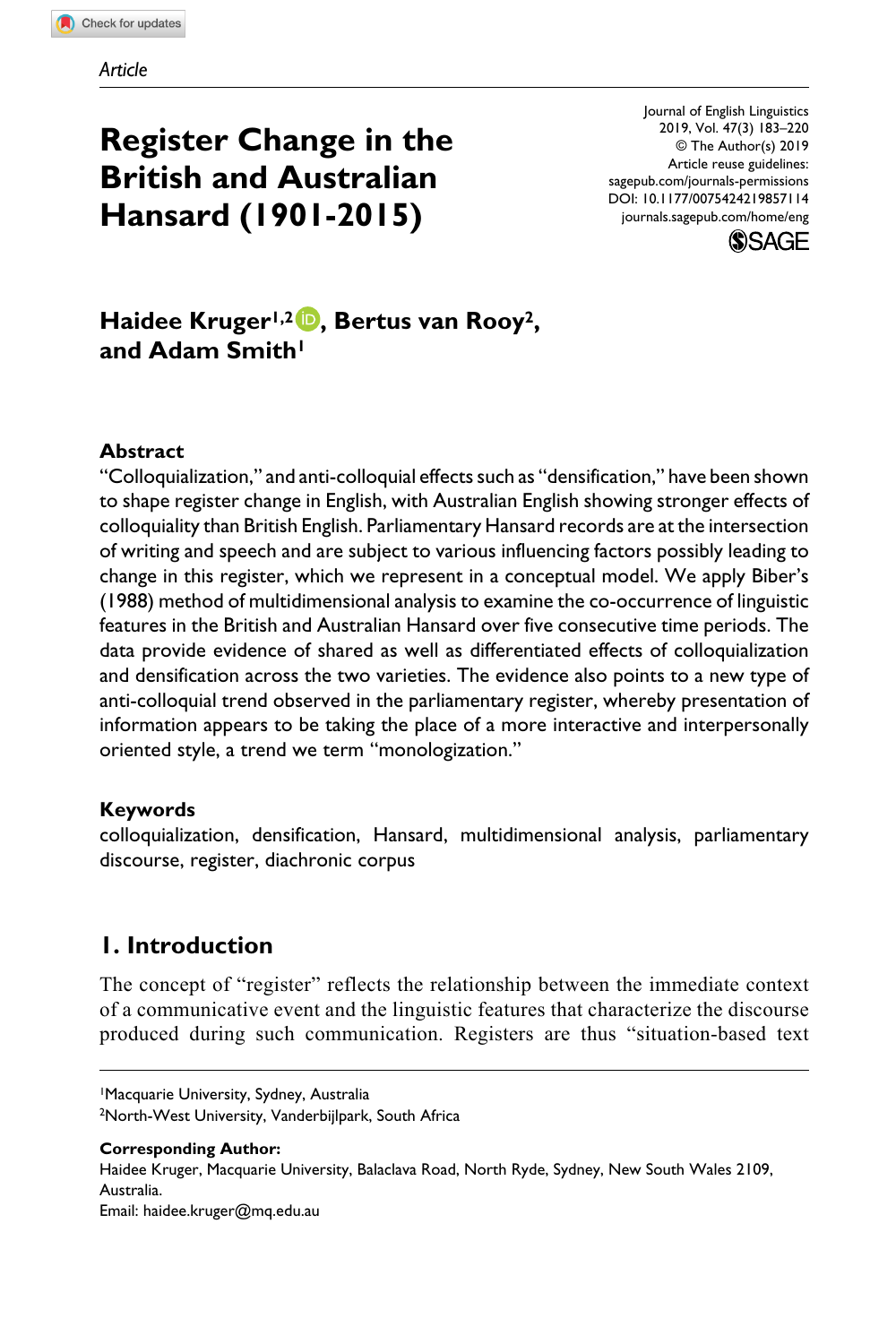categories" (Conrad 2015:309) defined by the co-occurrence patterns of sets of linguistic features, which reflect differences in communicative contexts in a functionally motivated way. Numerous studies of language variation and change in English focus on how individual linguistic features vary in frequency and in conditioned probability across different registers, varieties of English, and historical periods. However, there are comparably few studies that attempt to investigate how registers vary across different varieties of English or across time—and even fewer that consider both factors simultaneously to understand how and why register configurations change in similar or different ways over time in different varieties (see Bös & Kornexl 2015; Kytö & Smitterberg 2015).

Biber's (1986, 1988) multidimensional method has been particularly influential in the analysis of register variation. It uses an inductive method, "factor analysis," to identify the statistical co-occurrence patterns of a large set of linguistic features. These co-occurring features are interpreted as continuous underlying dimensions of variation, and each dimension has both linguistic and functional content: "Each dimension thus characterizes the situational, social, and cognitive functions most widely shared by the co-occurring linguistic features" (Biber & Finegan 1989:488).<sup>1</sup> The multidimensional method is designed, in the first instance, to distinguish between different registers. However, some studies have used the method to consider how a single register differs between varieties of English (e.g., Baker & Eggington 1999; van Rooy & Terblanche 2009), or how multiple registers vary across different varieties of English (e.g., Xiao 2009; Kruger & van Rooy 2018). Most applications of the multidimensional approach have focused on synchronic data, with a more limited application of the method to analyze diachronic register change in English (e.g., Biber & Finegan 1989; Atkinson 2001; Kruger & Smith 2018).

In this article, we develop a novel extended application of Biber's (1988) multidimensional method to investigate how one particular register, the official written record of parliamentary proceedings known as the Hansard, changes over a period of roughly a century, in two varieties of English: British English and Australian English. Our use of the Hansard as a dataset is motivated by several factors, set out in more detail in section 2, where we demonstrate how the hybrid spoken-written nature of the Hansard offers a unique window into processes identified as important in stylistic change in English, namely "colloquialization" and "densification." In section 3, we focus in more detail on the Hansard, and specifically outline five key factors that potentially shape change in this register, namely editorial policy and practice, communicative aims of the register, intended audience, production mechanisms, and broader social context. We demonstrate how these factors affect the participants involved in creating the text of the Hansard: parliamentarians, Hansard reporters, and editors, and explore how they may contribute to colloquialization and densification. We also indicate how these factors may influence other potential trends of register change. Section 4 outlines the diachronic Hansard corpus used in this study, and the adaptation of Biber's (1988) multidimensional method. Section 5 presents the results for the first five dimensions in Biber's model, as applied to the British and Australian diachronic Hansard corpora, and section 6 summarizes findings and outlines further avenues for research.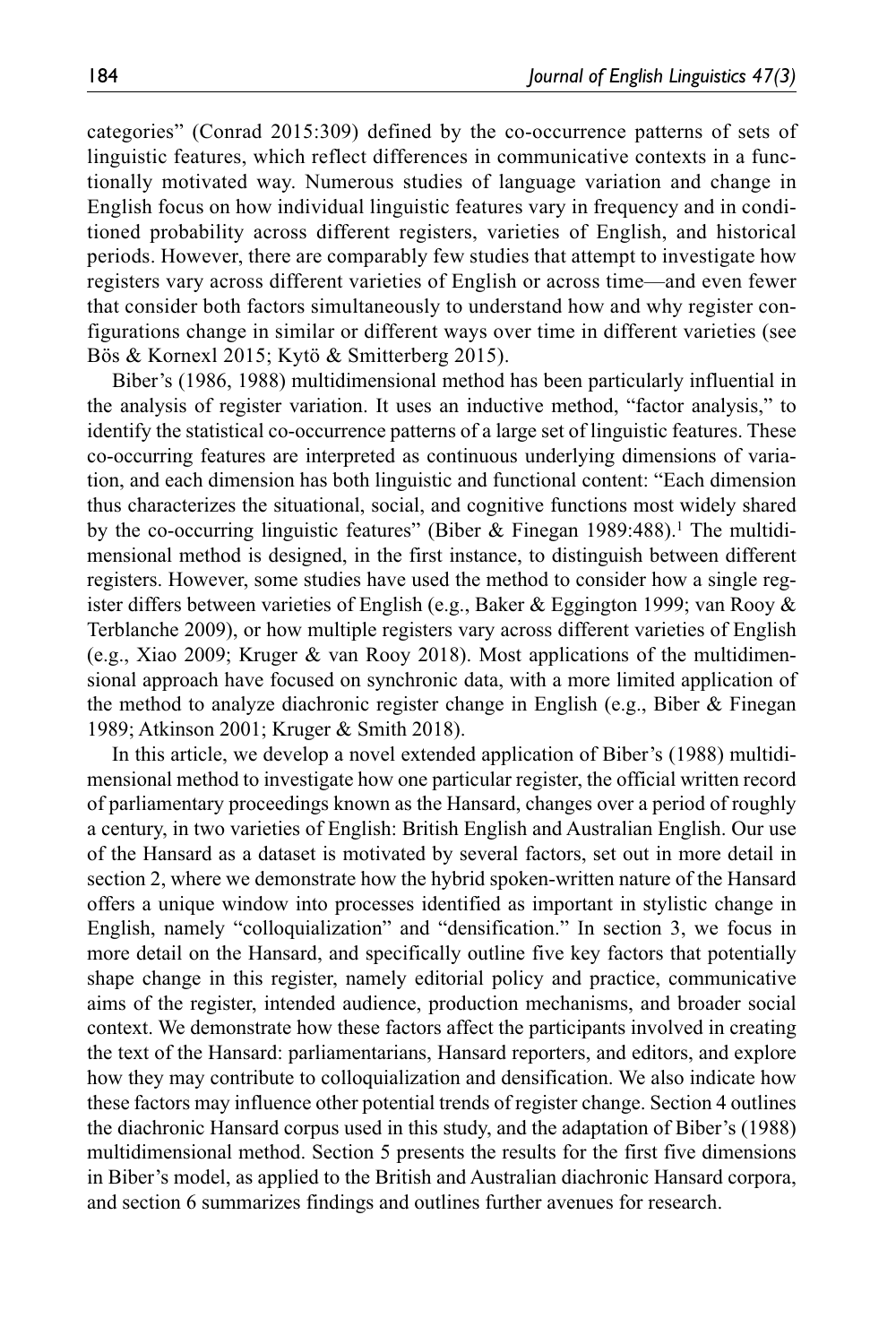# **2. Register Change and the Hansard: Colloquialization and Densification**

Our use of the Hansard is motivated by several factors. First, given the challenges of representativeness and comparability in compiling historical corpora (see Kytö & Smitterberg 2015), particularly across different varieties of English, the Hansard is unique in offering the opportunity to investigate a specialized institutional register with a continuous historical record. Furthermore, despite being firmly rooted in a British institutional tradition, the Hansard was transplanted to a variety of other contexts through colonization, thus allowing for the investigation of how a comparable register is reshaped by different contexts over time.

Second, we view the hybrid spoken-written nature of the Hansard as a particular advantage in studying important forces that shape register change in English. The Hansard record contains an edited transcript of speeches, debates, and other parliamentary business. The tradition of parliamentary reporting evolved in Britain from the seventeenth and eighteenth centuries onwards (Ralphs 2009), initially produced by reporters and printed in newspapers, but it was not until 1909 that parliament assumed control of the publication and established an in-house staff of Hansard reporters (Edwards 2016). The definition of a full report was adopted in 1907 by the Select Committee on Parliamentary Debates: "one which, though not strictly verbatim, is substantially the verbatim report, with repetitions and redundancies omitted and with obvious mistakes corrected, but which on the other hand leaves out nothing that adds to the meaning of the speech or illustrates the argument" (House of Commons 2010).

A key point is that the transformation from the actual spoken parliamentary discourse to the written record involves substantial intervention, often altering spoken usage in the direction of norms for formal writing (Mollin 2007), and thus the Hansard cannot be treated as a record of spoken usage (see Kytö & Smitterberg 2015).2 However, instead of viewing the undeniable "writtenness" of the Hansard as an undesirable "filter" that stands in the way of the linguist's direct access to speech and requires concerted efforts at removal (Schneider 2004; see also Biber & Gray 2016:32- 38), we argue that the fact that the Hansard is an edited written representation of speech (Slembrouck 1992) is a unique advantage of the register. The Hansard is a site where norms and conventions for spoken and written language compete and fuse: the strong incentive to fidelity to the spoken reality is in tension with the need to meet norms for formal, institutionalized, written language.<sup>3</sup>

It is this feature that makes the Hansard particularly well suited to the investigation of register change in terms of colloquialization and densification—two trends that have been invoked by various researchers to explain how registers "drift" in particular directions over time (e.g., Biber & Finegan 1989; Hundt & Mair 1999; Mair 2006; Leech et al. 2009). Colloquialization is defined as an "underlying pattern of drift towards more ORAL linguistic characterizations" (Biber & Finegan 1989:489, emphasis in original), or more specifically as the process through which lexicogrammatical features associated with informal spoken interaction increasingly occur in more formal written or spoken genres (Collins & Yao 2013:480). Colloquialization may also be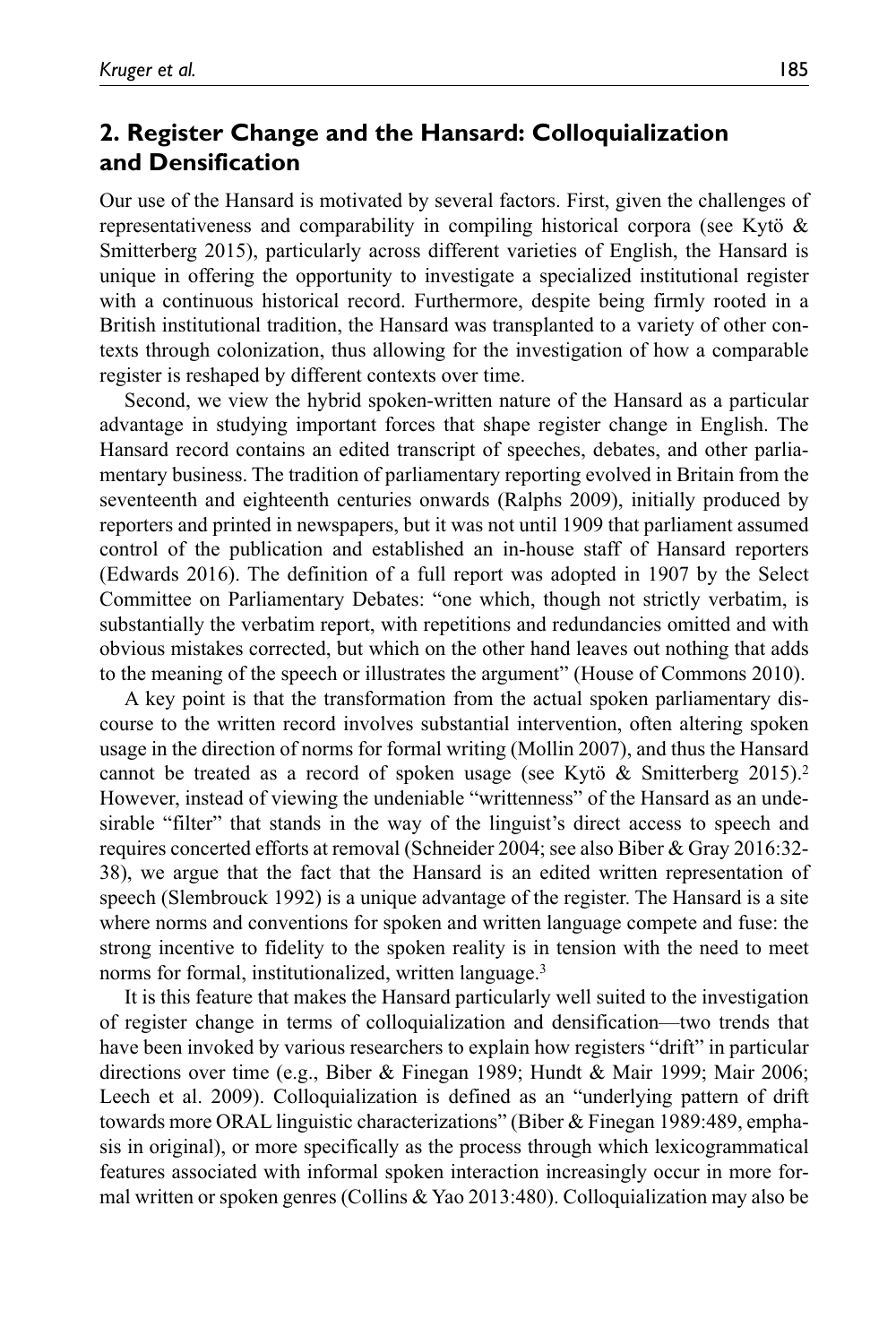evidenced in the increasing avoidance of features associated with formal writing in registers where such features would typically be expected. The effects of colloquialization have been found in written registers across varieties of English, with Australian English often identified as leading the trend alongside American and Canadian English (Leech et al. 2009; Collins 2013; Collins & Yao 2013). Colloquialization overlaps with what has been termed "informalization" (Fairclough 1992) or "popularization" (Biber & Gray 2012), and ties in with trends such as "democratization" (Myhill 1995), which refers to the tendency of linguistic usage to demonstrate increasing avoidance of forms that cue unequal relations between people.

Colloquialization is most obviously reflected in the increased frequency of specific colloquial features from speech in written registers (e.g., contractions, semi-modals, first-person pronouns, the *going to* future), but also in the decline of features typically associated with formal writing, such as passives. It is undergirded by a pattern of discourse construction that Biber and Gray (2010:3) and Biber (2014:16) describe as "clausal": centered on verb phrases (particularly mental and communication verbs) and with elaboration primarily carried out through clausal coordination and subordination. Koch and Oesterreicher (2012) describe this style of discourse construction as "the language of immediacy."

At the same time, anti-colloquializing trends have also been observed in various written registers (Leech et al. 2009:245-248), in other words, a movement away from spoken features, and an exaggeration of the features of formal writing. The most researched anti-colloquial trend has been referred to as densification or "structural compression" motivated by increased economy of expression (Biber 2003; Leech et al. 2009; Biber & Gray 2012, 2016), which involves packaging more information into more compact linguistic structures.4 Densification thus involves a movement away from the typically clausal style of discourse construction associated with spoken language, towards a more "literate" style (Biber 2014:16), which is characterized by a focus on phrasal discourse construction and elaboration allowing for more information to be condensed into fewer words. Koch and Oesterreicher (2012) describe this style of discourse construction as "the language of distance." Nouns and noun-phrase modification are key features of this style, and Biber and Gray (2016:207) demonstrate how finite relative clauses, non-finite relative clauses, post-modifier phrases (e.g., prepositional phrases), and pre-modifier phrases (e.g., attributive adjectives) can be seen as functioning on a cline of increasing densification.

The interplay between colloquialization and densification as forces shaping register change is conditioned by changes to the communicative purpose and audience of a particular register, and therefore realizes in distinctive ways across different registers and even subregisters (see Biber & Gray 2011, 2012, 2013, 2016). As a hybrid spokenwritten register, the parliamentary Hansard is a register in which the tension between colloquialization and densification is particularly strongly felt, and is conditioned in particularly complex ways. Register change in the Hansard, whether colloquialization or densification, potentially results from two separate sources: changes in spoken usage in parliament, as well as changes in the norms for representing spoken language in writing.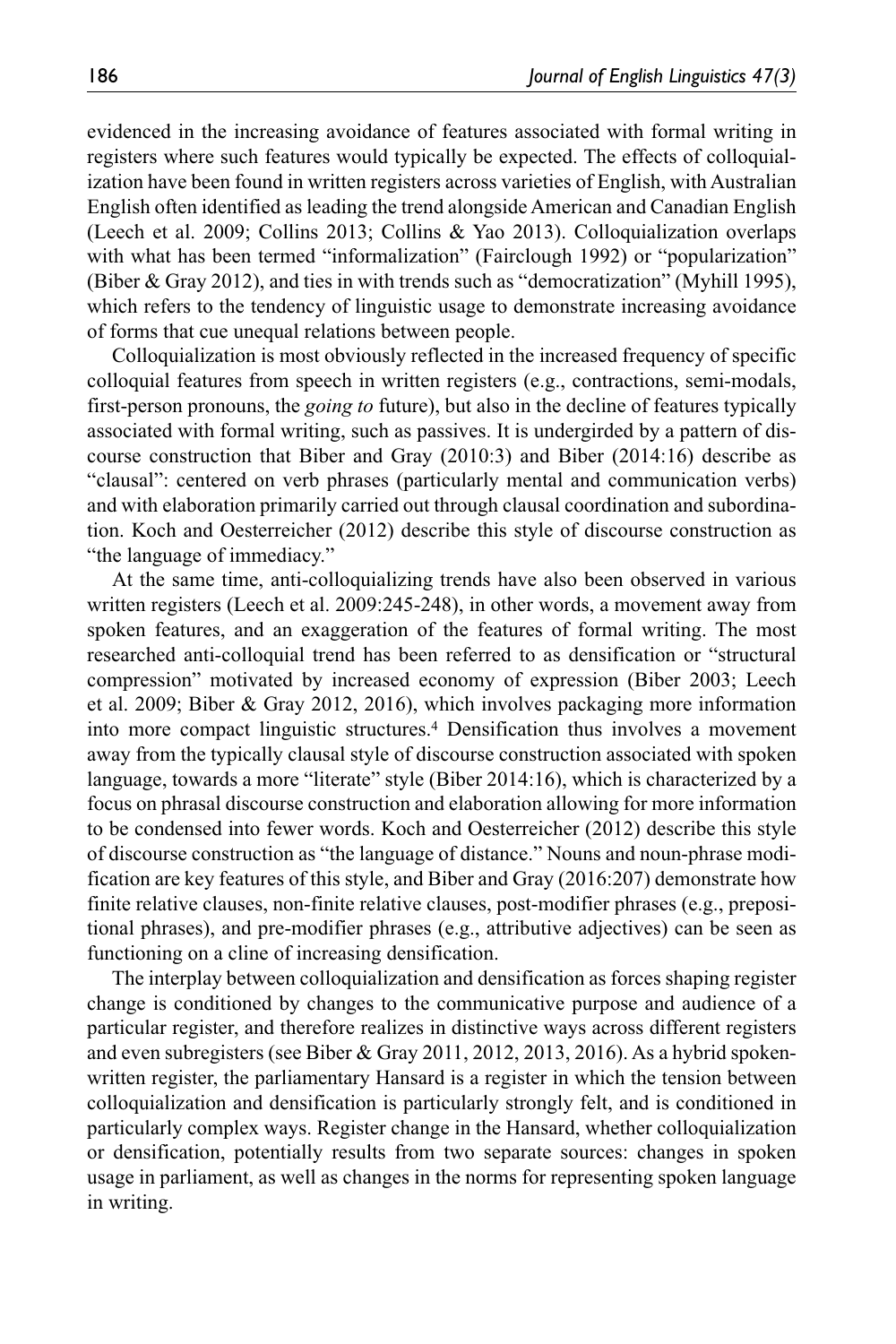Kruger and Smith (2018) investigate the tension between colloquialization and densification in the Australian Hansard (for the House of Representatives) from 1901 to 2015, and find substantive support for both tendencies—as well as unexpected evidence for other trends (such as reduced persuasion). These findings raise several further research questions. A pertinent first question is how these trends play out in register change in the Hansard across different varieties of English, and whether Australian parliamentary debates, as might be predicted from studies on Australian English, are more prone to colloquialization than other varieties. A second question relates to explanations for the observed co-existence of both trends of change. Kruger and Smith (2018) propose that five factors need to be taken into account in explaining the nature of the competition between colloquialization and densification in the Hansard: editorial policy and practice, communicative aims of the register, intended audience, production mechanisms, and broader social context.5 However, they do not discuss these factors in detail, nor indicate how they interact. A third (related) question that arises is how to account for other observed changes, for example, the trend towards decreased persuasion.

In this article, we address these three questions. In the following section we elaborate on the five factors shaping register change in the Hansard proposed by Kruger and Smith (2018), and develop a coherent model outlining how they potentially interact in affecting register change in the Hansard. We highlight the differential effects of these factors on the different language producers involved in creating the Hansard, and indicate how they may contribute to colloquialization, densification, and other potential stylistic changes.

# **3. The Hansard as Hybrid Register over Time: A Model of Factors Affecting Register Change**

As suggested in section 1, the Hansard should be understood as the fused production of three groups of language users: (a) the parliamentarians who produce speeches and participate in debates; (b) Hansard reporters, who transform the speeches and debates into written material; and (c) Hansard (sub-)editors, who polish the written record and apply the house style of the publication.<sup>6</sup>

These three groups are affected in different ways by the five factors identified above. First, there is the broader social context within which parliament as an institution is embedded, which affects all three groups. Trends such as colloquialization and densification are usually ascribed to external, social factors (Leech et al. 2009:49), such as changes in the readership of a particular genre, or the development of less hierarchical, more democratized societies. For example, Collins and Yao (2018) argue that the increasing severance of cultural ties between Australia and Britain from the 1960s onwards is an important factor in the trend of increased colloquialization in Australian English. The progressive rejection of cultural and economic ties with Britain corresponded to an emphasis and celebration of Australian culture, including features seen as setting Australian colloquial English apart from British English (Collins & Yao 2018). This legitimized Australian English features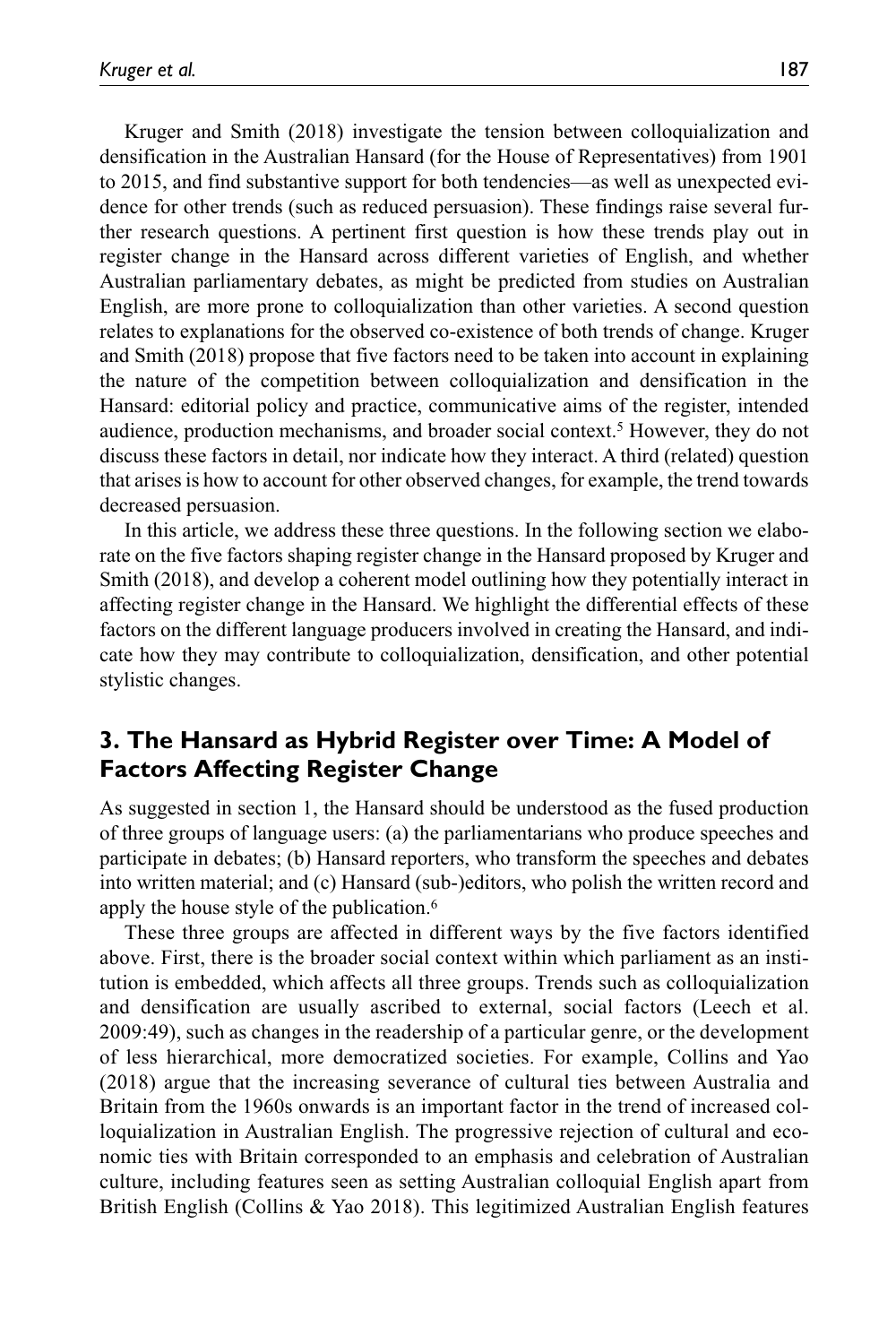and gave them a foothold to disseminate into more contexts. Parliamentarians and Hansard staff alike would be affected by such broader changes filtering through from the social dynamics at large.

The four remaining factors are grouped into two sets. Two factors are related to the immediate production context of the Hansard: editorial policy and practice, and production mechanisms. The remaining two factors are associated with the way in which the participants construe aspects of the relationship between the parliamentary debate/ Hansard and the context. These are the aim or function of the register and the intended audience. Unlike the effects of the broader social context, which affect all three groups of Hansard producers, the effects of the remaining four factors are highly differentiated for different groups of producers.

Editorial policy and practice have the strongest effect on Hansard editors, with a slightly less strong effect on Hansard reporters (in cases where these tasks are separated, as they have been historically). Editorial policy is unlikely to have any direct effect on the speakers themselves, except where speakers may start imitating Hansard style in their debates, which has been proposed as a possible consequence of parliamentarians reading versions of their presentations in print and unconsciously starting to mold their subsequent presentations to the Hansard style (Gravlee 1981:93).

Editorial policy for Hansard is determined both formally, by style guides, and informally, by a community of practice. While most parliamentary websites acknowledge the edited status of the Hansard, editorial guidelines remain largely invisible (Edwards 2016:158). Editorial policies and practices have, no doubt, changed over time, and may affect colloquialization and densification tendencies. Most obviously, a greater tolerance for colloquial usage, or an increasing move towards a more verbatim report may bolster colloquialization in the written Hansard. Gravlee (1981) refers to comments from British Hansard reporters (from the 1970s) that they have a particular Hansard style "that we use for certain phrases and we tend to make people speak in that style if we can" (Gravlee 1981:92). In contrast, much of the contemporary Australian advice centers on the maxim of "give speakers what they say" (Hansard 2008).

Changes in production mechanisms affect Hansard reporters most strongly, and editors to a somewhat lesser degree. As outlined in section 2, it was only in 1909 that the production of the British Hansard became the business of parliament itself, and that the principle of "substantially verbatim," first-person reporting was firmly established. Prior to 1909 there was tremendous variation in practices for producing the British Hansard, with some speeches rendered verbatim, and others as reported speech in the third person (Sutherland & Farrell 2013). In Australia, in contrast, a more consistent policy of substantially verbatim reporting was followed from the beginning of the federal parliament in 1901.

For both British and Australian parliaments, shorthand reporting has been gradually replaced by recording, voice recognition software, respeaking, and closed captioning, which are used to produce first drafts for editing (Hardman 2011; Sutherland & Farrell 2013). The mechanisms by means of which Hansard is produced have thus shifted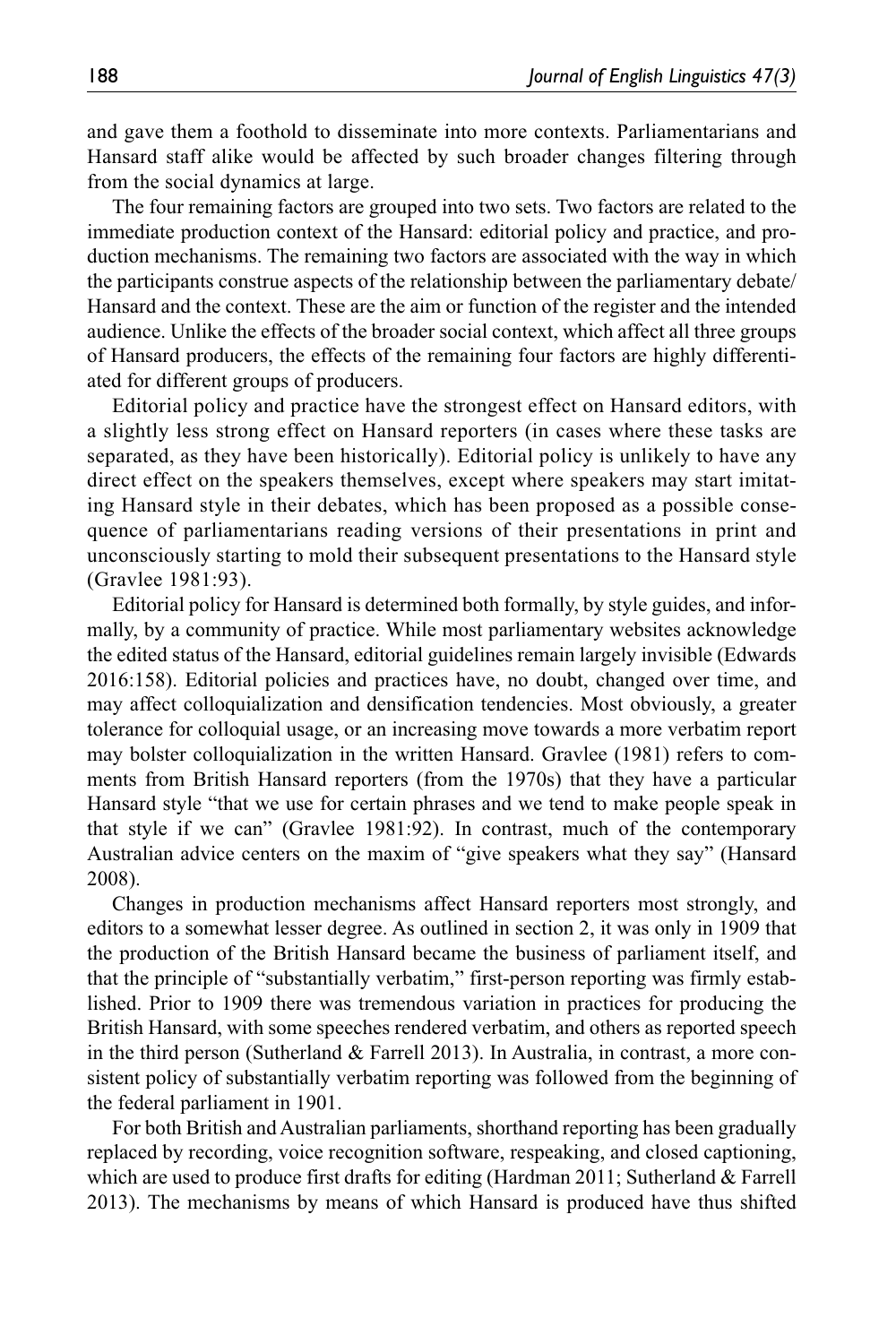from reconstructed monologue and dialogue (produced under extreme time pressure) as starting point, to transcribed monologue and dialogue (produced under less immediate time pressure). Whereas in the earlier Hansard it may well be that the limitation of shorthand "mitigates against the production of verbatim texts" (Gravlee 1981:92), changes in production mechanisms from the 1990s onwards are likely to facilitate more substantially verbatim reproduction. This trend is further strengthened by the public availability of the original sound recordings.

We propose that the last two factors, construal of the aim and function of parliamentary discourse (and its reconstruction in Hansard), as well as construal of the audience, play a particularly important role in shaping the spoken discourse of parliamentarians. Several factors may influence parliamentarians' construal of the audience, of which we highlight only one in this article, namely the effects of broadcasting. In Australia, radio broadcasts of parliamentary proceedings began in 1946, with regular television broadcasts from the House of Representatives beginning in 1991. In Britain there was considerable resistance against recording parliamentary proceedings, and it was not until 1978 that regular radio broadcasts began, followed by television broadcasts in 1989 (Hendy 2017). While there is little existing research we are aware of on how broadcasting has altered the nature of parliamentary debate, fears that broadcasting would "change the character of the House" (Hendy 2017) and place parliamentarians in a bad light were long at the root of resistance against parliamentary recordings (Law 1950:8-9). Broadcasting may have incentivized parliamentarians to start relying more on "scripted discourse" during parliamentary proceedings, specifically for speeches. Biber (1988:128) finds that prepared speeches are much closer to written registers as far as informational density is concerned, compared to spontaneous speeches, which raises the possibility that the Hansard may show densification over time if more speeches are read—a practice which has been allowed in the Australian parliament since 1965.

The awareness of parliamentary discourse as a "performance" or "posturing" for an increasing public audience may have had several consequences (see Ilie 2010). It may have led to a more careful, informational, and scripted style, directed to a broad, faceless audience, replacing the "semi-relaxed atmosphere" of the House (Parliament of the Commonwealth of Australia 1981:53). It may thus have tempered the more immediate dialogic, interactive, and interpersonal qualities of parliamentary debates construed as interactions between a group of people within a closed space. Existing findings from Kruger and Smith (2018) on the Australian Hansard seem to point in this direction. However, at the same time, the increasingly public nature of parliamentary debates may also have resulted in an increase in ostensible interactivity, as suggested in findings of increased "pseudo-sparring" in the subsection of parliamentary proceedings dedicated to questions to the prime minister (Bates et al. 2014).

The potential effects of a widening audience thus clearly require further investigation, which we undertake in this paper alongside our investigation of colloquialization and densification. Bakhtin (1994:59-60) notes that different genres with characteristic verbal repertoires develop depending on the construal of the audience.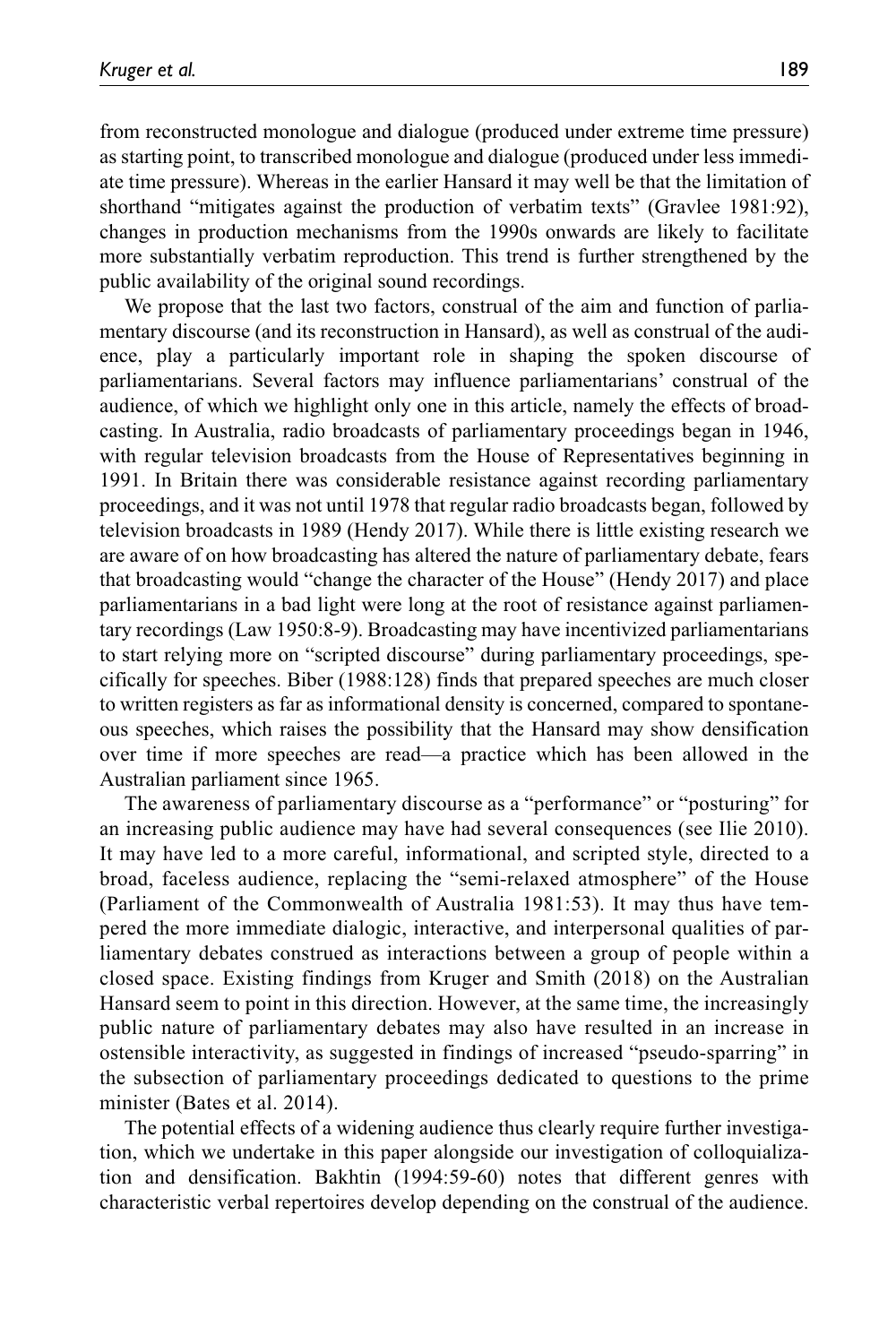Developing the ideas of Bakhtin within the broader framework of Systemic Functional Linguistics, Martin and White (2005) draw a distinction between two poles of engagement between conversation partners, speakers, and listeners: "heteroglossic" or "monoglossic." The former is more dialogic and provides for other voices, whereas the latter is monologic and closed, without leaving room for contrary opinions. In these terms, parliamentary discourse may develop a more monologic orientation as a result of the changed construal of the audience, from the immediate to the wider audience—or it may lead to a kind of performative heteroglossia, where interactivity is staged for a wider audience. These potential tendencies of "monologization" or "heterologization" reflect the degree to which interactivity and interpersonal coordination are explicitly encoded and discursively marked. It should thus be noted that the term "monologization" as we use it in this paper does not in the first instance reflect the increased frequency of monologues, as such. Rather, it reflects a discourse style (which may be evident in both monologues and dialogues) that makes less use of linguistic resources for marking interactivity and signaling interpersonal engagement. Monologization and heterologization intersect with colloquialization and densification in complex ways. In addressing a larger audience, parliamentarians may opt for more colloquial usage, but at the same time, may also rely more on carefully scripted speeches, leading to densification.

The above discussion suggests how these five factors may interact to shape register change in the Hansard, involving tendencies of colloquialization and densification, as well as other potential rhetorical changes. Colloquialization may be promoted by the development of a generally more informal style in parliament, changes in editorial policies, and a move towards a more verbatim style of reporting. At the same time, the broadcasting of parliamentary proceedings may lead to a less involved and spontaneous debating style, resulting in monologization, or an increase in staged interactivity, resulting in heterologization. Densification may result from a greater reliance on more formal scripted material, prompted also by the awareness of a broader audience and the permanence of the immediately recorded audiovisual record.

# **4. Material and Method**

Corpora were created from the online, freely accessible archives of the British House of Commons, and the Australian House of Representatives. Five years (roughly at thirty-year intervals) were selected as sampling frames: 1901, 1935, 1965, 1995, 2015. The start date of 1901 is the start of the federal parliament in Australia and thus determined the first sampling year. The three subsequent sampling years roughly correspond to the timeframe of the Brown family of corpora, facilitating future comparisons. The last sampling year was included to reflect the most recent data available at the time data collection commenced.

The full last sitting of each month was selected for inclusion in the corpus, though some flexibility was exercised where data were sparse. Each full sitting is included as a separate file in the corpus. Table 1 summarizes the corpus composition.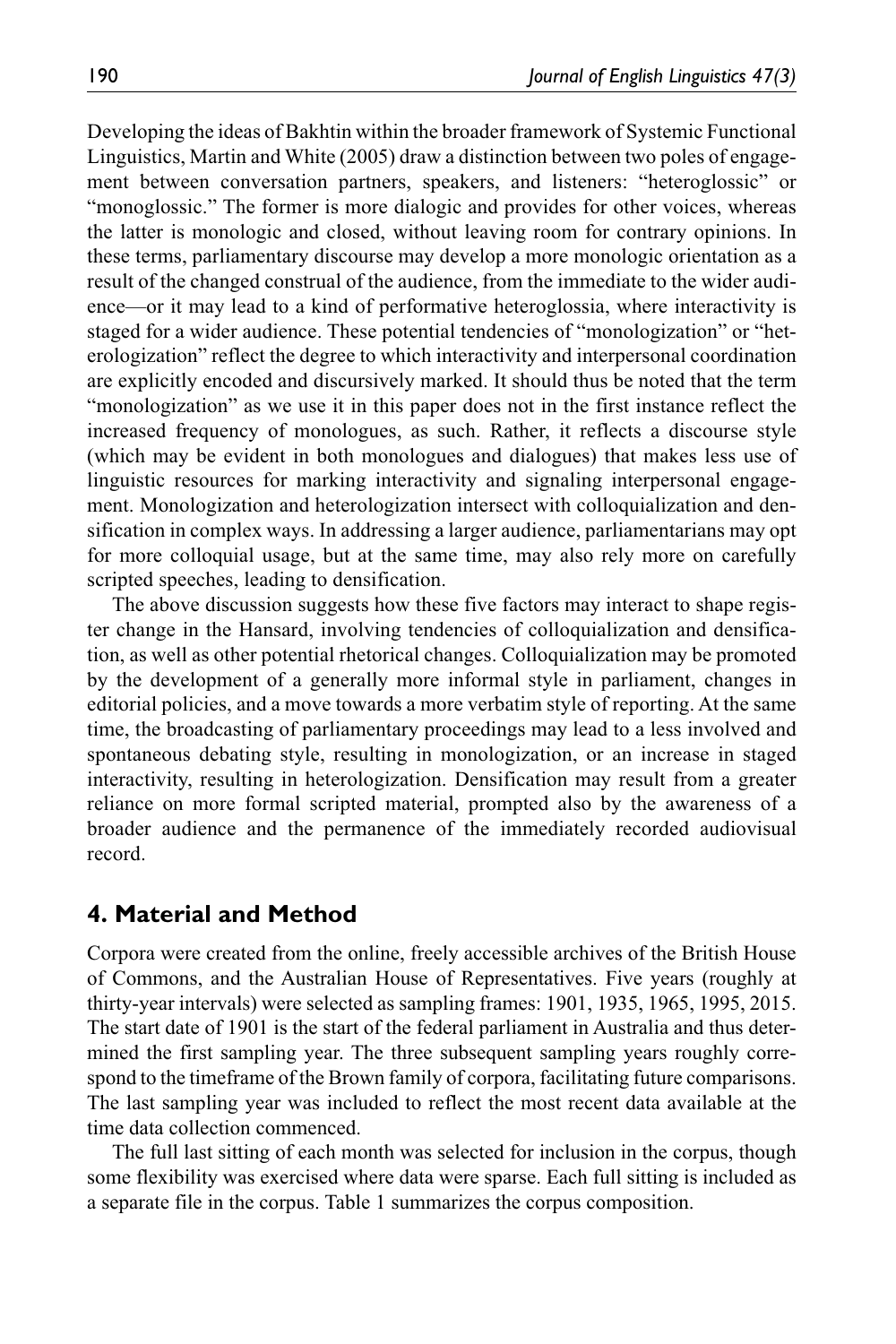| Hansard                                                    | 1901                      | 1935                       | 1965                      | 1995                      | 2015                      | Total                          |
|------------------------------------------------------------|---------------------------|----------------------------|---------------------------|---------------------------|---------------------------|--------------------------------|
| Australian House of<br>Representatives<br>British House of | 321.834<br>[8]<br>407,852 | 400.813<br>[12]<br>556.791 | 374.721<br>[8]<br>594.082 | 879,385<br>[9]<br>657,534 | 897,550<br>[9]<br>896.289 | 2,874,303<br>[46]<br>3,112,548 |
| Commons                                                    | [10]                      | [9]                        | [10]                      | [10]                      | [10]                      | [49]<br>5,986,851              |

**Table 1.** Corpus Composition: Number of Tokens and "Sittings" [Files] in Each Sample Year

For the multidimensional analysis, two options were possible: either replicate the factor model in Biber (1988), or extract a new factor model (see Xiao 2009; Koteyko 2015; Kruger & van Rooy 2018). We chose to replicate Biber's (1988) multidimensional analysis in order to enable future comparisons with other registers identified using this method.

Biber's (1988) multidimensional method starts with identifying and quantifying a set of sixty-seven linguistic features, using algorithms for largely automatic identification (but see the discussion below on manual verification). The sixty-seven features used in Biber (1988), and in this study, are chosen because they reflect a large range of potentially important linguistic features that "have been associated with particular functions" (Biber 1988:72). The normalized frequency counts of these features are subjected to factor analysis. Factor analysis is a statistical method for identifying underlying patterns or groupings of dependent variables. Factor analysis "correlates every variable with each and every other variable. It then determines statistical clusters—it asks if there are some groups of items with scores that tend to be intercorrelated with one another" (Geher & Hall 2014:341). These statistical clusters are termed "factors," and the features that are intercorrelated are presumed to reflect a superordinate, latent, or derived variable that "represents an area of high shared variance in the data" (Biber 1988:79). The occurrence patterns of variables are analyzed and interpreted to arrive at a characterization of the factor that reflects the "shared" variable underlying them.

The importance of each individual variable loading onto a factor is indicated by a "factor loading." The factor loading indicates how representative the variable is of the factor: the further away from 0.0 (either in the positive or negative direction), the more important the variable is in characterizing the factor. A positive or negative loading indicates the distribution of features: where the group of features with positive loadings occur together, the group of features with negative loadings are less likely to occur (and vice versa) (Biber 1988:88).

Biber's (1988) analysis identifies six factors (or, as he terms them, dimensions) along which registers vary. While we acknowledge that the interpretation of these dimensions is open to question, we adopt Biber's (1988) characterizations here for the purposes of comparisons with other studies, and also in light of the findings of Biber (2014) that these dimensions appear to be comparably constant across text types and languages: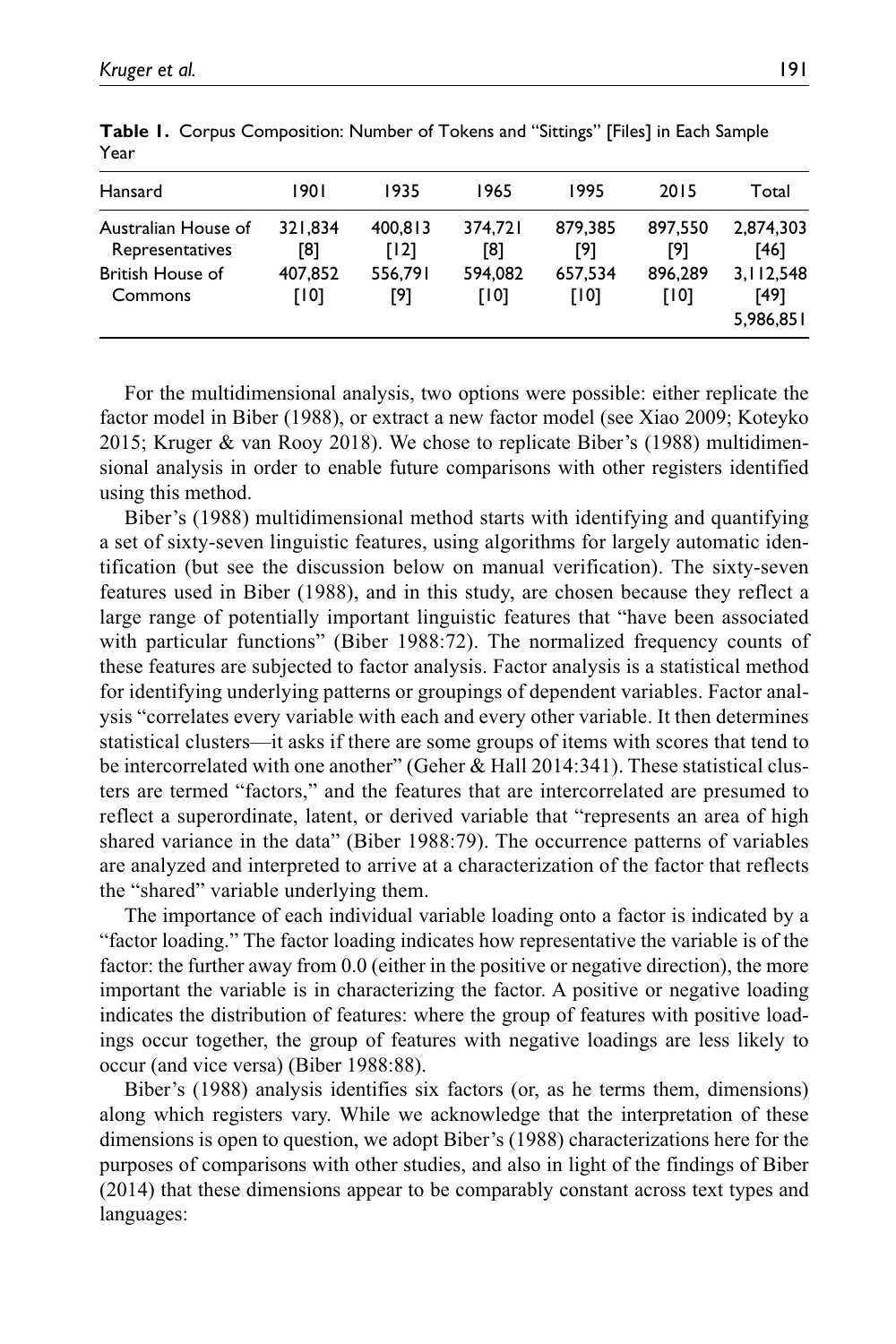- 1. Involved versus informational production
- 2. Narrative versus non-narrative concerns
- 3. Explicit versus situation-dependent reference
- 4. Overt expression of persuasion
- 5. Abstract versus non-abstract information
- 6. On-line information elaboration

Appendix 1 shows the six dimensions, together with the linguistic features loading onto each dimension and their factor loadings. In this paper, we focus on the first five of these dimensions, omitting Dimension 6 from the discussion (for reasons of space, as well as additional statistical reasons outlined below). More detail on the five dimensions analyzed in this paper are provided in section 5.

Subsequent to the factor analysis, Biber (1988) calculates a dimension score for each corpus text: a score that reflects where a particular text "rates" in respect of the factor in question, which is construed as a scale with two poles. The dimension score for each of the six dimensions, for each text, is calculated by adding the standardized score of each linguistic feature that loaded positively on the dimension, and subtracting the standardized score of each feature that loaded negatively on the dimension. The dimension score provides an overall assessment of the "positioning" of a text on each of the six scaled dimensions.7

To perform the multidimensional analysis, we used the "Multidimensional Analysis Tagger" (MAT) developed by Nini (2014). MAT replicates Biber's (1988) original multidimensional analysis automatically with a substantial degree of accuracy according to the comparisons reported by Nini (2014). MAT uses part-ofspeech-tagging by the Stanford Tagger (2013, see nlp.stanford.edu/software/tagger. shtml; Toutanova et al. 2003), which is a newer tagger with higher accuracy than most, but otherwise implements Biber's (1988) algorithms with a small number of refinements for improved accuracy (see Nini 2014) to extract feature counts, normalize them, and compute dimension scores using the factor loadings of Biber's (1988) original model. However, in order to control more carefully for the accuracy of algorithm classification, we manually checked samples of concordances for a number of features either (a) identified by Biber (1988) as having been subjected to manual analysis, or (b) identified in our own engagement with the data as potentially prone to misclassification.

Biber (1988:223-245) identifies eleven features that require manual editing to remove false hits. It was not feasible to check all tagging, as that would have amounted to close to a million instances. A sample of 400 instances per tag was extracted from each variety and checked manually against Biber's criteria. To these eleven features, we added the two uses of *and* for phrasal and clausal coordination, and nominalizations.<sup>8</sup> For *and*, a sample of 400 per variety per sampling year was checked, since the classification of *and* as either clausal or phrasal was based in part on the use of commas, for which usage conventions have changed over time. No similar changes in accuracy were observed for the other tags. Based on the samples, estimates for corrections were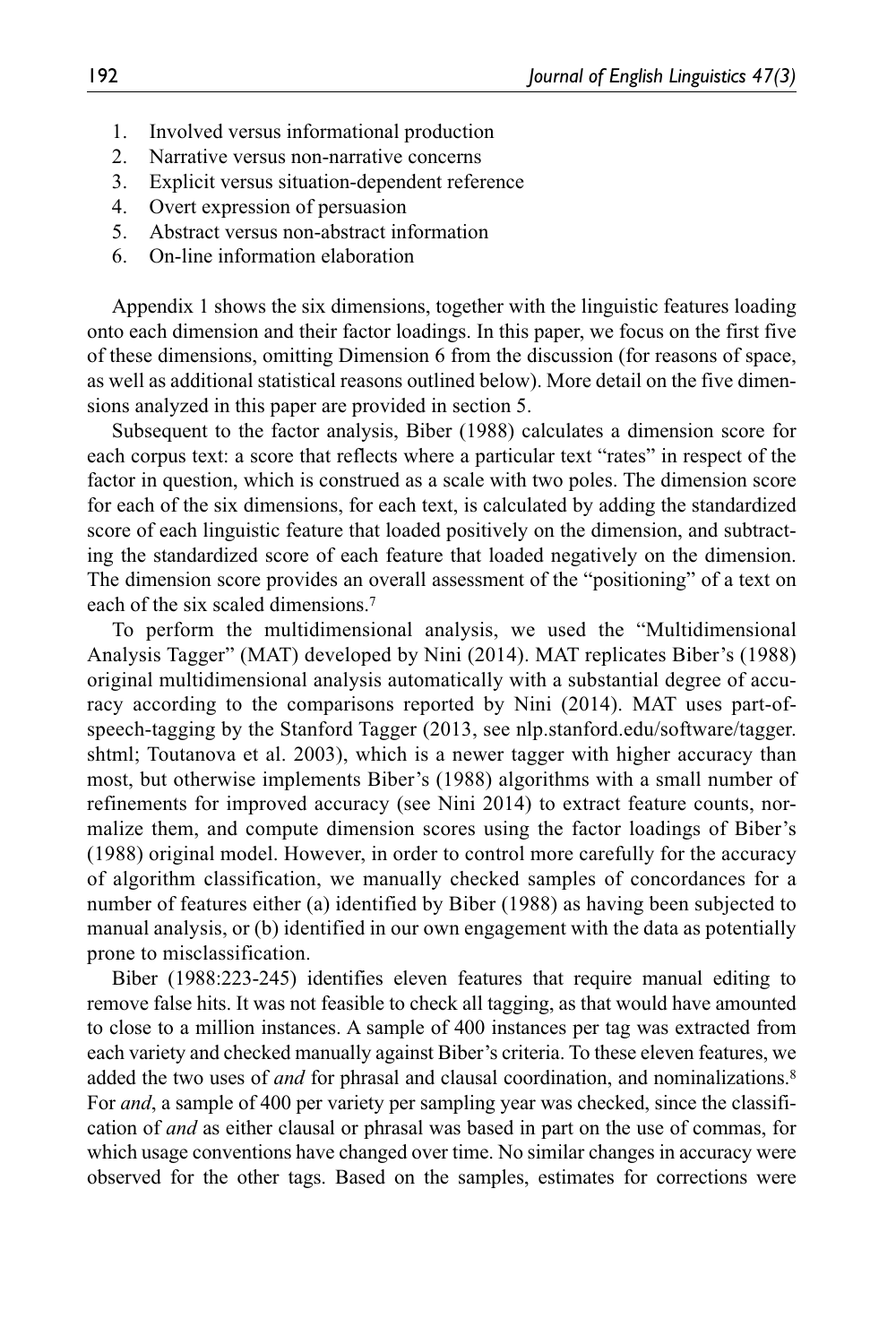derived mathematically and extrapolated to the entire corpus on a file-by-file basis. The estimates for incorrect tags were mostly below 20 percent, and usually within a couple of percentage points for the two varieties. For nominalizations, all types that occurred at least 100 times in the data (amounting to 88 percent of all assigned tags) were manually checked against the *Shorter Oxford English dictionary* (Little et al. 1973), and accepted or rejected based on whether the word was shown as containing the suffix in question. An overall accuracy of 98 percent was obtained, and hence no adjustments were made. Given adjusted values for thirteen features, the normalized values, standardized scores, and dimension scores were recomputed based on the original calculations (Biber 1988).

In order to investigate how the register of the Hansard changes in similar or different ways across the two varieties of English and the five periods in question, we used generalized linear modeling in R (R Core Team 2016) to model the change in dimension scores for Biber's (1988) six dimensions, with variety and period as categorical predictor variables, including an interaction term (for an outline of linear regression models with categorical predictors, see Gries 2013:276-280; see Appendix 2 for full results). Assumption testing for models was done using the package "gvlma" (Pena & Slate 2014), and demonstrated that the statistical assumptions for linear regression were largely met for all models, except for Dimension 6. A full discussion of the difficulties associated with the analysis of Dimension 6 falls outside the scope of this paper, and we thus omit Dimension 6 from the further discussion (although we do discuss some of the results for individual features loading on this dimension, where relevant). To delineate register changes overall in the two Hansards, we discuss all five dimensions included in the analysis in turn.

In order to better understand the overall patterns of variation in dimension scores, we carry out a second quantitative analysis of individual features (see Appendix 3). This analysis is intended to allow for a more detailed focus on the functions of individual features, rather than just the aggregate pattern, thus compensating for a point of critique sometimes raised regarding the multidimensional method. A full statistical analysis, accounting for main effects and interactions between variety and period as predictors, and interpretation for all individual features fall outside the scope of this paper. We therefore use as a statistical test for individual features, the non-parametric Kruskal-Wallis ANOVA (since most individual features do not meet the assumptions of parametric tests), and apply this test to determine whether the frequency of a feature varies significantly over time, for each of the two varieties separately. Post-hoc tests to determine the exact nature of the difference again are too detailed and complex to include in this paper; we based our further analysis of cases demonstrating a statistically significant change over time on observations of median and interquartile ranges over the five periods for the two varieties. We discuss statistically significant findings from individual features that illustrate or otherwise refine the interpretation for the overall dimension score. In the discussion of the results in the following section, we interpret the findings against the background of the conceptual model of register change in the Hansard discussed in section 2.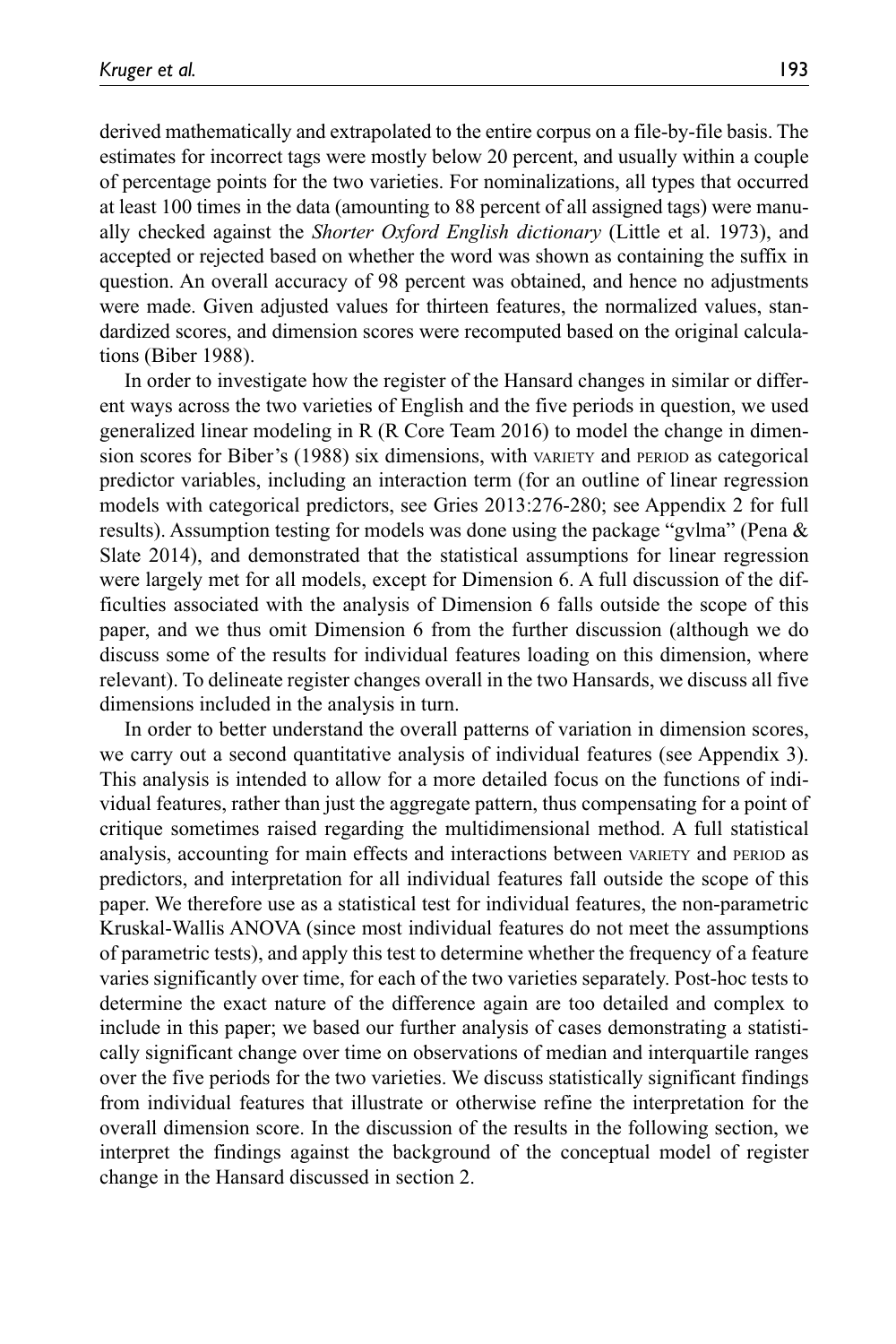

**Figure 1.** Overall Scores for Dimension 1, by Variety and Period Note: Error bars indicate 95 percent confidence intervals.

# **5. Results**

### *5.1. Dimension 1*

Dimension 1 (involved versus informational production) is the dimension that accounts for the overall picture of register variation in the most comprehensive way across different multidimensional studies (Biber 2014:16). Features that load positively on this dimension characterize informal, interactive, spoken language, for instance, first and second person pronouns, contractions, complementizer *that* omission, and demonstrative pronouns. Features that load negatively on this dimension characterize the opposite pole of informationally dense, typically written language, for instance, attributive adjectives and nouns (see Appendix 1 for the complete list). Dimension 1 is therefore particularly relevant to the tension between colloquialization and densification, with higher dimension scores reflecting a more oral style.

The results of the regression analysis are shown in Appendix 2. Although the Hansard is a record of spoken discourse, it displays a very clear written character, as revealed by its negative dimension score values on this dimension (see Figure 1). It is striking that overall the British Hansard appears to trend towards somewhat higher dimension scores, reflecting a more spoken and less densely informational style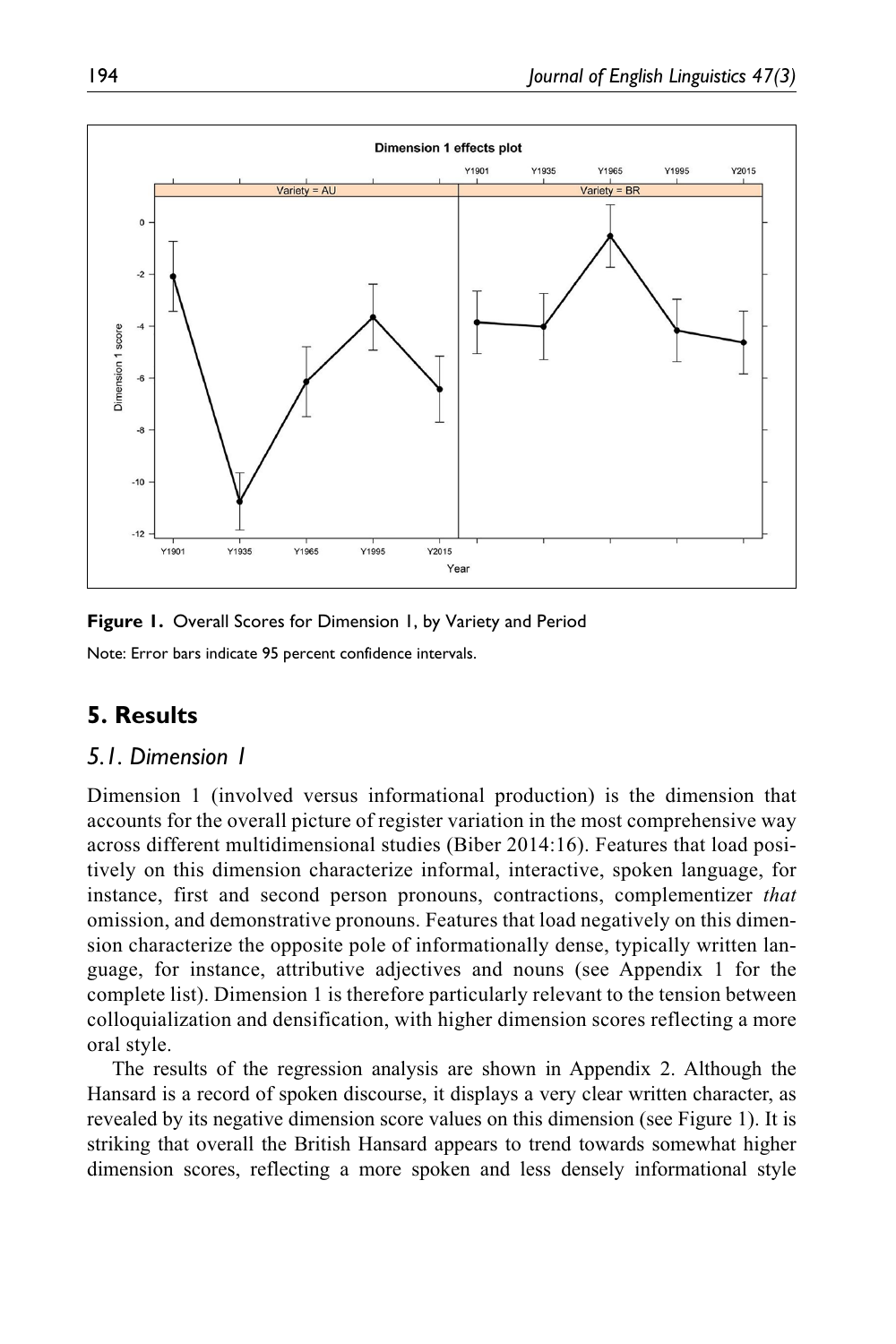(although the overall main effect for variety is not significant; see Appendix 2). Furthermore, these differences are hard to account for, given the variability emerging from the large set of features loading on this dimension.

The overall pattern of dimension scores does not reveal a clear trend towards either colloquialization (an increasingly positive/less negative score) or densification (an increasingly negative score). The scores fluctuate extensively from the one period to the next, while the two varieties reveal a separate outlier—the Australian Hansard has an extremely low score for 1935, while the British Hansard has a higher score for 1965 than any other period, close to 0. Closer inspection of the texts in these periods yielded no self-evident reasons for these differences; further detailed analysis is required.

The statistical analysis of changes in individual features (see Appendix 3) shows that most features show statistically significant differences in frequency over time. However, many of these do not reflect clear trends in frequency increase or decrease, but simply fluctuate across periods. Nevertheless, a number of individual features do show clear patterns of change over time. Closer inspection of these features suggests that densification and colloquialization take place simultaneously, but their effects are cancelled out at the level of the overall dimension score.

Evidence of densification emerges in both varieties, in increases in features with negative loadings on this dimension, and decreases in features with positive loadings. For example, there is a gradual increase in the frequency of attributive adjectives and, mainly since 1965, an increase in the overall frequency of nouns. This development towards a more compressed, noun-based phrasal discourse style (and away from a verb-based clausal discourse style) is further supported by the general decline in the frequency of complement-taking private (mental), public (communication), and suasive verbs (on Dimension 2 and Dimension 4), and the decline in the frequency of *that*-verb complements on Dimension 6 (see Appendix 3).<sup>9</sup> Additionally, coordination with *and* decreases (accompanied by an increase in phrasal coordination; see discussion in section 5.3).

In contrast, an increase in the frequency of features that load positively on Dimension 1 can be interpreted as evidence of colloquialization. Features like demonstrative pronouns, general emphatics, and sentential relatives (all associated with informal speech) show clear increases across both varieties (see Appendix 3).<sup>10</sup>

Two features loading on Dimension 1 stand out in their increase in the Australian data, but not the British: the use of the second person pronoun *you* and the use of contractions. In the British Hansard, contracted forms hardly ever occur. In the Australian Hansard this is also the case until 1965, but after this there is a moderate rise in frequency (up to a peak of 0.08 per 100 words in 1995). A similar pattern is seen for split infinitives, not loading on any of Biber's dimensions (see Appendix 3). These features clearly reflect differential changes in norms and editorial policy in the two varieties, with the Australian Hansard gradually more permissive in allowing the colloquial variants into the written record. In other words, in these particular cases it is clearly not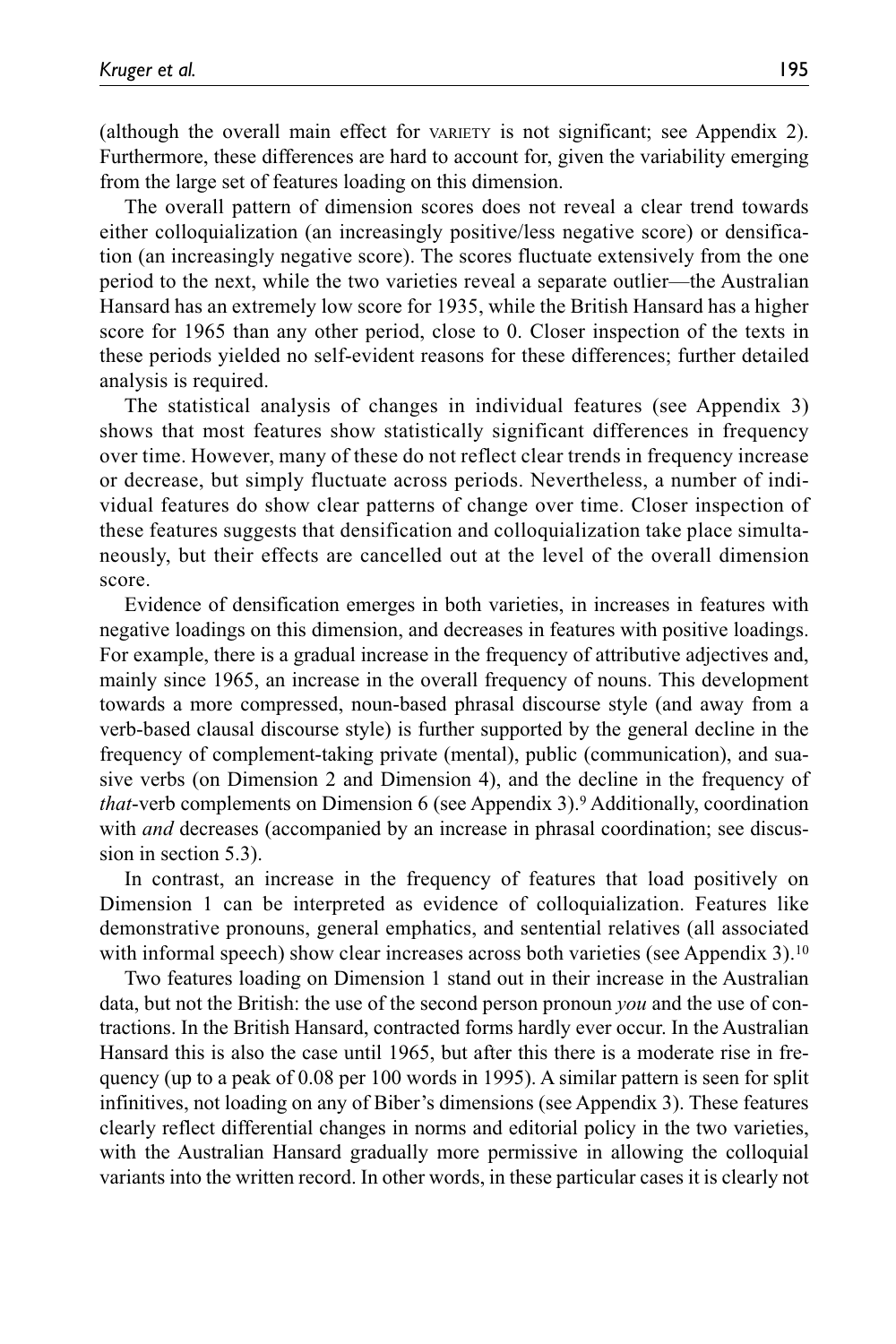likely that parliamentarians' usage has changed; rather, norms for presenting speech in writing have become more relaxed in the Australian Hansard, so that the written record more closely approximates speech.

The use of the pronoun *you* shows more substantial differential frequency changes: remaining largely below 0.1 per 100 words in the British Hansard, but increasing to almost 0.5 per 100 words in 1995, in the Australian Hansard. This feature is particularly interesting against the background of the convention of third-person forms of address in parliament. Until 1965, both varieties scrupulously avoid *you*. The 1995 data show a sudden change in the Australian Hansard. The change demonstrates colloquialization both in usage and in editorial policy, as suggested by the following extract from the Australian *Hansard usage and editing guide*:

*you***—**Give speakers what they say. Strictly speaking, when all members and senators speak they must address the chair. Traditionally the Speaker, the President or the Chairman have been the only people able to be addressed as "you" in either chamber. However, over the years the more general use of "you" has become prevalent during debate and the occupants of the chair are now less inclined to pull up recalcitrants. Using "you" is also necessary to retain the flavour of the debate. (Hansard 2008:50)

Example (1) from the 2015 British Hansard shows how the usage rule is still enforced in the chamber, through explicit sanction. The same rhetorical choices are tolerated in the Australian parliament of 1995 and 2015. This is illustrated by (2), where the Speaker does intervene, but not to correct the use of the second person pronoun.

(1) JULIAN KNIGHT (SOLIHULL) (CON): I also congratulate the hon. Member for Burnley (Julie Cooper) on securing the debate and drawing up the Bill. It seems many hours since *you* spoke, but I remember that *you* spoke powerfully and are clearly a strong advocate for carers and for your local NHS. I also think that Government Members will be grateful for the fact that *you* also paid tribute to the actions of -

MADAM DEPUTY SPEAKER (MRS ELEANOR LAING): Order. I always let Members get away with this mistake once, and sometimes twice, but the hon. Gentleman has used the word "*you*" three times. "*You*" refers to the Chair, and the hon. Lady is the hon. Lady. (BR, 2015 30 October)

(2) MR BEAZLEY: [. . .] I notice that today *you* decided to go out with a variant of this when *you* were quizzed on the doorstop, despite what the Treasurer had to say about these matters today. *You* attempted to portray the position as follows: 'The worst net foreign debt position Australia has ever had.' Wrong, of course . . .

MR SNOWDON: *You* are a deceitful man.

MR SPEAKER: Order! The member for the Northern Territory will withdraw that remark and I warn the member for the Northern Territory. His constant interjections will not be tolerated. (AU, 1995 30 August)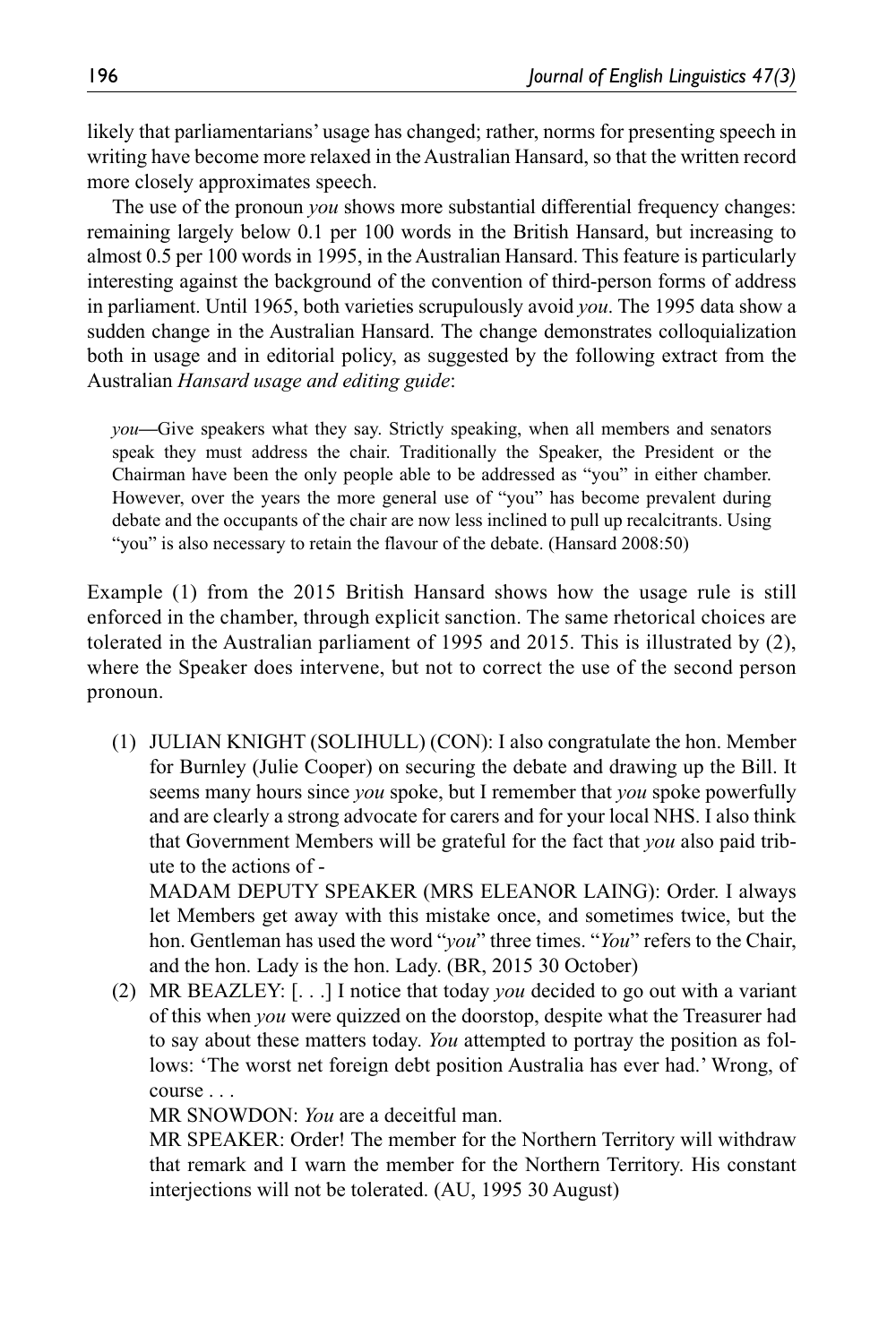



Note: Error bars indicate 95 percent confidence intervals.

# *5.2. Dimension 2*

Dimension 2 is interpreted by Biber (1988) as reflecting narrative versus non-narrative concerns, or, distinguishing "active, event-oriented discourse and more static, descriptive or expository types of discourse" (Biber 1988:109). The model for Dimension 2 is shown in Appendix 2. There is a significant main effect for variety, which indicates that the two varieties, overall, differ in their score on Dimension 2. The main effect for period is significant only for 2015 (with the 2015 score for Dimension 2 across both varieties significantly different from the 1901 score). The effects for the interaction between the predictors variety and period are significant. These effects are visualized in Figure 2, which shows that the dimension score remains slightly negative. Both the Australian and the British Hansard demonstrate a noticeable drop in dimension score from 1995 to 2015, suggesting a movement towards a somewhat more static and expository, and less active and narrative style.

The clear difference for the 1901 British data is in part due to the much higher frequency of past-tense verbs in this period: the median value of 4.21 per 100 words is about double that of the median frequency elsewhere, where there is a narrow range of around 2 per 100 words (see Appendix 3). Likewise, third-person pronouns occur at a higher frequency of 2.31 per 100 words in the 1901 British Hansard; elsewhere this feature never occurs more than 1.75 times per 100 words. These outliers can be attributed to early uncertainty about editorial norms for the Hansard, specifically the use of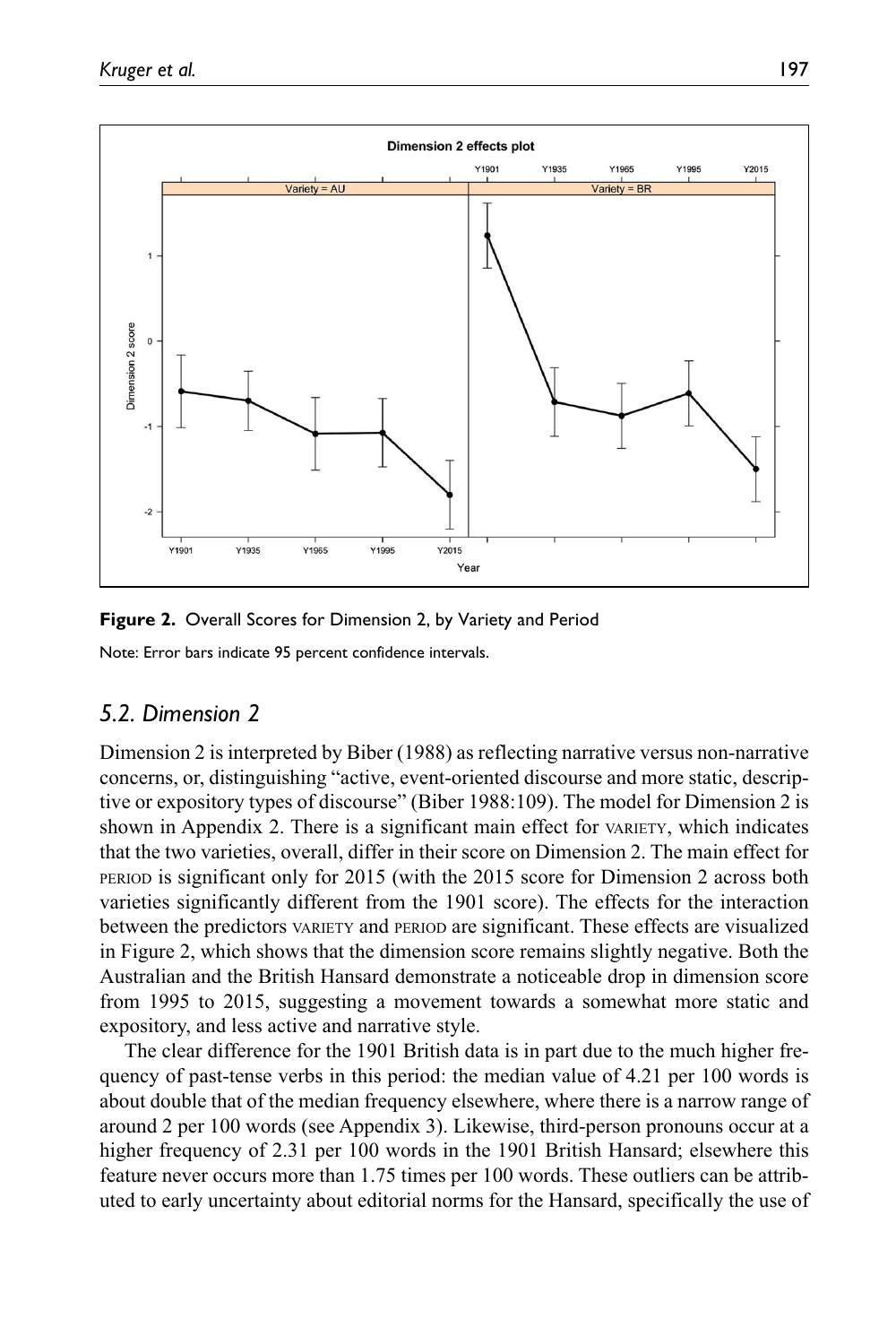indirect speech to report some speeches prior to the establishment of the principle of verbatim reporting in 1907 (see section 3).

As shown in Appendix 3, most features that load on this dimension reflect a decline in frequency. The overall decline in the dimension score is not of a great magnitude, but it accelerates after 1995 in both varieties. We interpret this trend as a decline in the subjective and interactive qualities of the data over time, what we regard as a change in the rhetorical style away from an "active" dialogic style of engagement (which may involve elements of narrativity), thus monologization rather than colloquialization or densification.

This argument can be illustrated by the decline in negation. Synthetic negation with *no* + noun phrase (NP) is associated with formal and written registers, as it is noun-based, whereas analytic negation, with *not* + verb, is more common in speech (Tottie 1988; Biber et al. 1999). Synthetic negation declines in frequency in both varieties—from just over 0.2 per 100 words in 1901, to just over 0.1 per 100 words in 2015 (see Appendix 3). At the same time, there is also a substantial decline in analytic negation in the verb phrase (with a positive loading on Dimension 1) in both varieties (see Appendix 3). In other words, there is no trade-off between a decline in synthetic negation and a rise in analytic negation (which would have been evidence in favor of colloquialization). Rather, there is a decline in negation overall. Verhagen (2005) argues that the use of negation is dependent on presupposing the interlocutor holds a different view, and negation therefore explicitly marks unexpected information for the hearer. If speakers become less concerned with the hearer's state of mind, then negation becomes a less useful resource. We thus propose that the decline in negation potentially indexes a move away from a more interactive and dialogic style in parliamentary discourse, particularly saliently evident in the Australian data. This dialogic character of negation is illustrated by (3), where negation marks that one speaker disagrees with the other, in a rather heated exchange.

(3) LORD STANLEY: Discretion as to making contracts for the supply of malt liquor to the troops is vested in the General Officers Commanding Districts, who may either make a district contract or allow commanding officers of units to make their own. There is *no* regulation under which canteen contracts are bound to be placed locally, and it is a fact that a considerable amount of Irish stout is sold in canteens in England. It is *not* proposed to question the manner in which the General Officer Commanding has used his discretion.

MR. PATRICK WHITE: Will the noble Lord answer the latter portion of the question?

LORD STANLEY: I think I have. We do *not* propose to question the discretion of the commanding officer.

MR. PATRICK O'BRIEN: Does the Irish beer supplied to soldiers contain *no* poison, and is that the reason you send for English beer? (BR, 1901 18 February)

### *5.3. Dimension 3*

Dimension 3 captures the distinction between explicit, endophoric, text-dependent reference, and exophoric, situation-dependent reference that relies on the shared context of addresser and addressee for interpretation (Biber 1988:110). Written texts typically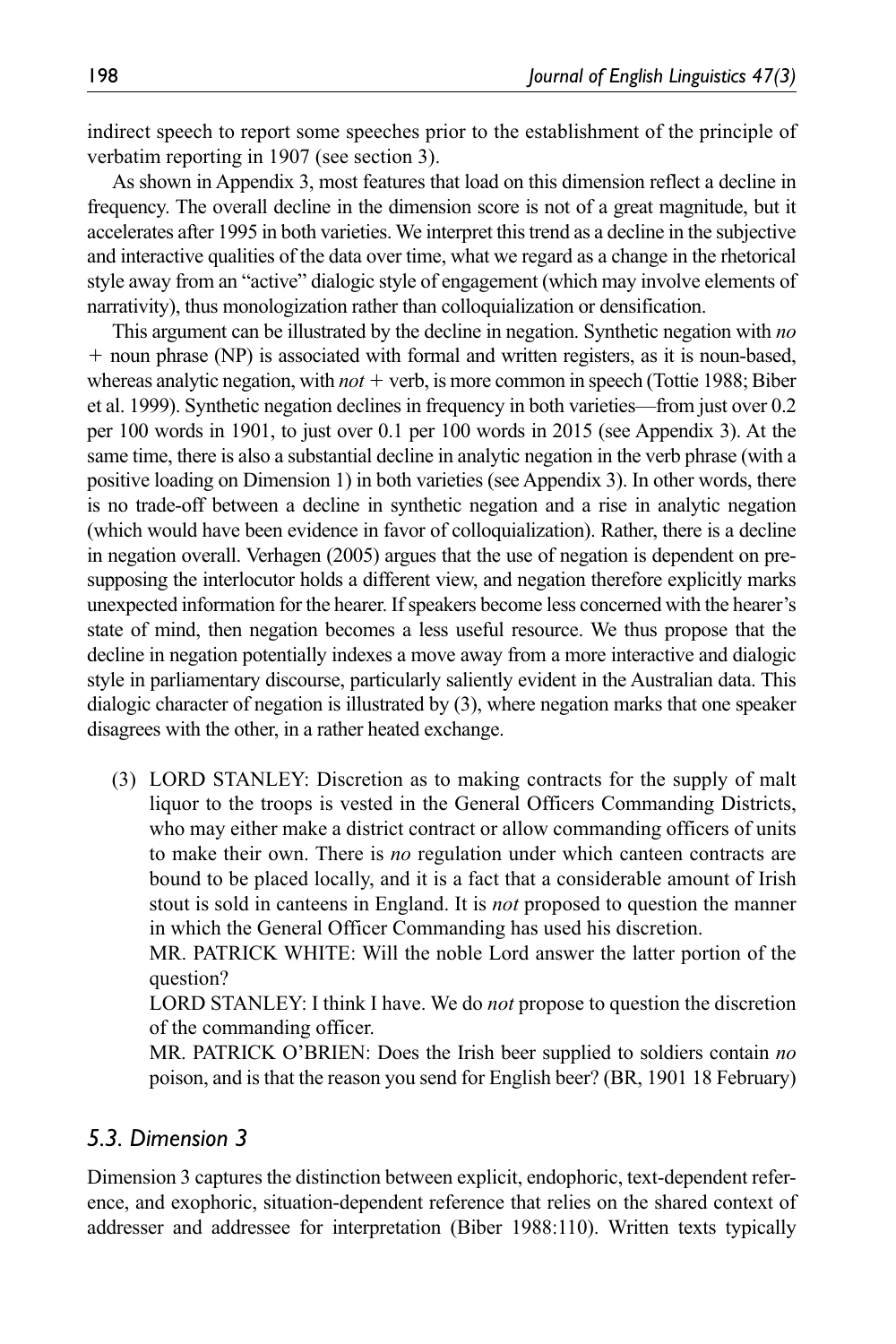cannot rely on such shared context, and therefore tend to depend heavily on explicit, text-dependent reference, as well as detailed specification. This is reflected in the positive features loading on this dimension, which are all noun phrase features and therefore typical markers of densification, such as phrasal coordination and nominalization, as well as three types of relative clauses, which are a "stereotypically literate feature" (Biber 2003:169). Conversely, the three features with negative loadings are all verb phrase features that can be used to specify situation-dependent reference anchored in the shared deictic frame of the interlocutors (time adverbials, place adverbials, and other adverbs). These latter features can thus be associated with colloquial and interactive usage, and are specifically associated with the degree to which interlocutors establish joint attention to the same object (see Verhagen 2005). Example (4) is an extract from the 1965 British Hansard that reflects the combination of high frequencies of relative clauses (in bold), phrasal coordination (underlined), and nominalizations (italicized) that would typically lead to a high score on Dimension 3.

(4) This, again, is a matter **which** involves technical and *security considerations*, but I assure my hon. Friend, having looked into this carefully, that the procedures **which** are laid down provide that the message must be clear and unambiguous and must be subject to a quite complicated *authentication* procedure **which** would identify the intent and origin of the message beyond all doubt. (BR, 1965 30 June)

The model for Dimension 3, shown in Appendix 2, demonstrates few significant effects. Both the Australian and the British Hansard maintain a strongly positive score over time, as shown in Figure 3. When considering the individual features in this dimension, however, most features, as reported in Appendix 3, actually show a significant, steady development away from the top end of the dimension score: all relative clause types (with a positive loading) decline in frequency while adverbs (with a negative loading) increase.

In other words, it appears that generally both the Australian and the British Hansard are becoming characterized by less use of "literate" noun-phrase modification by relative clauses for specification, and more use of "oral" modification through adverbials. Such adverbials are anchored in shared deictic reference and serve functions of constructing joint attention in the context of parliamentary interactions, a function typical of oral interaction. This is illustrated in (5), where the use of the first-person plural pronoun and the anchoring of the discourse in the shared context of *here* and *today* overtly function as a rhetorical device for constructing joint attention.

(5) I wish to be clear about the measures *we* are talking about here today. (AU, 2015 28 May).

However, the overall dimension score, apart from the last two periods in the British data, shows the opposite movement mainly due to increases in the frequency of phrasal coordination. Phrasal coordination is one of the most clear-cut signs of densification, and doubles in frequency over time at the same time as clausal coordination, a typical spoken-language feature (with a positive loading on Dimension 1), declines steadily by about 20 percent (see Appendix 3).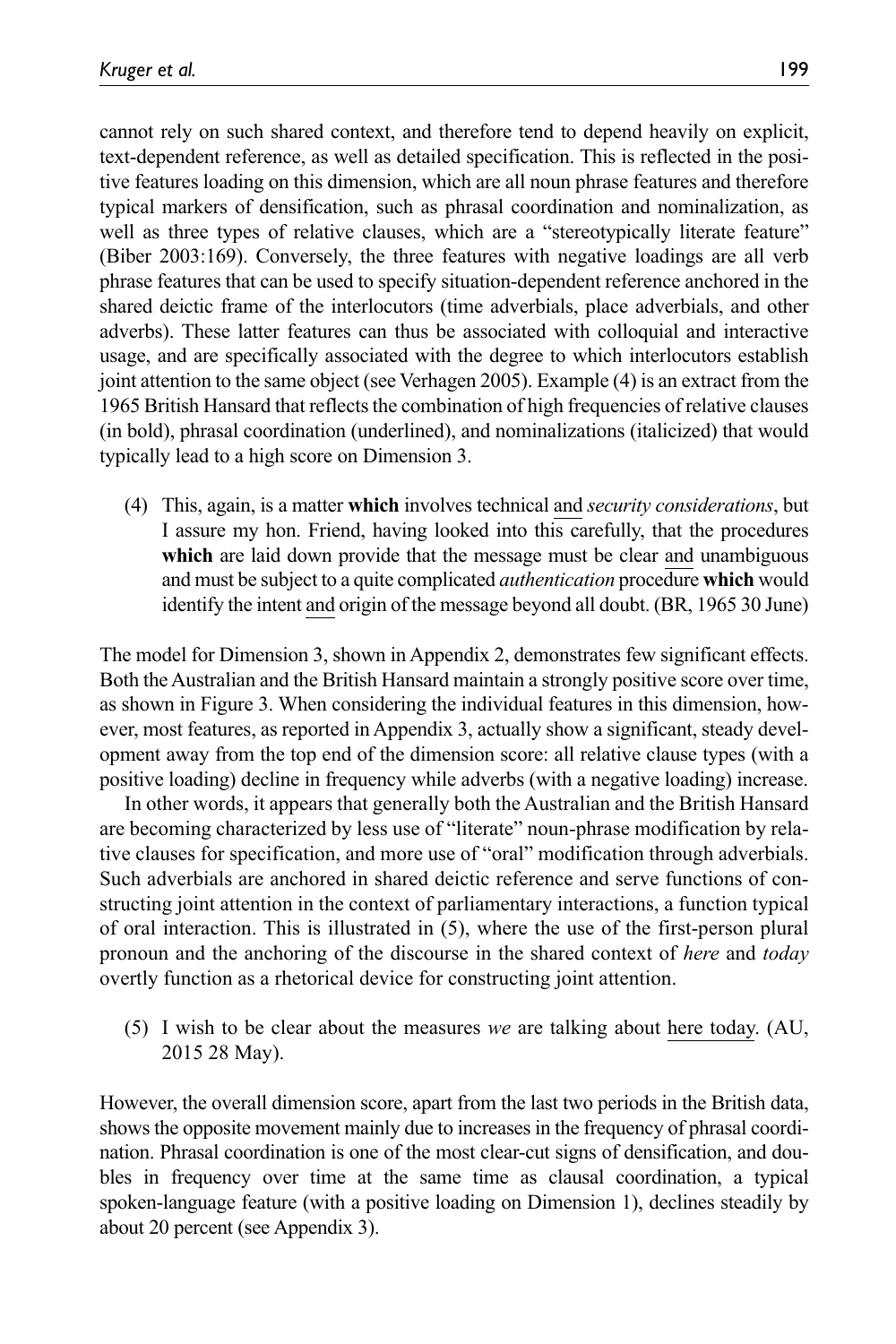

**Figure 3.** Overall Scores for Dimension 3, by Variety and Period

Note: Error bars indicate 95 percent confidence intervals.

Thus, passages such as (6), with clausal coordination (in italics), become less frequent, while passages such as (7), with phrasal coordination (underlined), become more frequent.

- (6) The very essence of soldiership is discipline and training, *and* if we are to make soldiers fit for every condition of warfare - *and* the conditions of warfare may be very different on our shores from what they were in South Africa - I say that whatever system we adopt, we must either have a larger permanent force than is proposed, with every possible new and scientific equipment, *and* then the citizen soldiers, on the other hand, with a moderate amount of training [. . .] (AU, 1901 31 July)
- (7) When someone applies for a provisional, permanent or temporary visa, applicants must sign a statement that they have read and understood about the following Australian values: respect for freedom and dignity of the individual; freedom of religion; commitment to the rule of law, parliamentary democracy, equality of men and women, and the spirit of egalitarianism; *and* embraces things like mutual respect, tolerance, fair play and compassion for those in need in pursuit of the public good. (AU, 2015 30 November)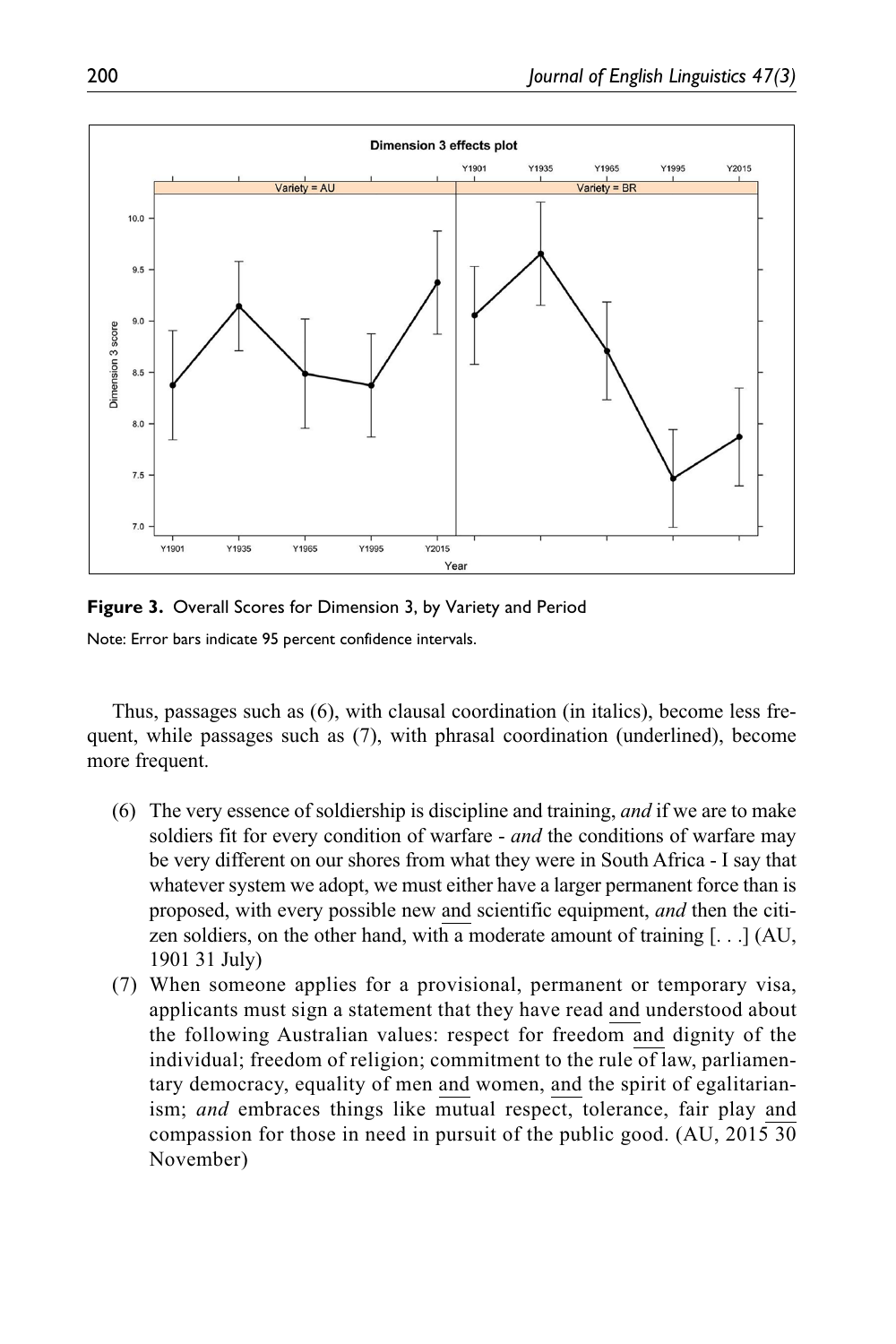



Note: Error bars indicate 95 percent confidence intervals.

### *5.4. Dimension 4*

Dimension 4 is labelled "Overt expression of persuasion" by Biber (1988:111), and is particularly relevant to the genre of parliamentary debate, which, by nature, is intended to persuade listeners of a particular viewpoint, and does so through interactions that draw on a complex interplay of confrontational, competitive, cooperative, and performative interaction (Ilie 2015). There are only positive features on this dimension (see Appendix 1), with the most salient features a combination of modal auxiliaries, suasive verbs, infinitive clauses, and conditional subordination.

The regression model for Dimension 4 is shown in Appendix 2, and demonstrates strong effects for period, as well as for the interaction between variety and period. The effects plot for the model is given in Figure 4.

Figure 4 shows that the British data are stable in the earlier periods, but demonstrate a notable decline in dimension score after 1965, when broadcasting of the British parliament commenced. The Australian data show a very clear and continual drop in the dimension score throughout, which may be related to the earlier onset of radio broadcasting than in Britain. The linguistic features that contribute most strongly to the decline in the dimension score are the necessity modals, suasive verbs, and conditional subordination, all of which demonstrate a substantive decline in frequency across both varieties (slightly more than half in the Australian data and slightly less than half in the British data; see Appendix 3).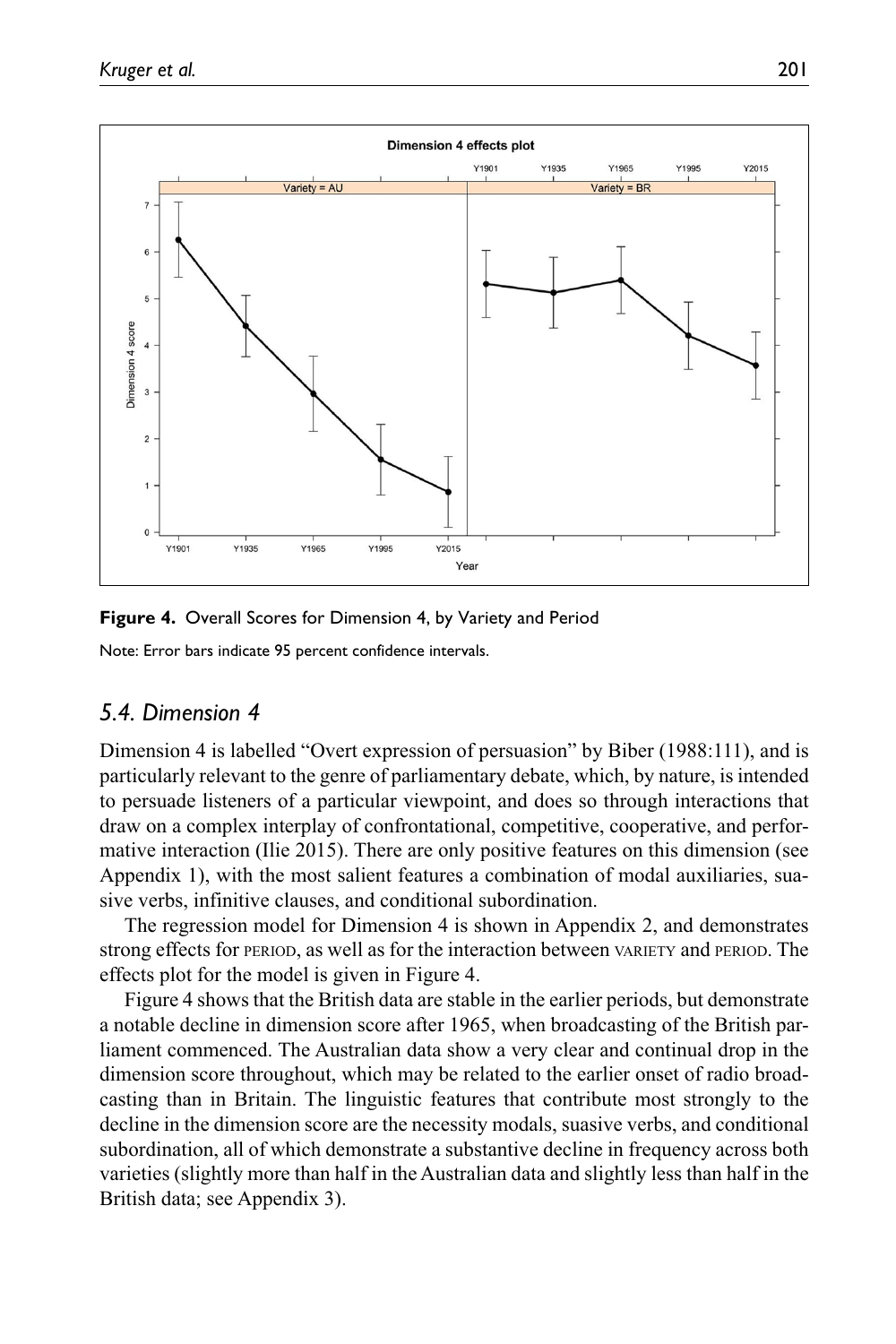The decline in the dimension score suggests that there is an overall trend, more marked in the Australian data, towards a less argumentative style—at least insofar as an argumentative style is indexed by the features included in this dimension. While it may be that alternative linguistic resources are increasingly used to express argumentation (a possibility requiring further detailed analysis), it is clear that important resources that are useful to signal dialogic engagement with the information being presented, such as modals and suasive verbs, decline in frequency. The result is a more monologic, and less interactive and interpersonally marked presentation of information without strongly marking stance or opening up the space for the audience to interact with the information.

Example (8) illustrates the dialogic style that typifies the earlier Hansard in Australia (but appears to be on the decline subsequently), with a high frequency of prediction and necessity modals (in bold), suasive verbs (underlined), and conditional subordination (italicized). The dialogic intent is clear, from the anticipation of other views and the attempt to address such other views in this argumentative extract. These features decline significantly in more recent texts.

(8) I think that most of us **will** agree that whatever concession is made to the press throughout the Commonwealth in regard to telegraphic press rates, **should** apply to reports of the utterances of each section or individual member of the House. Further than that, the concession **should** be made so comprehensive as to avoid the necessity for any interpretation, because as long as we insist upon differentiating between one section and another, there **will** always be room for abuses to creep in. *If* the statement tentatively put forward by the acting leader of the Opposition be correct, I do not think that any honorable member will attempt to justify the transmission over the wires at reduced rates of reports of expressions of party opinion pure and simple [. . .] The Government **should** fix as low a rate as can be made applicable to all press telegrams sent over the wires. *If* that is done there **will** be no ground for complaint on the part of honorable members. I think the rate **should** be fixed at 1s. per 100 words. (AU, 1901 13 December)

#### *5.5. Dimension 5*

Dimension 5 draws a distinction between registers that are "abstract, technical and formal versus other types of discourse" (Biber 1988:113). This dimension, like Dimension 1, captures a contrast between more informationally dense and more colloquial registers very directly.

Details of the model for Dimension 5 are given in Appendix 2, and show significant effects particularly for period, and to a lesser degree for the interaction between vari-ETY and PERIOD. As would be expected for this dimension, both the Australian and the British data have scores on the positive side of the dimension continuum, indicating a more formal and abstract register, but the effects plot in Figure 5 shows that there is a clear downward trend over time (more pronounced in the Australian Hansard), indicating that colloquialization takes place.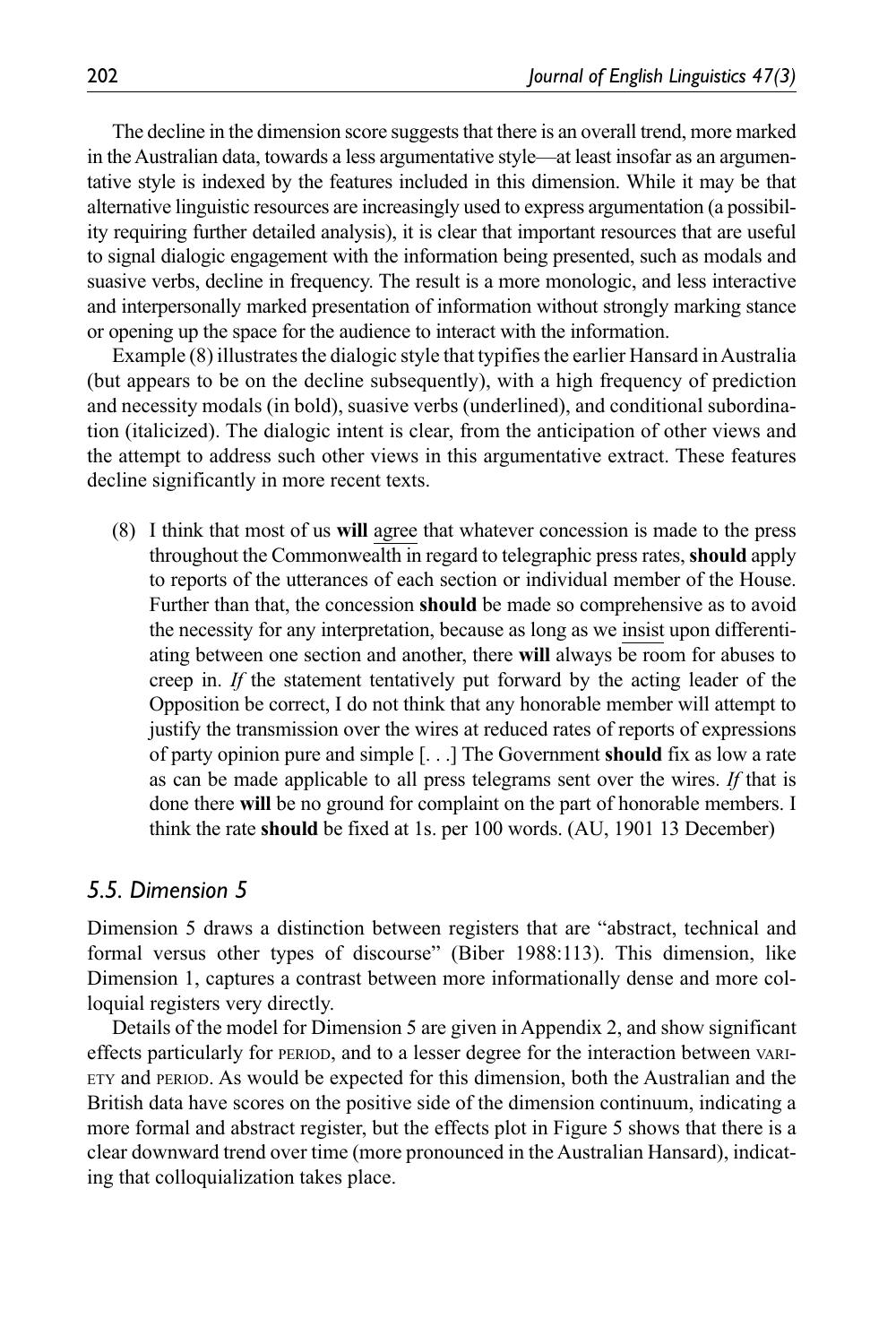

**Figure 5.** Overall scores for Dimension 5, by Variety and Period Note: Error bars indicate 95 percent confidence intervals.

In terms of the features loading on this dimension (see Appendix 1), there is, notably, a consistent decline in the frequency of both agentless passives and *by*-passives, which are typical of formal written registers, and thus index a movement towards a more colloquial, informal style. The decline in passives is also accompanied by a decline in the frequency of past-participial WHIZ deletion relatives (in line with the general decline in relativization features on Dimension 3). There is also a decline in the frequency of conjuncts.11 Biber (1988:239) notes that conjuncts are important in highly informational discourse as they "explicitly mark logical relations between clauses," particularly important in argumentative discourse that directs the listener's construal of the relations between propositions. The use of conjuncts in both varieties declines after 1965, but the Australian data show a much more rapid decrease of use, indicating a more pronounced move away from this marking of logical relations. The decline in this feature further supports the gradual replacement of a more interactive, dialogic argumentative style with a less interactive, more monologic presentational style, already discussed in relation to Dimension 2 and 4.

Example (9) illustrates how two conjuncts (underlined, indicating causality and specification, respectively) are used in quick succession to conclude a detailed argument about the impracticability of a Japanese attack on Australian soil, alongside various passives (marked in bold). This passage is indicative of the older style combining increased formality with more dialogic engagement, that appear to have gradually given way to a more monologic and simultaneously more informal style.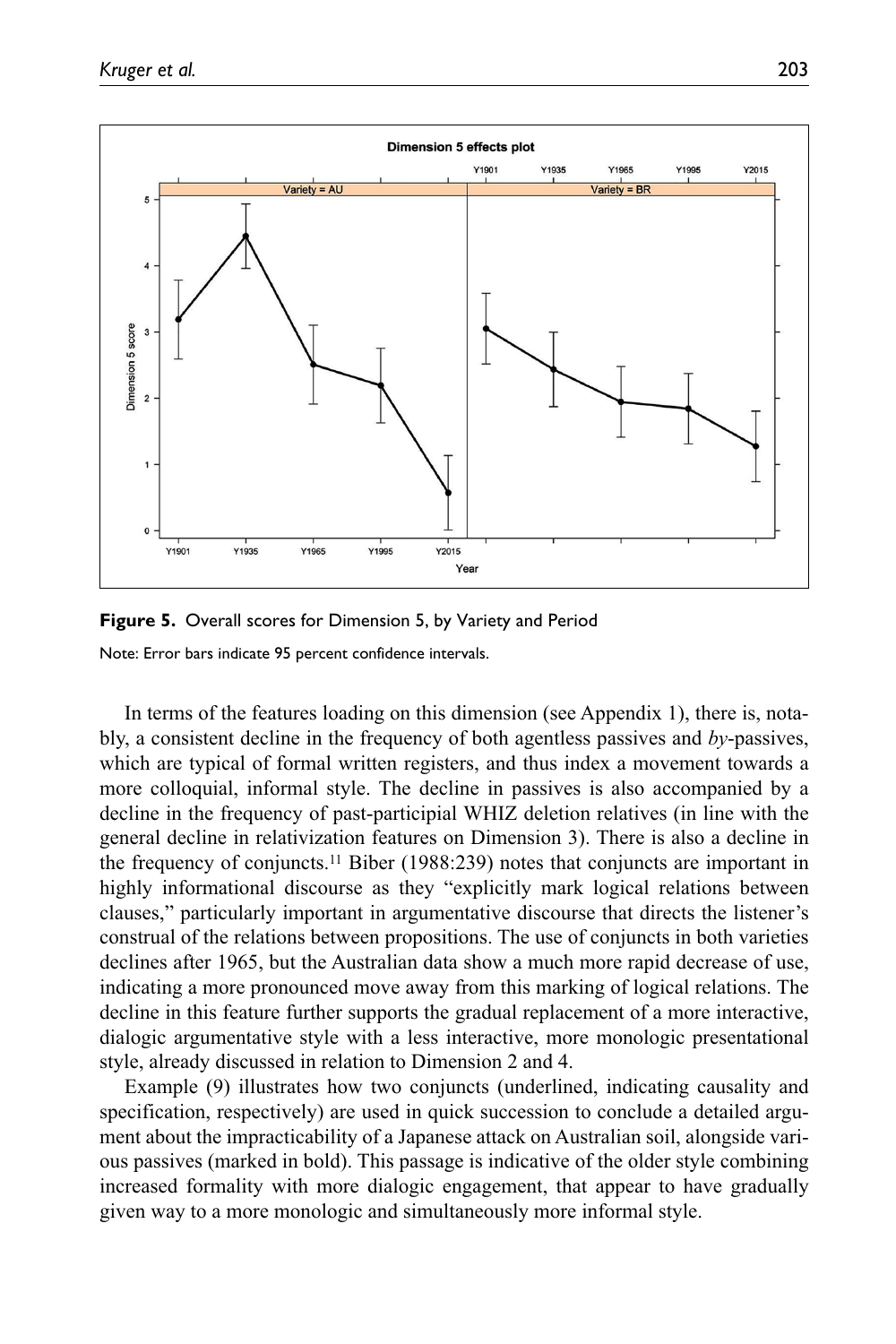(9) But even from the point of view of experts and the militarists, it can easily **be demonstrated** that it would be impracticable for Japan to land a hostile force in Australia, even if, on other grounds, such a thing were not almost unthinkable. In this connexion I commend to honorable members a book entitled *The Defence of Australia*, by Mr. M. H. Ellis, a brother of a gentleman well known to members of the Country party. He draws attention to the time **taken**, and the expense **incurred**, in landing 100,000 Australians in a foreign friendly port during the Great War. He points out that our troops **were amply protected** by convoys on their way to Europe; they **were moved** from one friendly port to another; they took with them no artillery or munitions, and no food except for the voyage; no huts or housing, and none of the campaigning necessities which must go with the most ill-equipped force nosing into hostile territory and dependent on a long line of sea communications. Therefore, if we assume the absurd, namely, that Japan has the desire to attack Australia, we see how difficult, if not impossible, a successful invasion would be. (AU, 1935 31 October)

### **6. Conclusions**

In this study, we find clear evidence of register change in the Hansard, with evidence for both shared and divergent patterns of change in the Australian and British Hansard. These register changes may be seen as emerging from three overarching tendencies: colloquialization, densification, and a trend we term monologization.

We find evidence for shared as well as differentiated effects of colloquialization in the two varieties. In the first instance, there are colloquialization effects that are evident only in the Australian Hansard, which can be ascribed to more permissive norms for reflecting spoken-language or informal features in formal writing, such as contractions and split infinitives. This is clearly the result of changes in editorial policy, one of the factors outlined in the conceptual model discussed in in section 3. More ambiguous between a change in speaker norms and a change in editorial norms is the use of *you*. Beyond these colloquialization features that are strongly present in the Australian but not the British data, there are also other features that suggest the adoption of a more colloquial style across both varieties. On Dimension 3, there is a decline in text-dependent referencing in the form of relative clauses, and the adoption of more context-dependent referencing strategies of speech (e.g., adverbials). Dimension 5, overall, suggests the colloquializing trend in both varieties, particularly strongly reflected in the Australian data in the decreased frequency of passives. These colloquializing trends are likely the consequence of a combination of a more informal style adopted by speakers as well as editorial staff, and the tendency towards a more verbatim approach to Hansard reporting, facilitated by the factors outlined in our model.

However, we also find strong evidence of densification as one form of anticolloquialization across both varieties, evident in the increase of features like nouns, attributive adjectives, and phrasal coordination on different dimensions, and the decrease in complement-taking verbs and *that*-complement clauses. Most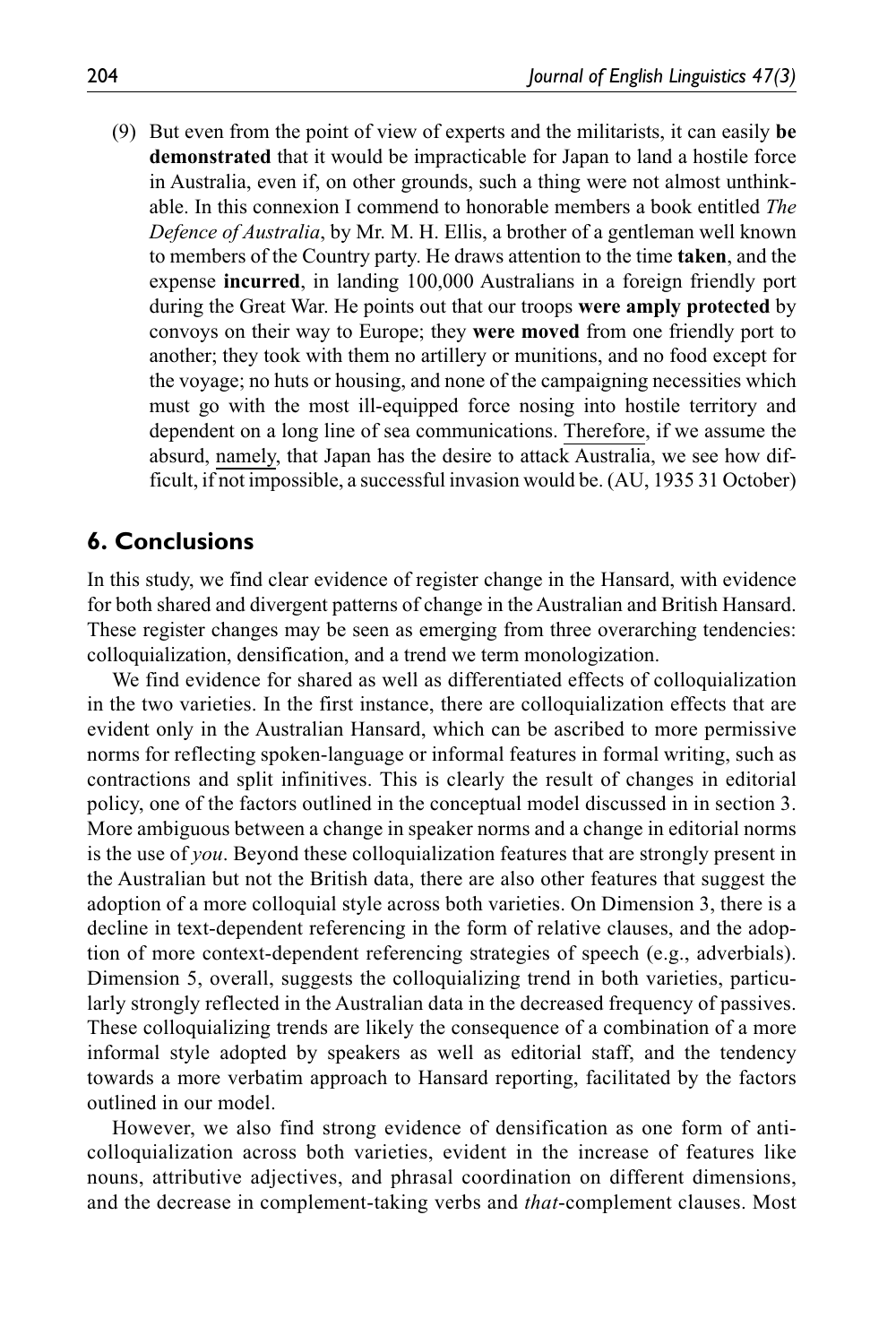of these features follow remarkably similar patterns, with similar frequencies, in the British and Australian data, suggesting a register change in the Hansard that cuts across both varieties. The fact that densification features most notably increase from 1965 onwards suggests that increasing reliance on scripted text, for reasons discussed in section 2, may at least in part account for this change.

Combined with these densification trends (and potentially even more prevalent) is another anti-colloquial trend that we term monologization. It reflects a decreased use of linguistic resources to express dialogic engagement, interactivity, and intersubjective coordination, and a greater emphasis on monologic, non-interactive presentation. This may be seen as an anti-colloquial tendency in the sense that interpersonal alignment and dialogic engagement are typical of spoken language. It is reflected, overall, on Dimension 4, and in elements on Dimension 2 and 5. Drawing on the model presented in section 2, our conjecture is that monologization is the consequence of changing construals of the nature and audience of parliamentary debates, affecting parliamentarians. This rhetorical change appears to be more extensive in Australian than British English, potentially as a consequence of the earlier public broadcasting of parliamentary proceedings and the effects that this has had on the construal of the audience of parliamentary debates.

While we do find evidence that the Australian Hansard is more colloquial, in some respects, than the British Hansard, the findings of our study also caution against an uncritical and oversimplified overall characterization of the Australian variety of English as "more colloquial" than other varieties. Claims like these are too often based on small sets of features, and are made without due consideration of the degree to which observed linguistic changes are register-specific, or how colloquialization may relate to other tendencies, like densification or monologization. This study highlights the complexity of the interaction between various types of change in one particular register. While the Australian Hansard takes the lead in a more permissive approach to the representation of spoken-language features in writing, the British Hansard sometimes tends to the more colloquial end of the scale (as on Dimension 1). Moreover, Australian English also often takes the lead in adopting anti-colloquial features in the Hansard. Our findings reiterate the point made by Biber and Gray (2013) and Szmrecsanyi (2016) that language change is strongly conditioned by register, and that care should be taken in considering the complex relations between register change and language change. In this respect, a crucial area of further investigation is to consider the different subgenres within the Hansard, such as speeches, debates, and Prime Minister's question time (see Bates et al. 2014; Ilie 2015). Undoubtedly, these different subgenres will demonstrate their own individualized effects of colloquialization, densification, and monologization (or, conversely heterologization), which will help to form a more complete picture of the forces at work in shaping register change in parliamentary discourse and its written representation in the Hansard.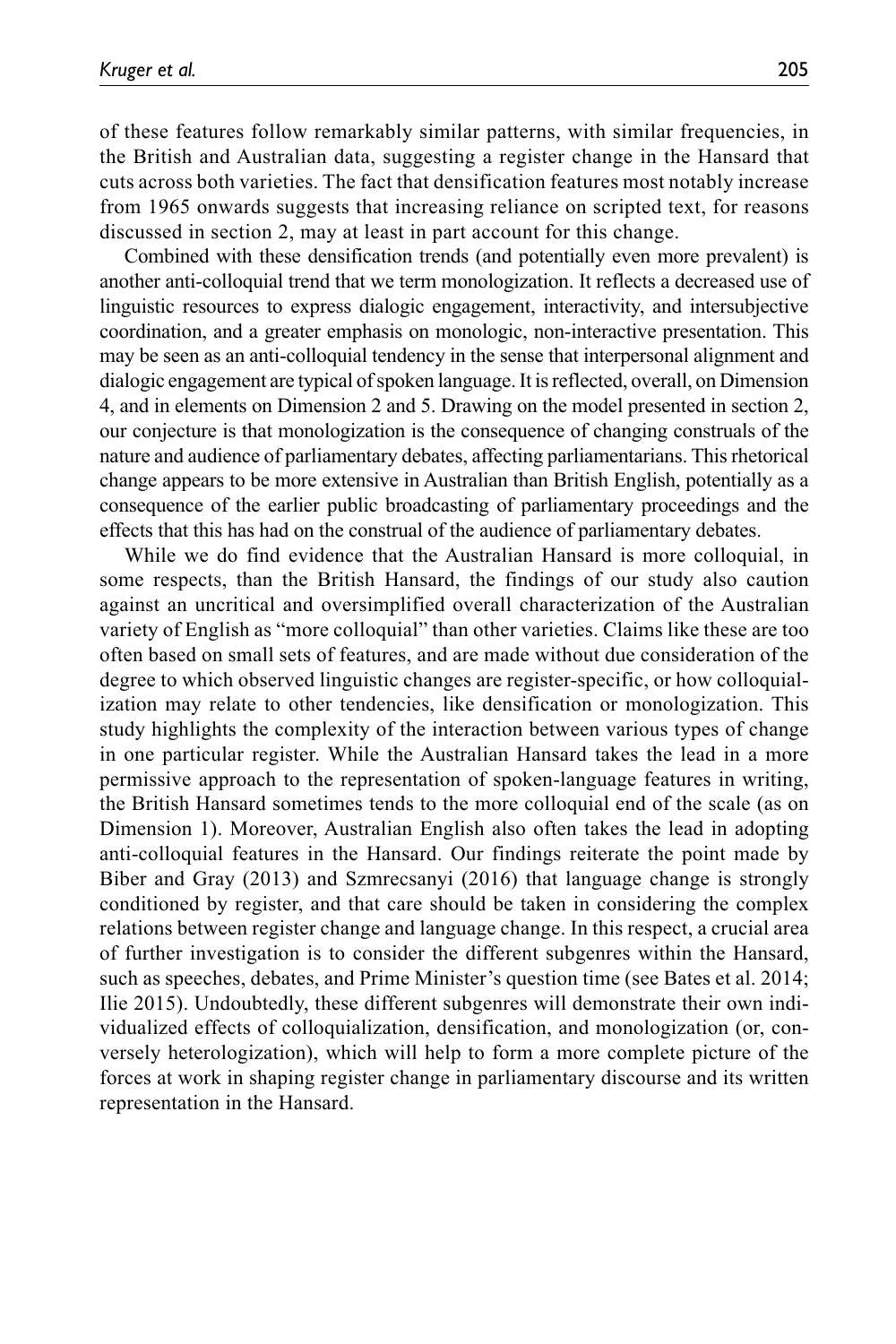# **Appendix**

# *Appendix 1: Factorial Structure (Dimensions) from Biber (1988:102-103)*

Scores next to features indicate the factor loading. Features that meet the cutoff point of 0.35 for inclusion in the final dimension score calculation but with a higher loading on another dimension are included in parentheses. They are ignored when computing factor scores, but are used to aid the functional interpretation of the dimension.

| Private verbs                        | .96      |
|--------------------------------------|----------|
| That deletion                        | .91      |
| Contractions                         | .90      |
| Present-tense verbs                  | .86      |
| Second-person pronouns               | .86      |
| DO as pro-verb                       | .82      |
| Analytic negation                    | .78      |
| Demonstrative pronouns               | .76      |
| General emphatics                    | .74      |
| First-person pronouns                | .74      |
| Pronoun it                           | .71      |
| BE as main verb                      | .71      |
| Causative subordination              | .66      |
| Discourse particles                  | .66      |
| Indefinite pronouns                  | .62      |
| General hedges                       | .58      |
| Amplifiers                           | .56      |
| Sentence relatives                   | .55      |
| WH questions                         | .52      |
| Possibility modals                   | .50      |
| Non-phrasal coordination             | .48      |
| <b>WH</b> clauses                    | .47      |
| Final prepositions                   | .43      |
| (Adverbs)                            | (.42)    |
| (Conditional subordination)          | (.32)    |
| <b>Nouns</b>                         | $-.80$   |
| Word length                          | $-.58$   |
| Prepositions                         | $-.54$   |
| Type/token ratio                     | $-.54$   |
| Attributive adjectives               | $-.47$   |
| (Place adverbials)                   | $(-.42)$ |
| (Agentless passives)                 | $(-.39)$ |
| (Past participial WHIZ deletions)    | $(-.38)$ |
| (Present participial WHIZ deletions) | $(-.32)$ |

**Dimension 1.** Involved versus Informational Production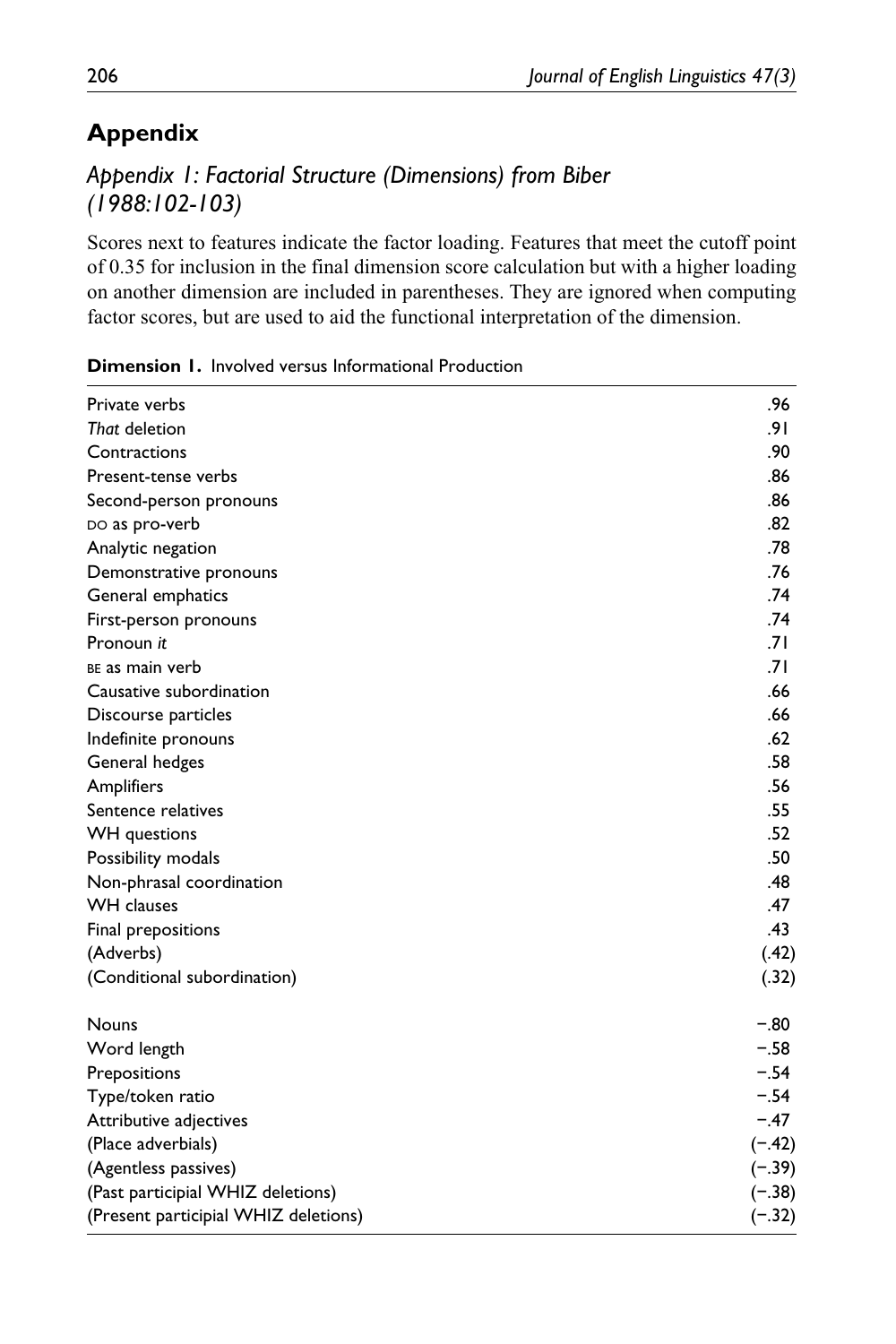### **Dimension 2.** Narrative versus Non-narrative Concerns

| .90      |
|----------|
| .73      |
| .48      |
| .43      |
| .40      |
| .39      |
| $(-.47)$ |
| $(-.41)$ |
| $(-.34)$ |
| $(-.31)$ |
|          |

#### **Dimension 3.** Explicit versus Situation-dependent Reference

| WH relative clauses on object position   | .63    |
|------------------------------------------|--------|
| Pied-piping constructions                | ا 6.   |
| WH relative clauses on subject positions | .45    |
| Phrasal coordination                     | .36    |
| <b>Nominalizations</b>                   | .36    |
| Time adverbials                          | $-.60$ |
| Place adverbials                         | $-.49$ |
| Adverbs                                  | $-.46$ |

#### **Dimension 4.** Overt Expression of Persuasion

| Infinitives               | .76   |
|---------------------------|-------|
| Prediction modals         | .54   |
| Suasive verbs             | .49   |
| Conditional subordination | .47   |
| Necessity modals          | .46   |
| Split auxiliaries         | .44   |
| (Possibility modals)      | (.37) |

### **Dimension 5.** Abstract versus Non-abstract Information

| Conjuncts                       | .48      |
|---------------------------------|----------|
| Agentless passives              | .43      |
| Past participial clauses        | .42      |
| By-passives                     | ا 4.     |
| Past participial WHIZ deletions | .40      |
| Other adverbial subordinators   | .39      |
| (Predicative adjectives)        | (.31)    |
| (Type/token ratio)              | $(-.31)$ |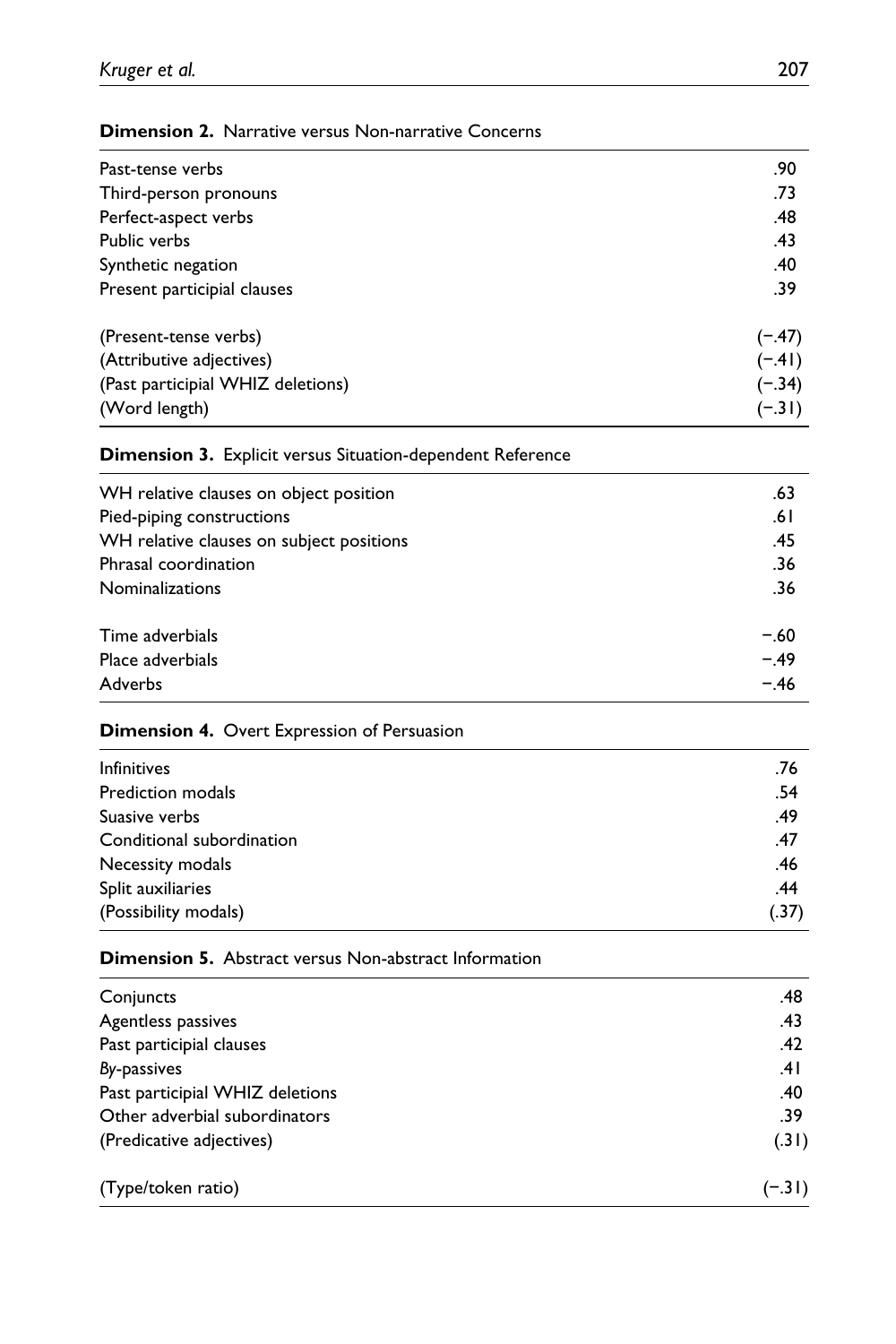| That clauses as verb complements          | .56      |
|-------------------------------------------|----------|
| Demonstratives                            | .55      |
| That relative clauses on object positions | .46      |
| That clauses as adjective complements     | .36      |
| (Final prepositions)                      | (.34)    |
| (Existential there)                       | (.32)    |
| (Demonstrative pronouns)                  | (.31)    |
| (WH relative clauses on object positions) | (.30)    |
| (Phrasal coordination)                    | $(-.32)$ |

#### **Dimension 6.** On-line Information Elaboration

# *Appendix 2: Results of Regression Analyses*

#### **Dimension 1.**

|                           | Estimate | SE   | t-value | b-value |
|---------------------------|----------|------|---------|---------|
| (Intercept)               | $-2.08$  | 0.68 | $-3.07$ | $\ast$  |
| VarietyBR                 | $-1.77$  | 0.91 | $-1.94$ | ns      |
| PeriodYear 1935           | $-8.67$  | 0.88 | $-9.90$ | ∗∗      |
| PeriodYear 1965           | $-4.05$  | 0.96 | $-4.23$ | ∗∗      |
| PeriodYear 1995           | $-1.57$  | 0.93 | $-1.68$ | ns      |
| PeriodYear_2015           | $-4.34$  | 0.93 | $-4.66$ | **      |
| VarietyBR:PeriodYear_1935 | 8.51     | 1.24 | 6.85    | ∗∗      |
| VarietyBR:PeriodYear_1965 | 7.38     | 1.29 | 5.74    | ∗∗      |
| VarietyBR:PeriodYear_1995 | 1.25     | 1.27 | 0.99    | ns      |
| VarietyBR:PeriodYear_2015 | 3.57     | 1.27 | 2.82    | *       |

Note: \**p* < .05, \*\**p* < .001, ns = not significant. Residual standard error: 1.92 on 85 *df*. Multiple *R*2: 0.70, Adjusted *R*2: 0.67. *F*-statistic: 22.21 on 9 and 85 *df, p* < .001.

#### **Dimension 2.**

|                           | Estimate | SE   | t-value | b-value |
|---------------------------|----------|------|---------|---------|
| (Intercept)               | $-0.59$  | 0.21 | $-2.74$ | $\ast$  |
| VarietyBR                 | 1.83     | 0.29 | 6.35    | **      |
| PeriodYear 1935           | $-0.11$  | 0.28 | $-0.40$ | ns      |
| PeriodYear 1965           | $-0.50$  | 0.30 | $-1.65$ | ns      |
| PeriodYear 1995           | $-0.49$  | 0.29 | $-1.65$ | ns      |
| PeriodYear 2015           | $-1.21$  | 0.29 | $-4.12$ | **      |
| VarietyBR:PeriodYear_1935 | $-1.84$  | 0.39 | $-4.69$ | **      |
| VarietyBR:PeriodYear_1965 | $-1.61$  | 0.41 | $-3.97$ | **      |

*(continued)*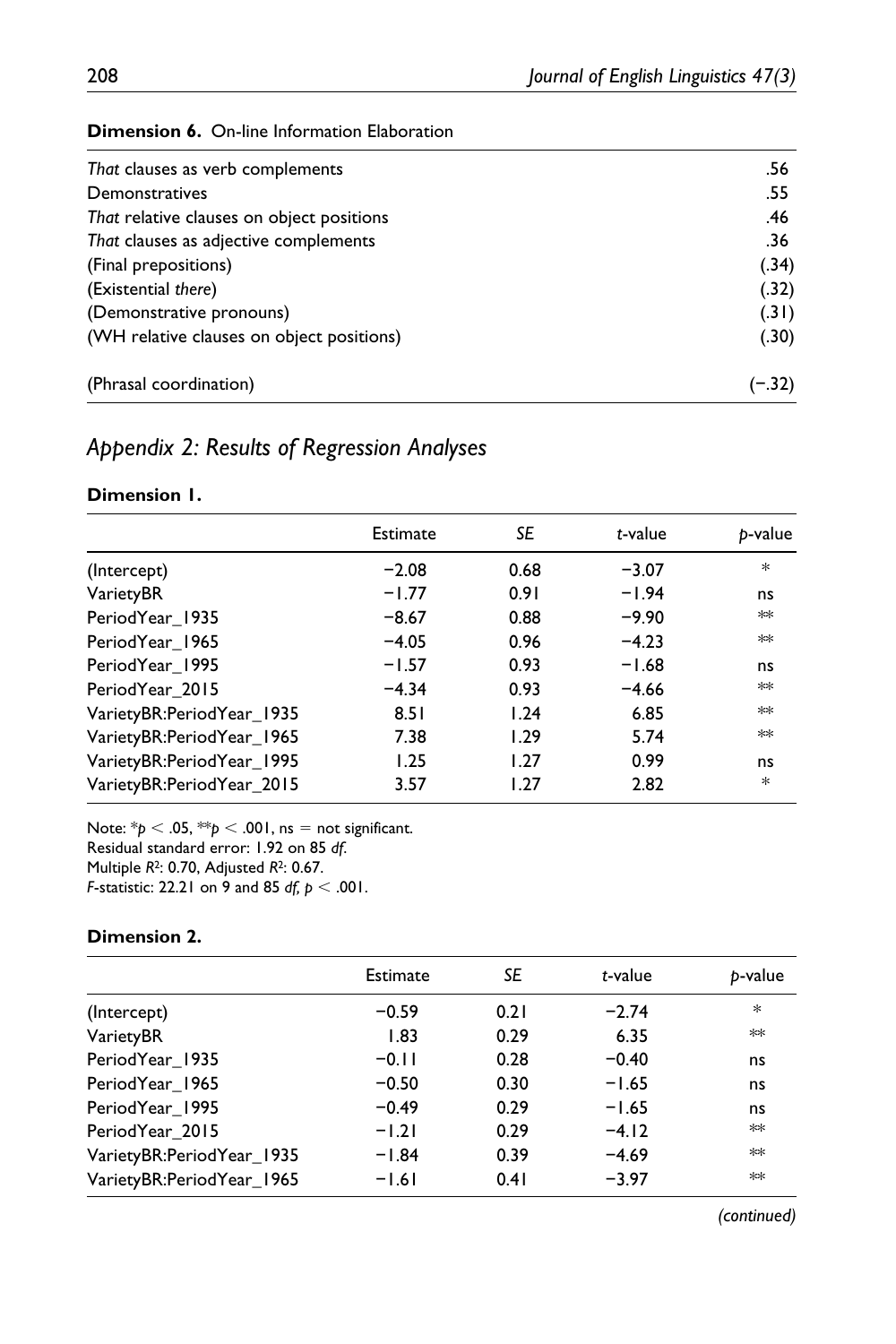#### **Dimension 2. (continued)**

|                           | Estimate | SE   | t-value | b-value |
|---------------------------|----------|------|---------|---------|
| VarietyBR:PeriodYear_1995 | $-1.36$  | 0.40 | $-3.41$ | ∗       |
| VarietyBR:PeriodYear 2015 | $-1.52$  | 0.40 | $-3.81$ | ∗∗      |

Note: \**p* < .05, \*\**p* < .001, ns = not significant. Residual standard error: 0.61 on 85 *df*. Multiple *R*2: 0.65, Adjusted *R*2: 0.61. *F*-statistic: 17.41 on 9 and 85 *df, p* < .001.

#### **Dimension 3.**

|                           | Estimate | SE   | t-value | b-value |
|---------------------------|----------|------|---------|---------|
| (Intercept)               | 8.38     | 0.27 | 31.28   | **      |
| VarietyBR                 | 0.68     | 0.36 | 1.89    | ns      |
| PeriodYear_1935           | 0.77     | 0.35 | 2.23    | $\ast$  |
| PeriodYear 1965           | 0.11     | 0.38 | 0.30    | ns      |
| PeriodYear 1995           | $-0.00$  | 0.37 | $-0.01$ | ns      |
| PeriodYear_2015           | 0.10     | 0.37 | $-0.35$ | $\ast$  |
| VarietyBR:PeriodYear_1935 | $-0.17$  | 0.49 | $-0.87$ | ns      |
| VarietyBR:PeriodYear_1965 | $-0.46$  | 0.51 | $-0.90$ | ns      |
| VarietyBR:PeriodYear_1995 | $-1.59$  | 0.50 | $-3.17$ | $\ast$  |
| VarietyBR:PeriodYear_2015 | $-2.18$  | 0.50 | $-4.36$ | **      |

Note: \**p* < .05, \*\**p* < .001, ns = not significant. Residual standard error: 0.76 on 85 *df*. Multiple *R*2: 0.45, Adjusted *R*2: 0.39. *F*-statistic: 7.74 on 9 and 85 *df, p* < .001.

#### **Dimension 4.**

|                           | Estimate | SE   | t-value | b-value |
|---------------------------|----------|------|---------|---------|
| (Intercept)               | 6.26     | 0.40 | 15.51   | **      |
| VarietyBR                 | $-0.95$  | 0.54 | $-1.75$ | ns      |
| PeriodYear 1935           | $-1.85$  | 0.52 | $-3.55$ | **      |
| PeriodYear 1965           | $-3.30$  | 0.57 | $-5.77$ | **      |
| PeriodYear 1995           | $-4.71$  | 0.56 | $-8.48$ | **      |
| PeriodYear_2015           | $-5.40$  | 0.56 | $-9.73$ | **      |
| VarietyBR:PeriodYear_1935 | 1.66     | 0.74 | 2.25    | $\ast$  |
| VarietyBR:PeriodYear_1965 | 3.38     | 0.77 | 4.41    | **      |
| VarietyBR:PeriodYear_1995 | 3.60     | 0.75 | 4.78    | **      |
| VarietyBR:PeriodYear_2015 | 3.66     | 0.75 | 4.85    | **      |

Note:  $*$ *p*  $<$  .05,  $**$ *p*  $<$  .001, ns = not significant.

Residual standard error: 1.14 on 85 *df*.

Multiple *R*2: 0.69, Adjusted *R*2: 0.65.

*F*-statistic: 20.82 on 9 and 85 *df, p* <0.001.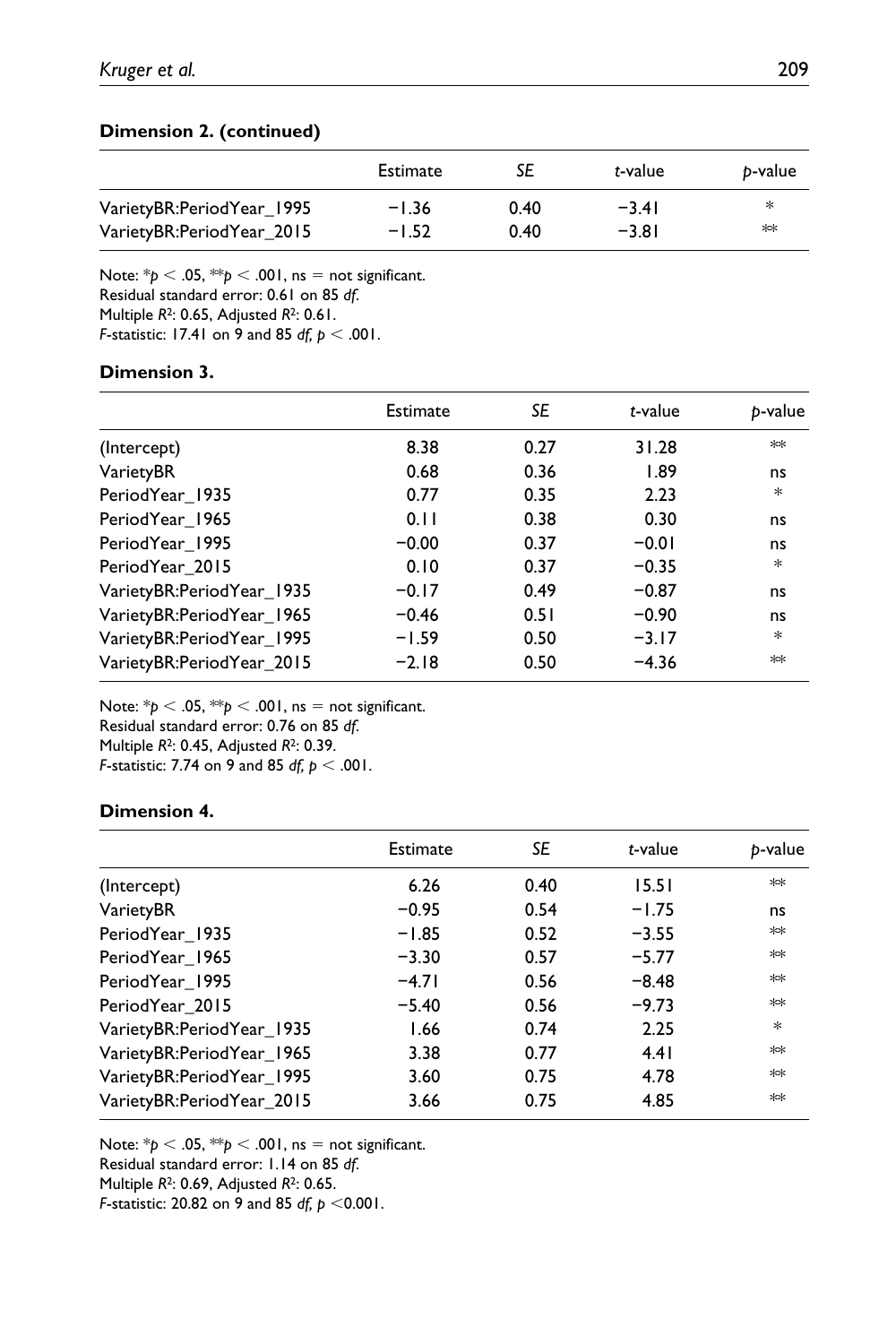|                           | Estimate | SE   | t-value | b-value |
|---------------------------|----------|------|---------|---------|
| (Intercept)               | 3.19     | 0.30 | 10.64   | **      |
| VarietyBR                 | $-0.14$  | 0.40 | $-0.34$ | ns      |
| PeriodYear 1935           | 1.26     | 0.39 | 3.25    | *       |
| PeriodYear 1965           | $-0.68$  | 0.42 | $-1.61$ | ns      |
| PeriodYear 1995           | $-0.10$  | 0.41 | $-2.42$ | *       |
| PeriodYear 2015           | $-2.62$  | 0.41 | $-6.35$ | **      |
| VarietyBR:PeriodYear_1935 | $-1.88$  | 0.55 | $-3.42$ | **      |
| VarietyBR:PeriodYear_1965 | $-0.43$  | 0.57 | $-0.75$ | ns      |
| VarietyBR:PeriodYear_1995 | $-0.21$  | 0.56 | $-0.38$ | ns      |
| VarietyBR:PeriodYear 2015 | 0.84     | 0.56 | 1.50    | ns      |
|                           |          |      |         |         |

#### **Dimension 5.**

Note: \**p* < .05, \*\**p* < .001, ns = not significant. Residual standard error: 0.85 on 85 *df*. Multiple *R*2: 0.64, Adjusted *R*2: 0.60. *F*-statistic: 16.69 on 9 and 85 *df, p* < .001.

# *Appendix 3: Results of Kruskal-Wallis ANOVA for Individual Features*

Significance codes:  $* p < .05$ ,  $* p < .001$ , ns = not significant

| Dimension 1. |  |
|--------------|--|
|--------------|--|

|                           |           |               |                 | Median and [interquartile range] |               |                 |                             |
|---------------------------|-----------|---------------|-----------------|----------------------------------|---------------|-----------------|-----------------------------|
| Feature                   | Variety   | 1901          | 1935            | 1965                             | 1995          | 2015            | Kruskal-<br>Wallis $\chi^2$ |
| Private verbs             | AU        | $1.62$ [0.27] | $1.07$ [0.10]   | $1.37$ [0.04]                    | $1.26$ [0.06] | $1.18$ [0.02]   | 33.82**                     |
|                           | BR        | $1.27$ [0.24] | $1.41$ [0.21]   | 1.54 [0.15]                      | $1.48$ [0.12] | $1.35$ [0.05]   | 19.65**                     |
| That deletion             | AU        | $0.31$ [0.11] | $0.16$ [0.05]   | $0.23$ [0.04]                    | $0.25$ [0.03] | $0.22$ [0.02]   | 36.26**                     |
|                           | <b>BR</b> | $0.32$ [0.07] | $0.22$ [0.01]   | $0.20$ [0.06]                    | $0.15$ [0.02] | $0.20$ [0.04]   | $31.04**$                   |
| Contractions              | AU        | $0.00$ [0.00] | $0.00$ $[0.00]$ | $0.00$ [0.00]                    | $0.08$ [0.02] | $0.06$ [0.02]   | 42.36**                     |
|                           | <b>BR</b> | $0.01$ [0.02] | $0.00$ [0.00]   | $0.00$ [0.00]                    | $0.01$ [0.01] | $0.02$ $[0.02]$ | 25.81**                     |
| Present-tense<br>verbs    | AU        | 5.69 [0.43]   | 4.74 [0.24]     | $5.75$ [0.16]                    | 5.90 [0.42]   | 5.85 [0.19]     | $26.03**$                   |
|                           | <b>BR</b> | $5.16$ [1.71] | 5.92 [0.33]     | 5.92 [0.33]                      | 5.86 [0.66]   | $6.05$ [0.48]   | $31.02**$                   |
| Second-person<br>pronouns | AU        | $0.04$ [0.05] | $0.04$ [0.03]   | $0.09$ [0.04]                    | $0.48$ [0.14] | 0.33 [0.09]     | 34.98**                     |
|                           | <b>BR</b> | $0.08$ [0.18] | $0.15$ [0.09]   | $0.04$ [0.02]                    | $0.05$ [0.05] | $0.09$ [0.05]   | $21.32**$                   |
| DO as pro-verb            | AU        | $0.15$ [0.07] | $0.11$ [0.03]   | $0.14$ [0.06]                    | $0.15$ [0.04] | $0.16$ [0.04]   | $14.50*$                    |
|                           | <b>BR</b> | $0.13$ [0.05] | $0.12$ [0.04]   | $0.17$ [0.03]                    | $0.13$ [0.02] | $0.17$ [0.01]   | $13.83*$                    |
| Analytic negation         | AU        | $0.99$ [0.10] | $0.77$ [0.10]   | $0.88$ [0.12]                    | $0.82$ [0.11] | $0.65$ [0.12]   | $30.73**$                   |
|                           | <b>BR</b> | 0.99 [0.08]   | 0.96 [0.09]     | $1.06$ [0.13]                    | $0.92$ [0.19] | $0.81$ [0.16]   | $13.71*$                    |
| Demonstrative<br>pronouns | AU        | $0.48$ [0.06] | $0.42$ [0.09]   | $0.56$ [0.06]                    | $0.61$ [0.08] | $0.63$ [0.08]   | 32.36**                     |
|                           | <b>BR</b> | $0.45$ [0.10] | $0.51$ [0.03]   | $0.67$ [0.03]                    | $0.56$ [0.06] | $0.59$ [0.04]   | 36.08**                     |
| General emphatics         | AU        | $0.42$ [0.10] | $0.31$ [0.08]   | $0.42$ [0.11]                    | $0.49$ [0.10] | $0.61$ [0.03]   | 35.55**                     |
|                           | BR        | 0.37 [0.09]   | $0.38$ [0.04]   | $0.43$ [0.15]                    | $0.42$ [0.05] | $0.54$ [0.09]   | 23.83**                     |

*(continued)*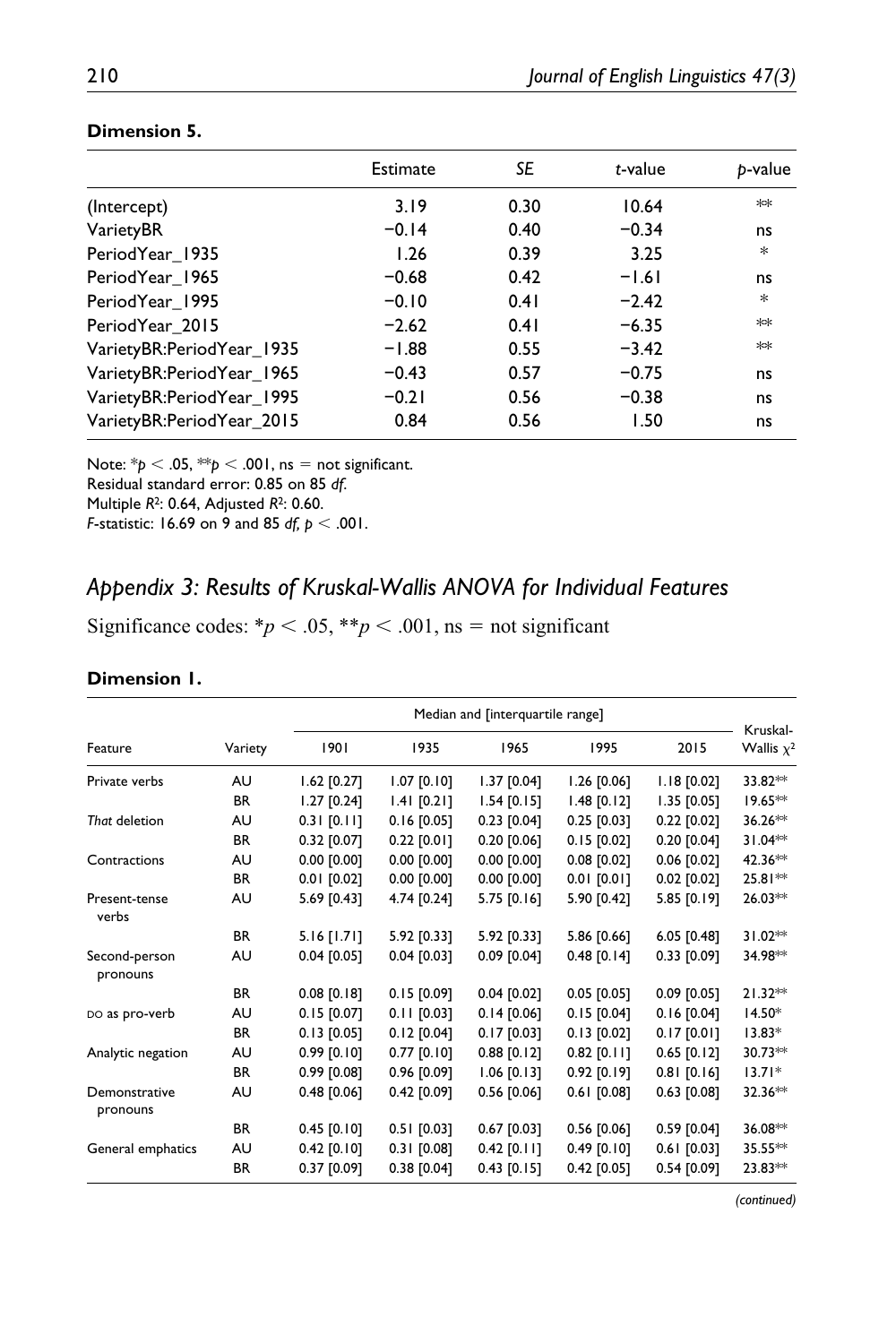### **Dimension 1. (continued)**

|                                |           |                              |                              | Median and [interquartile range] |                              |                              |                             |
|--------------------------------|-----------|------------------------------|------------------------------|----------------------------------|------------------------------|------------------------------|-----------------------------|
| Feature                        | Variety   | 1901                         | 1935                         | 1965                             | 1995                         | 2015                         | Kruskal-<br>Wallis $\chi^2$ |
| First-person<br>pronouns       | AU        | 3.50 [0.79]                  | $1.81$ [0.46]                | $2.63$ [0.18]                    | 2.30 [0.32]                  | 2.83 [0.20]                  | 35.14**                     |
|                                | BR        | $1.41$ [1.14]                | 2.67 [0.29]                  | 3.22 [0.38]                      | 3.10 [0.55]                  | 3.42 [0.79]                  | 27.60**                     |
| Pronoun it                     | AU        | $1.26$ [0.16]                | $1.23$ [0.14]                | $1.20$ [0.16]                    | $1.36$ [0.13]                | $1.10$ [0.08]                | $18.55**$                   |
|                                | BR        | $1.10$ [0.12]                | $1.20$ [0.04]                | $1.32$ [0.23]                    | 1.27 [0.09]                  | $1.12$ [0.24]                | $13.48*$                    |
| BE as main verb                | AU        | $1.72$ [0.24]                | 1.50 [0.15]                  | $1.74$ [0.08]                    | $1.88$ [0.16]                | 1.77 [0.09]                  | $25.18**$                   |
|                                | BR        | $1.72$ [0.16]                | $1.81$ [0.12]                | 2.04 [0.09]                      | $1.85$ [0.10]                | 1.84 [0.19]                  | 22.98**                     |
| Causative<br>subordination     | AU        | $0.16$ [0.06]                | $0.12$ [0.03]                | 0.16 [0.03]                      | $0.17$ [0.04]                | $0.14$ [0.00]                | $13.20*$                    |
|                                | <b>BR</b> | $0.09$ [0.03]                | $0.12$ [0.01]                | 0.20 [0.03]                      | $0.18$ [0.04]                | $0.14$ [0.04]                | 34.32**                     |
| Discourse<br>particles         | AU        | 0.01 [0.01]                  | $0.01$ [0.00]                | $0.02$ [0.01]                    | $0.02$ [0.00]                | $0.02$ [0.01]                | $13.92*$                    |
|                                | BR        | $0.02$ [0.02]                | $0.01$ [0.01]                | $0.01$ [0.01]                    | $0.02$ [0.01]                | $0.01$ [0.01]                | $11.95*$                    |
| Indefinite<br>pronouns         | AU        | $0.03$ $[0.00]$              | $0.03$ [0.02]                | $0.04$ [0.01]                    | $0.04$ [0.01]                | $0.03$ [0.01]                | $1.65$ ns                   |
|                                | <b>BR</b> | $0.05$ [0.02]                | $0.05$ $[0.01]$              | 0.06 [0.02]                      | $0.05$ [0.02]                | $0.04$ [0.01]                | $10.14*$                    |
| General hedges                 | AU        | $0.02$ [0.01]                | $0.01$ [0.01]                | 0.01 [0.01]                      | $0.01$ [0.00]                | $0.01$ [0.00]                | $10.95*$                    |
|                                | BR        | $0.01$ $[0.01]$              | $0.01$ [0.00]                | 0.01 [0.00]                      | $0.00$ [0.01]                | $0.00$ [0.00]                | $18.30*$                    |
| Amplifiers                     | AU        | $0.39$ [0.15]                | $0.21$ [0.05]                | $0.27$ [0.06]                    | $0.34$ [0.04]                | $0.31$ [0.02]                | 32.74**                     |
|                                | BR        | $0.38$ [0.12]                | $0.33$ [0.04]                | $0.41$ [0.06]                    | $0.24$ [0.06]                | $0.31$ [0.05]                | 29.23**                     |
| Sentence relatives             | AU        | $0.02$ [0.01]                | $0.02$ [0.00]                | $0.02$ $[0.00]$                  | $0.02$ [0.00]                | $0.02$ [0.00]                | $19.67**$                   |
|                                | BR        | $0.02$ [0.00]                | $0.02$ [0.00]                | $0.02$ $[0.00]$                  | $0.03$ [0.01]                | $0.04$ [0.00]                | 37.85**                     |
| WH questions                   | AU        | $0.04$ [0.05]                | $0.02$ [0.02]                | 0.06 [0.03]                      | $0.08$ [0.02]                | 0.05 [0.02]                  | 26.77**                     |
|                                | BR        | $0.05$ [0.02]                | $0.04$ [0.01]                | $0.04$ [0.02]                    | 0.06 [0.02]                  | $0.04$ [0.02]                | 5.35 ns                     |
| Possibility modals             | AU        | $0.67$ [0.13]                | $0.50$ [0.06]                | 0.58 [0.05]                      | 0.44 [0.09]                  | 0.37 [0.03]                  | 37.15**                     |
|                                | BR        | $0.59$ [0.08]                | $0.70$ [0.10]                | $0.71$ [0.05]                    | $0.59$ [0.18]                | $0.58$ [0.10]                | 19.02**                     |
| Non-phrasal<br>coordination    | AU        | $1.20$ [0.05]                | 0.88 [0.07]                  | $0.83$ [0.04]                    | $0.88$ [0.04]                | 0.99 [0.06]                  | 34.67**                     |
|                                | BR        | 1.30 [0.10]                  | $1.02$ [0.09]                | $1.01$ [0.03]                    | $0.98$ [0.08]                | $1.01$ $[0.11]$              | 28.79**                     |
| <b>WH</b> clauses              | AU        | $0.09$ [0.02]                | $0.06$ [0.03]                | $0.08$ [0.03]                    | $0.08$ [0.01]                | $0.06$ $[0.01]$              | $14.44*$                    |
|                                | <b>BR</b> | $0.12$ [0.02]                | $0.10$ $[0.01]$              | $0.12$ [0.03]                    | $0.12$ [0.03]                | $0.08$ [0.02]                | 9.70 ns                     |
| Final prepositions             | AU        | $0.09$ [0.04]                | $0.06$ $[0.02]$              | $0.06$ [0.04]                    | $0.09$ $[0.02]$              | $0.09$ [0.01]                | $10.28*$                    |
|                                | <b>BR</b> | $0.10$ [0.03]                | $0.08$ [0.03]                | 0.09 [0.01]                      | $0.08$ [0.02]                | 0.07 [0.01]                  | 7.51ns                      |
| (Adverbs)                      | AU        | 2.32 [0.41]                  | $2.13$ [0.13]                | $2.44$ [0.11]                    | 2.73 [0.25]                  | 2.64 [0.05]                  | 30.45**                     |
|                                | <b>BR</b> | $1.97$ [0.06]                | $2.27$ [0.11]                | 2.67 [0.24]                      | 2.64 [0.32]                  | 2.76 [0.13]                  | 35.03**                     |
| (Conditional<br>subordination) | AU        | $0.42$ [0.12]                | $0.29$ [0.07]                | $0.32$ [0.03]                    | $0.23$ [0.05]                | $0.15$ [0.04]                | 34.87**                     |
|                                | BR        | $0.37$ [0.06]                | $0.41$ [0.04]                | $0.40$ [0.11]                    | 0.30 [0.10]                  | $0.21$ [0.07]                | 24.86**                     |
| Nouns                          | AU<br>BR  | 20.64 [2.72]<br>23.47 [2.11] | 22.98 [0.60]<br>21.61 [0.82] | 21.86 [1.20]<br>20.82 [0.74]     | 22.17 [1.46]<br>22.61 [1.70] | 24.21 [1.01]<br>23.36 [1.31] | 22.47**<br>23.39**          |
| Word length                    | AU        | 4.54 [0.12]                  | 4.85 [0.09]                  | 4.73 [0.06]                      | 4.73 [0.07]                  | 4.82 [0.05]                  | 27.70**                     |
|                                | BR        | 4.59 [0.10]                  | 4.59 [0.03]                  | 4.53 [0.06]                      | 4.67 [0.07]                  | 4.69 [0.09]                  | 25.72**                     |
| Prepositional<br>phrases       | AU        | 12.37 [0.49]                 | 13.25 [0.51]                 | 12.58 [0.50]                     | 11.50 [0.48]                 | 11.09 [0.38]                 | $37.31**$                   |
|                                | BR        | 12.86 [0.46]                 | 12.52 [0.14]                 | 11.29 [0.20]                     | 10.96 [0.59]                 | 10.75 [0.32]                 | 38.84**                     |
| Type/token ratio               | AU        | 203.0 [16.75]                | 207.5 [25.75]                | 211.5 [6.25]                     | 189.0 [13.00]                | 198.0 [16.00]                | $11.75*$                    |
|                                | <b>BR</b> | 172.0 [13.50]                | 199.0 [6.00]                 | 194.5 [21.75]                    | 208.5 [20.75]                | 211.0 [15.25]                | $19.61**$                   |

*(continued)*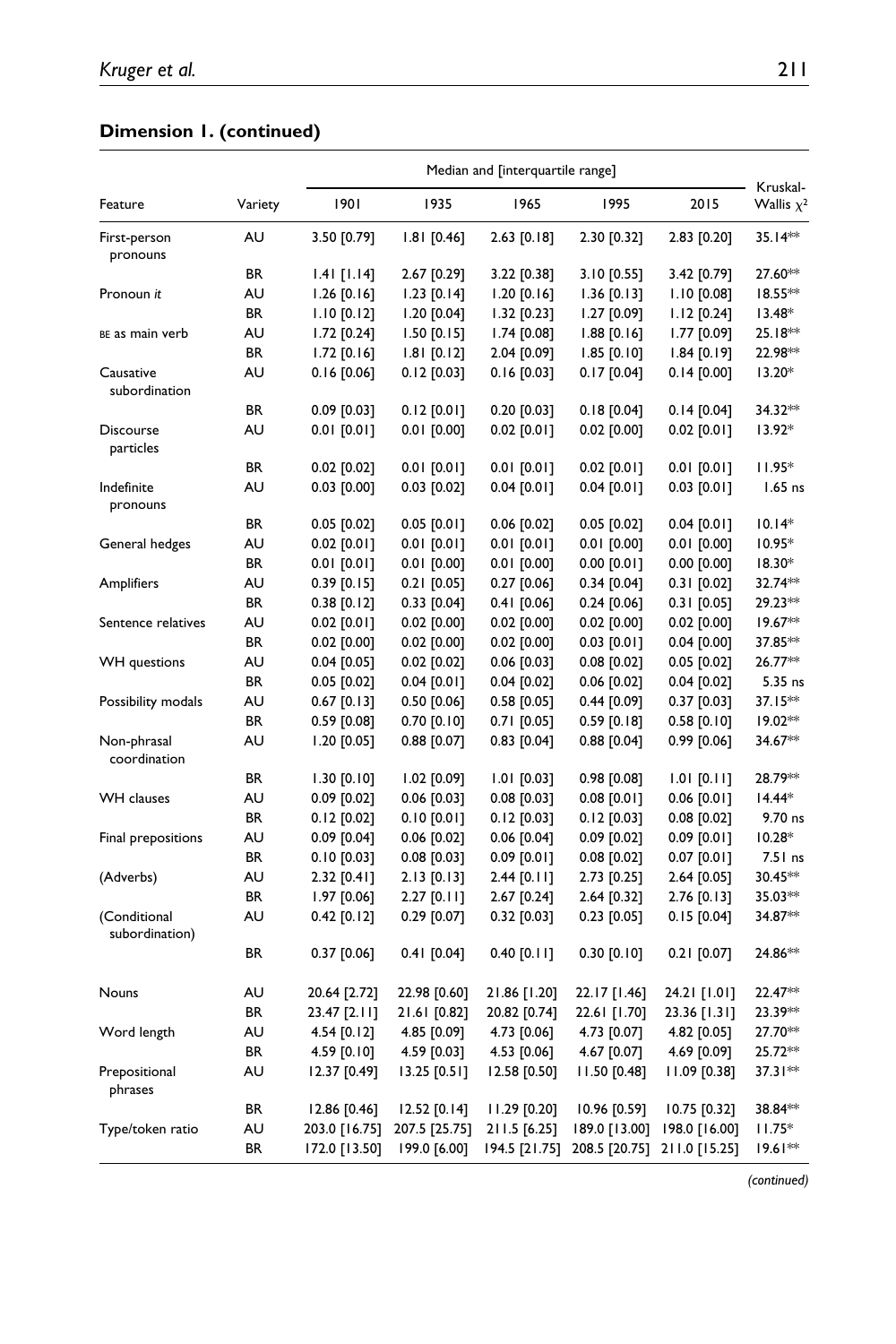| Feature                                 | Variety   | 1901          | 1935          | 1965          | 1995          | 2015          | Kruskal-<br>Wallis $\chi^2$ |
|-----------------------------------------|-----------|---------------|---------------|---------------|---------------|---------------|-----------------------------|
| Attributive<br>adjectives               | AU        | 5.48 [0.36]   | 5.82 [0.52]   | 5.62 [0.76]   | 5.41 [0.21]   | $6.14$ [0.29] | $12.11*$                    |
|                                         | <b>BR</b> | 4.76 [0.54]   | 5.31 [0.22]   | 5.42 [0.46]   | $5.51$ [0.54] | 5.75 [0.68]   | $23.46**$                   |
| (Place adverbials)                      | AU        | $0.17$ [0.05] | $0.19$ [0.08] | $0.23$ [0.09] | $0.25$ [0.04] | $0.29$ [0.05] | 23.75**                     |
|                                         | <b>BR</b> | $0.16$ [0.05] | $0.19$ [0.05] | $0.21$ [0.09] | $0.22$ [0.07] | $0.32$ [0.06] | $20.14**$                   |
| (Agentless<br>passives)                 | AU        | $1.70$ [0.72] | $1.86$ [0.15] | $1.53$ [0.20] | $1.10$ [0.13] | 0.86 [0.05]   | 37.27**                     |
|                                         | <b>BR</b> | $1.75$ [0.27] | $1.54$ [0.23] | $1.27$ [0.16] | $1.18$ [0.09] | $0.95$ [0.26] | 37.48**                     |
| (Past participial<br>WHIZ deletions)    | AU        | $0.22$ [0.04] | $0.31$ [0.05] | $0.21$ [0.04] | $0.15$ [0.03] | $0.14$ [0.02] | $32.10**$                   |
|                                         | <b>BR</b> | $0.28$ [0.06] | $0.22$ [0.04] | $0.16$ [0.04] | $0.15$ [0.04] | $0.14$ [0.03] | 28.84**                     |
| (Present participial<br>WHIZ deletions) | AU        | $0.16$ [0.03] | $0.23$ [0.05] | $0.18$ [0.03] | $0.23$ [0.03] | $0.26$ [0.03] | 28.26**                     |
|                                         | <b>BR</b> | $0.18$ [0.03] | $0.17$ [0.03] | $0.17$ [0.03] | $0.16$ [0.03] | $0.17$ [0.04] | $2.28$ ns                   |

### **Dimension 1. (continued)**

#### **Dimension 2.**

|                                             |           |               |                 | Median and [interquartile range] |               |                 |                          |
|---------------------------------------------|-----------|---------------|-----------------|----------------------------------|---------------|-----------------|--------------------------|
| Feature                                     | Variety   | 1901          | 1935            | 1965                             | 1995          | 2015            | Kruskal-<br>Wallis $x^2$ |
| Past-tense verbs                            | AU        | $1.66$ [0.52] | $2.11$ [0.37]   | $1.90$ [0.47]                    | 2.18 [0.49]   | 1.94 [0.09]     | 7.08 ns                  |
|                                             | <b>BR</b> | 4.21 [1.32]   | 1.80 [0.07]     | 1.90 [0.31]                      | 2.07 [0.09]   | $1.64$ [0.28]   | 29.17**                  |
| Third-person<br>pronouns                    | AU        | $1.41$ [0.62] | $1.53$ [0.44]   | $1.55$ [0.19]                    | $1.71$ [0.27] | $1.75$ [0.12]   | 5.32 ns                  |
|                                             | <b>BR</b> | 2.31 [0.51]   | $1.74$ [0.45]   | $1.68$ [0.06]                    | $1.74$ [0.18] | $1.49$ [0.22]   | 25.54**                  |
| Perfect-aspect verbs                        | AU        | $1.02$ [0.26] | $1.11$ $[0.12]$ | $1.03$ [0.08]                    | $1.09$ [0.12] | $0.91$ [0.06]   | $16.28*$                 |
|                                             | <b>BR</b> | $1.18$ [0.24] | $1.09$ [0.29]   | $1.00$ [0.11]                    | $1.10$ [0.13] | $0.96$ [0.11]   | 7.88 ns                  |
| Public verbs                                | AU        | $0.72$ [0.13] | $0.74$ [0.16]   | $0.83$ [0.21]                    | $0.75$ [0.10] | $0.57$ [0.05]   | $17.76*$                 |
|                                             | <b>BR</b> | 0.95 [0.05]   | $0.74$ [0.08]   | $0.83$ [0.12]                    | $0.78$ [0.06] | $0.72$ [0.12]   | 31.00**                  |
| Synthetic negation                          | AU        | 0.24 [0.08]   | $0.22$ [0.04]   | $0.20$ $[0.04]$                  | $0.15$ [0.02] | $0.11$ $[0.01]$ | 36.27**                  |
|                                             | BR        | $0.28$ [0.02] | $0.23$ [0.02]   | $0.20$ [0.02]                    | $0.22$ [0.07] | $0.13$ [0.03]   | 34.76**                  |
| Present participial<br>clauses              | AU        | $0.08$ [0.03] | $0.08$ [0.04]   | $0.05$ [0.00]                    | 0.07 [0.01]   | $0.11$ [0.01]   | 25.20**                  |
|                                             | BR        | $0.07$ [0.02] | $0.06$ [0.01]   | $0.06$ [0.01]                    | 0.06 [0.02]   | $0.10$ [0.03]   | 22.46*                   |
| (Present-tense<br>verbs)                    | AU        | 5.69 [0.43]   | 4.74 [0.24]     | $5.75$ [0.16]                    | 5.90 [0.42]   | 5.85 [0.19]     | 26.03**                  |
|                                             | <b>BR</b> | $5.16$ [1.71] | 5.92 [0.33]     | 5.92 [0.33]                      | 5.86 [0.66]   | $6.05$ [0.48]   | $31.02**$                |
| (Attributive<br>adjectives)                 | AU        | 5.48 [0.36]   | 5.82 [0.52]     | 5.62 [0.76]                      | 5.41 [0.21]   | $6.14$ [0.29]   | $12.11*$                 |
|                                             | <b>BR</b> | 4.76 [0.54]   | 5.31 [0.22]     | 5.42 [0.46]                      | 5.51 [0.54]   | 5.75 [0.68]     | 23.46**                  |
| (Past-participial<br><b>WHIZ</b> deletions) | AU        | $0.22$ [0.04] | $0.31$ [0.05]   | $0.21$ [0.04]                    | $0.15$ [0.03] | $0.14$ [0.02]   | $32.10**$                |
|                                             | <b>BR</b> | $0.28$ [0.06] | $0.22$ $[0.04]$ | $0.16$ [0.04]                    | $0.15$ [0.04] | $0.14$ [0.03]   | 28.84**                  |
| (Word length)                               | AU        | 4.54 [0.12]   | 4.85 [0.09]     | 4.73 [0.06]                      | 4.73 [0.07]   | 4.82 [0.05]     | 27.70**                  |
|                                             | <b>BR</b> | 4.59 [0.10]   | 4.59 [0.03]     | 4.53 [0.06]                      | 4.67 [0.07]   | 4.69 [0.09]     | 25.72**                  |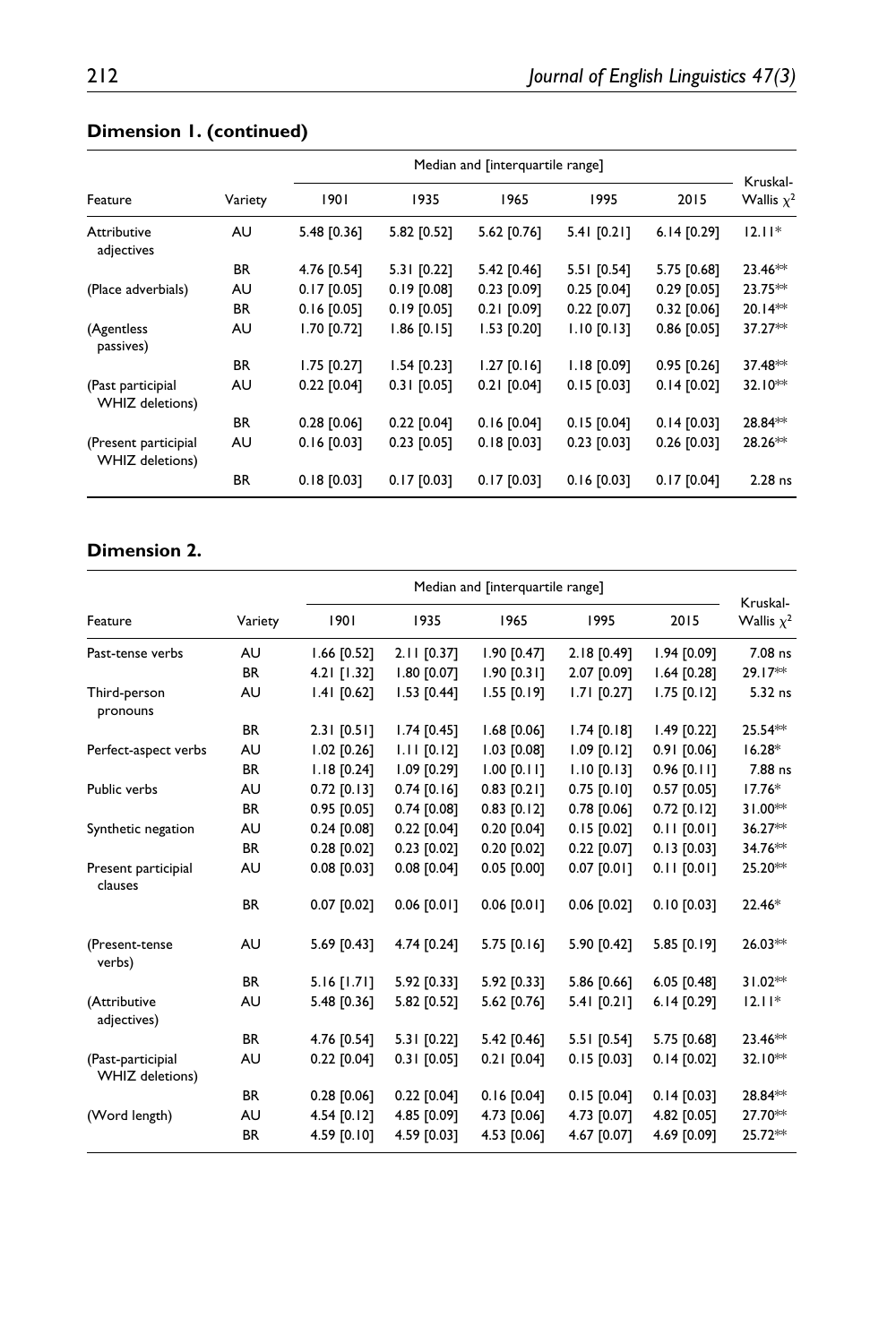### **Dimension 3.**

|                                            |           | Median and [interquartile range] |               |               |               |               |                             |  |
|--------------------------------------------|-----------|----------------------------------|---------------|---------------|---------------|---------------|-----------------------------|--|
| Feature                                    | Variety   | 1901                             | 1935          | 1965          | 1995          | 2015          | Kruskal-<br>Wallis $\chi^2$ |  |
| WH relative clauses<br>on object position  | AU        | $0.14$ [0.03]                    | $0.13$ [0.03] | $0.08$ [0.03] | $0.05$ [0.00] | $0.02$ [0.01] | 40.08**                     |  |
|                                            | <b>BR</b> | $0.13$ [0.04]                    | $0.15$ [0.03] | $0.18$ [0.05] | $0.04$ [0.01] | $0.02$ [0.02] | 40.43**                     |  |
| Pied-piping<br>constructions               | AU        | $0.22$ [0.07]                    | $0.19$ [0.04] | $0.17$ [0.02] | $0.09$ [0.02] | $0.05$ [0.01] | 36.40**                     |  |
|                                            | <b>BR</b> | $0.24$ [0.03]                    | $0.23$ [0.03] | $0.19$ [0.03] | $0.17$ [0.02] | $0.12$ [0.02] | 35.23**                     |  |
| WH relative clauses<br>on subject position | AU        | $0.34$ [0.05]                    | 0.30 [0.08]   | $0.32$ [0.09] | $0.29$ [0.03] | $0.24$ [0.08] | $15.18*$                    |  |
|                                            | <b>BR</b> | $0.35$ [0.04]                    | $0.41$ [0.03] | $0.39$ [0.07] | $0.20$ [0.05] | $0.15$ [0.05] | 37.49**                     |  |
| Phrasal coordination                       | AU        | $0.85$ [0.13]                    | $1.04$ [0.20] | $1.13$ [0.17] | $1.35$ [0.10] | $1.95$ [0.10] | 38.64**                     |  |
|                                            | BR        | $0.93$ [0.18]                    | $1.04$ [0.13] | $1.06$ [0.16] | $1.22$ [0.21] | $1.75$ [0.19] | 32.66**                     |  |
| Nominalizations                            | AU        | 3.48 [0.77]                      | 4.58 [0.53]   | 4.41 [0.82]   | 4.37 [0.35]   | 4.26 [0.52]   | $12.35*$                    |  |
|                                            | <b>BR</b> | 3.34 [0.45]                      | 4.00 [0.37]   | 3.10 [0.60]   | 3.29 [0.58]   | 3.54 [0.61]   | 7.78 ns                     |  |
| Time adverbials                            | AU        | $0.31$ [0.06]                    | $0.41$ [0.07] | $0.40$ [0.06] | $0.42$ [0.02] | $0.44$ [0.04] | $15.00*$                    |  |
|                                            | <b>BR</b> | $0.32$ [0.06]                    | $0.37$ [0.13] | $0.37$ [0.10] | $0.42$ [0.02] | $0.44$ [0.12] | $14.58*$                    |  |
| Place adverbials                           | AU        | $0.17$ [0.05]                    | $0.19$ [0.08] | $0.23$ [0.09] | $0.25$ [0.04] | $0.29$ [0.05] | 23.75**                     |  |
|                                            | <b>BR</b> | $0.16$ [0.05]                    | $0.19$ [0.05] | $0.21$ [0.09] | $0.22$ [0.07] | $0.32$ [0.06] | $20.14**$                   |  |
| Adverbs                                    | AU        | 2.32 [0.41]                      | $2.13$ [0.13] | $2.44$ [0.11] | 2.73 [0.25]   | 2.64 [0.05]   | 30.45**                     |  |
|                                            | BR        | $1.97$ [0.06]                    | $2.27$ [0.11] | 2.67 [0.24]   | 2.64 [0.32]   | 2.76 [0.13]   | $35.03**$                   |  |

### **Dimension 4.**

|                              |           |               | Median and [interquartile range] |               |               |               |                             |  |
|------------------------------|-----------|---------------|----------------------------------|---------------|---------------|---------------|-----------------------------|--|
| Feature                      | Variety   | 1901          | 1935                             | 1965          | 1995          | 2015          | Kruskal-<br>Wallis $\chi^2$ |  |
| Infinitives                  | AU        | $2.35$ [0.43] | $1.99$ [0.08]                    | $1.88$ [0.14] | $1.85$ [0.10] | 2.09 [0.05]   | 23.27**                     |  |
|                              | <b>BR</b> | $2.14$ [0.08] | 2.05 [0.09]                      | $2.09$ [0.16] | $2.02$ [0.25] | $2.33$ [0.14] | $19.01**$                   |  |
| Prediction<br>modals         | AU        | $1.15$ [0.24] | $0.10$ $[0.18]$                  | $0.99$ [0.07] | $0.81$ [0.13] | $0.88$ [0.13] | 17.06*                      |  |
|                              | <b>BR</b> | $0.88$ [0.10] | $1.12$ [0.05]                    | $1.19$ [0.17] | $1.19$ [0.15] | $1.12$ [0.15] | 8.72 ns                     |  |
| Suasive verbs                | AU        | $0.81$ [0.27] | $0.75$ [0.21]                    | $0.61$ [0.12] | $0.52$ [0.06] | $0.41$ [0.07] | 28.70**                     |  |
|                              | <b>BR</b> | $0.95$ [0.19] | $0.82$ [0.19]                    | $0.62$ [0.20] | $0.58$ [0.12] | $0.60$ [0.08] | 27.03**                     |  |
| Conditional<br>subordination | AU        | $0.42$ [0.12] | $0.29$ [0.07]                    | $0.32$ [0.03] | $0.23$ [0.05] | $0.15$ [0.04] | 34.87**                     |  |
|                              | <b>BR</b> | $0.37$ [0.06] | $0.41$ [0.04]                    | $0.40$ [0.11] | $0.30$ [0.10] | $0.21$ [0.07] | 24.86**                     |  |
| Necessity modals             | AU        | $0.56$ [0.21] | $0.45$ [0.08]                    | $0.36$ [0.04] | $0.23$ [0.04] | $0.15$ [0.04] | 38.33**                     |  |
|                              | <b>BR</b> | $0.44$ [0.06] | 0.37 [0.09]                      | $0.53$ [0.09] | $0.45$ [0.12] | $0.29$ [0.07] | $27.24**$                   |  |
| Split auxiliaries            | AU        | $0.43$ [0.07] | $0.44$ [0.07]                    | $0.35$ [0.03] | $0.41$ [0.05] | $0.40$ [0.05] | $21.54**$                   |  |
|                              | <b>BR</b> | $0.44$ [0.05] | $0.41$ [0.03]                    | $0.40$ [0.02] | $0.41$ [0.03] | $0.42$ [0.02] | 5.38 ns                     |  |
| (Possibility<br>modals)      | AU        | $0.67$ [0.13] | $0.50$ [0.06]                    | $0.58$ [0.05] | $0.44$ [0.09] | $0.37$ [0.03] | $37.15**$                   |  |
|                              | BR        | $0.59$ [0.08] | $0.70$ [0.10]                    | $0.71$ [0.05] | $0.59$ [0.18] | $0.58$ [0.10] | $19.02**$                   |  |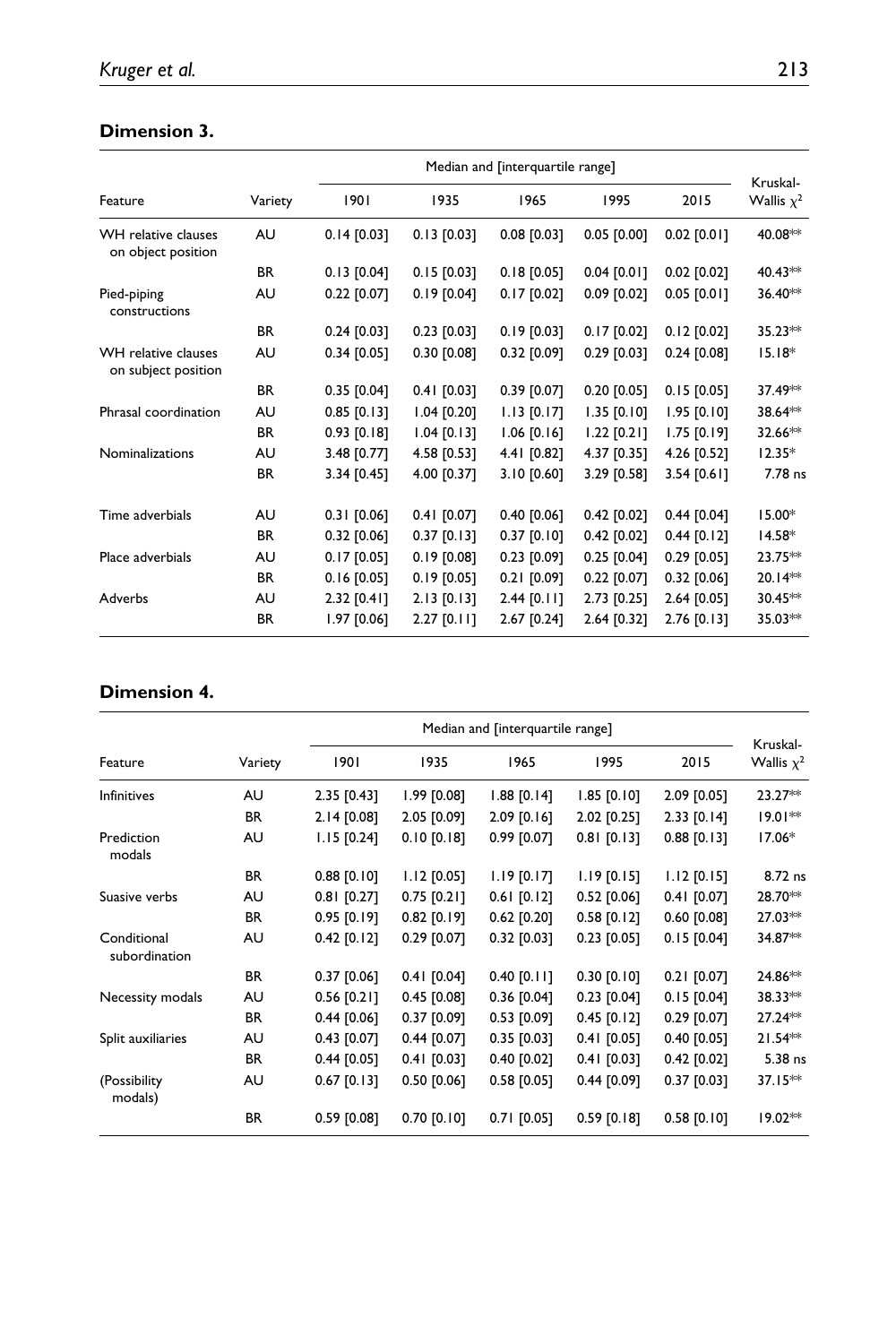|                                           |           | Median and [interquartile range] |               |               |               |               |                             |  |
|-------------------------------------------|-----------|----------------------------------|---------------|---------------|---------------|---------------|-----------------------------|--|
| Feature                                   | Variety   | 1901                             | 1935          | 1965          | 1995          | 2015          | Kruskal-<br>Wallis $\chi^2$ |  |
| Conjuncts                                 | AU        | $0.24$ [0.03]                    | $0.24$ [0.07] | $0.23$ [0.03] | $0.20$ [0.02] | $0.15$ [0.04] | 26.35**                     |  |
|                                           | <b>BR</b> | $0.20$ [0.08]                    | $0.23$ [0.06] | $0.28$ [0.06] | $0.27$ [0.06] | $0.25$ [0.05] | $15.71*$                    |  |
| Agentless passives                        | AU        | $1.70$ [0.72]                    | 1.86 [0.15]   | $1.53$ [0.20] | $1.10$ [0.13] | $0.86$ [0.05] | 37.27**                     |  |
|                                           | <b>BR</b> | $1.75$ [0.27]                    | 1.54 [0.23]   | $1.27$ [0.16] | $1.18$ [0.09] | $0.95$ [0.26] | 37.48**                     |  |
| Past-participial<br>clauses               | AU        | $0.02$ [0.01]                    | $0.03$ [0.01] | $0.02$ [0.00] | $0.02$ [0.00] | $0.02$ [0.00] | 7.25 ns                     |  |
|                                           | <b>BR</b> | $0.03$ [0.00]                    | $0.02$ [0.01] | $0.01$ [0.00] | $0.02$ [0.02] | $0.02$ [0.02] | $12.12*$                    |  |
| By-passives                               | AU        | $0.17$ [0.02]                    | $0.22$ [0.04] | $0.18$ [0.02] | $0.15$ [0.02] | $0.11$ [0.02] | 35.57**                     |  |
|                                           | BR        | $0.18$ [0.05]                    | $0.18$ [0.04] | $0.14$ [0.05] | $0.14$ [0.02] | $0.12$ [0.00] | 28.99**                     |  |
| Past-participial<br><b>WHIZ</b> deletions | AU        | $0.22$ [0.04]                    | $0.31$ [0.05] | $0.21$ [0.04] | $0.15$ [0.03] | $0.14$ [0.02] | $32.10**$                   |  |
|                                           | <b>BR</b> | $0.28$ [0.06]                    | $0.22$ [0.04] | $0.16$ [0.04] | $0.15$ [0.04] | $0.14$ [0.03] | 28.84**                     |  |
| Other adverbial<br>subordinators          | AU        | $0.15$ [0.04]                    | $0.15$ [0.07] | $0.12$ [0.01] | $0.13$ [0.04] | $0.14$ [0.05] | $6.09$ ns                   |  |
|                                           | <b>BR</b> | $0.11$ [0.04]                    | $0.10$ [0.03] | $0.11$ [0.03] | $0.13$ [0.04] | $0.13$ [0.02] | 3.95 ns                     |  |
| (Predicative<br>adjectives)               | AU        | $0.77$ [0.12]                    | $0.71$ [0.09] | $0.76$ [0.07] | $0.71$ [0.06] | $0.67$ [0.02] | $11.26*$                    |  |
|                                           | BR        | $0.73$ [0.15]                    | 0.80 [0.09]   | $0.94$ [0.06] | $0.95$ [0.15] | $0.88$ [0.15] | $21.28**$                   |  |
| (Type/token ratio)                        | AU        | 203.0 [16.75]                    | 207.5 [25.75] | 211.5 [6.25]  | 189.0 [13.00] | 198.0 [16.00] | $11.75*$                    |  |
|                                           | <b>BR</b> | 172.0 [13.50]                    | 199.0 [6.00]  | 194.5 [21.75] | 208.5 [20.75] | 211.0 [15.25] | $19.61**$                   |  |

### **Dimension 5.**

#### **Dimension 6.**

|                                              |           |                 |               | Median and [interquartile range] |               |               | Kruskal-Wallis |
|----------------------------------------------|-----------|-----------------|---------------|----------------------------------|---------------|---------------|----------------|
| Feature                                      | Variety   | 1901            | 1935          | 1965                             | 1995          | 2015          | $\chi^2$       |
| That clauses as verb<br>complements          | AU        | $1.31$ [0.17]   | $1.14$ [0.19] | 1.26 [0.05]                      | $1.10$ [0.09] | $0.89$ [0.07] | 33.80**        |
|                                              | <b>BR</b> | $1.14$ [0.05]   | $1.25$ [0.08] | $1.41$ [0.09]                    | 1.30 [0.08]   | $1.13$ [0.05] | 28.33**        |
| Demonstratives                               | AU        | $0.68$ [0.06]   | $0.69$ [0.16] | $0.74$ [0.10]                    | $0.73$ [0.06] | $0.67$ [0.04] | 8.53 ns        |
|                                              | <b>BR</b> | $0.76$ [0.13]   | $0.85$ [0.04] | $0.76$ [0.08]                    | $0.59$ [0.06] | $0.63$ [0.03] | 36.52**        |
| That relative clauses on<br>object positions | AU        | $0.56$ [0.05]   | $0.60$ [0.09] | $0.64$ [0.06]                    | $0.64$ [0.05] | 0.60 [0.04]   | $11.98*$       |
|                                              | <b>BR</b> | $0.49$ [0.07]   | $0.55$ [0.04] | $0.52$ [0.04]                    | $0.59$ [0.04] | $0.52$ [0.04] | $21.80**$      |
| That clauses as adjective<br>complements     | AU        | $0.19$ [0.05]   | $0.17$ [0.04] | $0.18$ [0.04]                    | $0.17$ [0.03] | $0.16$ [0.01] | $4.43$ ns      |
|                                              | <b>BR</b> | $0.17$ [0.03]   | $0.18$ [0.02] | $0.22$ [0.05]                    | $0.22$ [0.02] | $0.21$ [0.03] | $14.93*$       |
| (Final prepositions)                         | AU        | $0.09$ [0.04]   | $0.06$ [0.02] | $0.06$ [0.04]                    | $0.09$ [0.02] | $0.09$ [0.01] | $10.28*$       |
|                                              | <b>BR</b> | 0.10 [0.03]     | $0.08$ [0.03] | 0.09 [0.01]                      | $0.08$ [0.02] | $0.07$ [0.01] | 7.51ns         |
| (Existential there)                          | AU        | $0.38$ [0.08]   | $0.19$ [0.05] | $0.31$ [0.04]                    | $0.31$ [0.02] | $0.27$ [0.05] | $31.31**$      |
|                                              | <b>BR</b> | $0.30$ [0.07]   | $0.36$ [0.03] | 0.42 [0.04]                      | $0.32$ [0.06] | 0.30 [0.08]   | 28.24**        |
| (Demonstrative<br>pronouns)                  | AU        | $0.48$ [0.06]   | 0.42 [0.09]   | $0.56$ [0.06]                    | $0.61$ [0.08] | $0.63$ [0.08] | 32.36**        |
|                                              | <b>BR</b> | $0.45$ [0.10]   | $0.51$ [0.03] | $0.67$ [0.03]                    | $0.56$ [0.06] | 0.59 [0.04]   | $36.08**$      |
| (WH relative clauses<br>on object position)  | AU        | $0.14$ [0.03]   | $0.13$ [0.03] | $0.08$ [0.03]                    | $0.05$ [0.00] | $0.02$ [0.01] | 40.08**        |
|                                              | <b>BR</b> | $0.13$ [0.04]   | $0.15$ [0.03] | $0.18$ [0.05]                    | $0.04$ [0.01] | $0.02$ [0.02] | 40.43**        |
| (Phrasal coordination)                       | AU        | $0.85$ [0.13]   | $1.04$ [0.20] | $1.13$ [0.17]                    | $1.35$ [0.10] | $1.95$ [0.10] | 38.64**        |
|                                              | <b>BR</b> | $0.93$ $[0.18]$ | $1.04$ [0.13] | $1.06$ [0.16]                    | $1.22$ [0.21] | $1.75$ [0.19] | 32.66**        |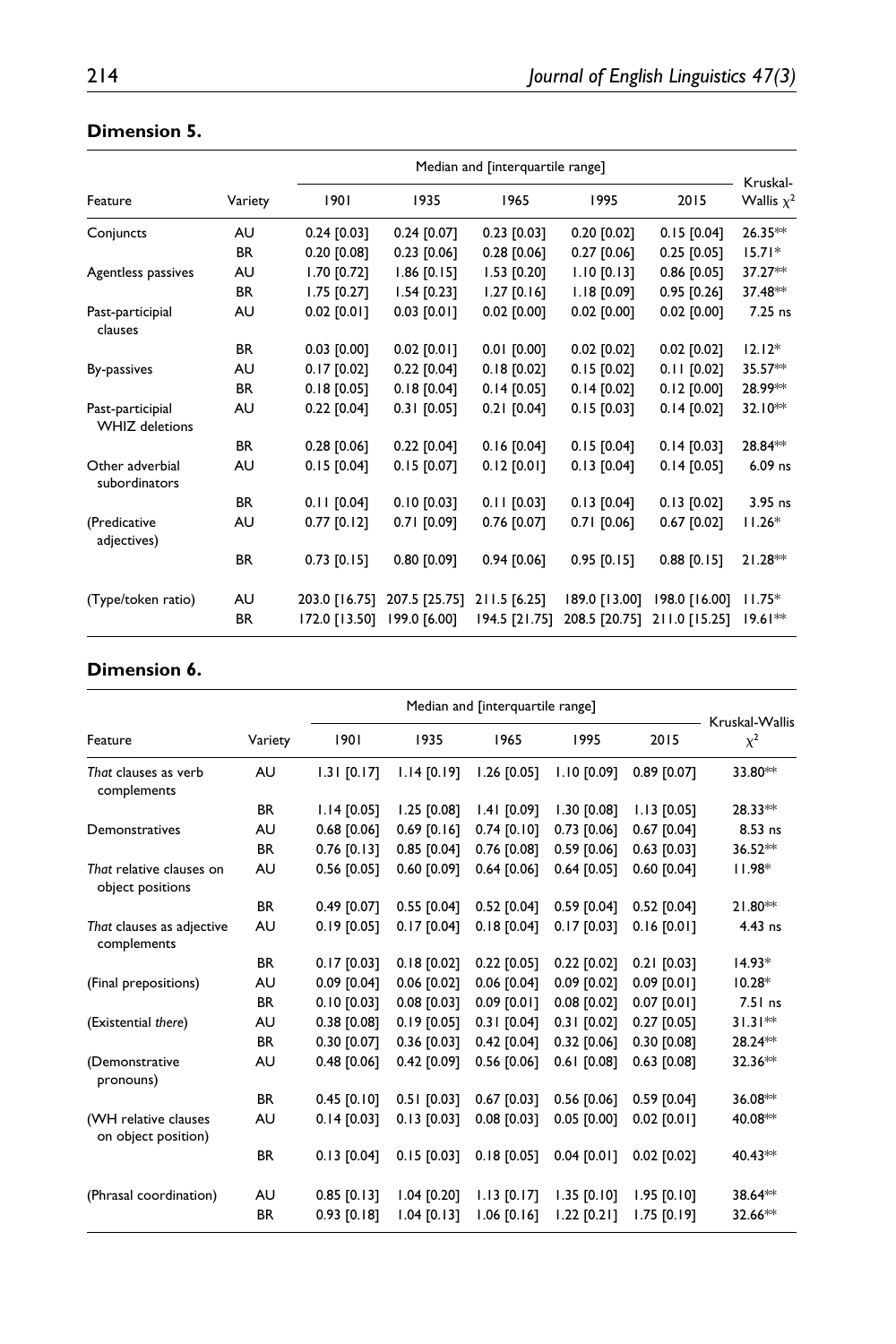| Feature           | Variety         |                            | Kruskal-Wallis $x^2$ |                                                              |                            |                            |                     |
|-------------------|-----------------|----------------------------|----------------------|--------------------------------------------------------------|----------------------------|----------------------------|---------------------|
|                   |                 | 1901                       | 1935                 | 1965                                                         | 1995                       | 2015                       |                     |
| Split infinitives | AU<br><b>BR</b> | 0.01 [0.00]<br>0.01 10.011 |                      | $0.00$ [0.00] 0.00 [0.00]<br>$0.00$ $[0.00]$ $0.00$ $[0.00]$ | 0.03 10.011<br>0.00 [0.00] | 0.03 [0.01]<br>0.00 [0.01] | 38.43**<br>$15.43*$ |

#### **Additional Feature Referred to in the Analysis**

### **Acknowledgments**

The assistance of Minna Korhonen and Deidre Duvenage in the collection and processing of corpus data is gratefully acknowledged.

### **Declaration of Conflicting Interests**

The author(s) declared no potential conflicts of interest with respect to the research, authorship, and/or publication of this article.

### **Funding**

The author(s) disclosed receipt of the following financial support for the research, authorship, and/or publication of this article: This research was supported by a Macquarie University Research Development Grant (MQRDG) 2017-2018, held by Haidee Kruger. Bertus van Rooy acknowledges the support of the National Research Foundation of South Africa (Grant Number 109369). The Grantholder acknowledges that opinions, findings and conclusions or recommendations expressed in any publication generated by the NRF supported research is that of the authors, and that the NRF accepts no liability whatsoever in this regard.

# **ORCID iD**

Haidee Kruger D <https://orcid.org/0000-0002-5721-0733>

### **Notes**

- 1. While there have been critiques of Biber's method, it has generally been demonstrated as robust (e.g., by similar findings yielded by different statistical methods, text types, or sets of features). For a more detailed discussion, see Kruger and van Rooy (2018).
- 2. We use the terms "formal" and "informal" throughout this paper, while keeping in mind the difficulties of specifying exactly what is meant by formality in terms of situational and functional characteristics. While it is difficult to provide a clearly delineated definition, we generally interpret formality in line with a pragmatic view, where formality is associated with the use of "distancing" linguistic resources to reflect "negative politeness" (Brown & Levinson 1978). Hyland and Jiang (2017:41) explain that "formality helps to avoid ambiguity and misinterpretation by minimizing the context-dependence and fuzziness of expressions, while, in contrast, informality rejects stuffy orthodoxy to project a relaxed and approachable persona." In our interpretation of these terms, both spoken and written registers may vary along a cline of formality. For example, a keynote address at an academic conference or a religious sermon is a more formal spoken register, while a conversation between friends is a more informal spoken register; an academic monograph is a more formal written register, whereas a personal letter or online chat is a more informal written register.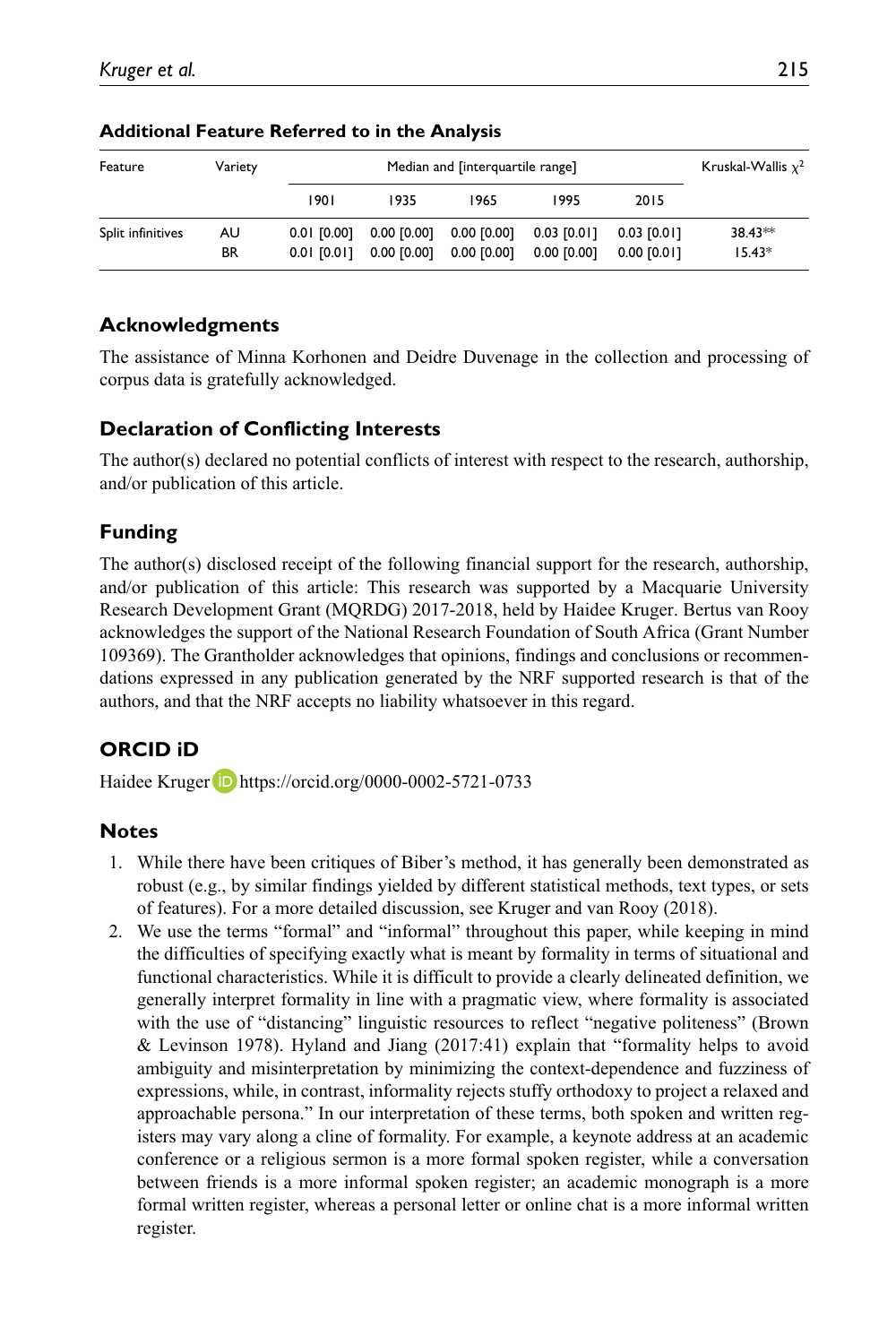- 3. In this respect, the current study is broadly aligned with the historical pragmatics framework (see Jucker 1995; Fitzmaurice & Taavitsainen 2007), which uses speech-related records to draw inferences about spoken language in the past. Our research, however, highlights more explicitly the nature of editorial intervention, and how this intervention reflects the dynamics between spoken and written, and formal and informal language use.
- 4. Leech et al. (2009:245-248) also identify other forms of anti-colloquialization, including the use of punctuation to create longer sentences with more complex syntax.
- 5. There are of course many other factors to consider. Most pertinently there is the question of what role individual speakers and their sociolinguistic background play in these broader processes. This is foreseen as an important avenue for further investigation, once the detailed markup of speakers in the corpus is completed; however, the current article focuses only on broader patterns of change.
- 6. It appears that the last two functions are increasingly combined in contemporary parliamentary reporting (Hardman 2011; Sutherland & Farrell 2013).
- 7. It should be noted that our choice of replicating Biber's (1988) analysis means that we compute the dimension scores using the mean and standard deviation used by Biber (1988), and not from our Hansard data.
- 8. Nominalizations are operationalized by Biber (1988:227) as words ending in a small set of character strings: *-tion*, *-ment*, *-ness*, and *-ity*. While some may not be productive formations in contemporary language, as a reviewer pointed out, those that have roots in complex forms historically still share a function of densification of complex and often abstract ideas. Thus, we relied on the *Shorter Oxford English Dictionary* to clean up forms that are not defined as morphologically complex there, irrespective of the subsequent history of a particular form. A large number of more concrete derived nouns, such as those ending in -*er* (*silencer*, *runner*, etc.), are excluded, but in terms of the function of the abstract nominalizations in texts, this definition suffices.
- 9. See Nini (2014) for a full list of the verbs included in these three categories.
- 10. General emphatics include *just*, *really*, *most*, *more*, *real*+adjective, *so*+adjective, *for sure*, *a lot*, *such a*, and any form of DO followed by a verb.
- 11. Conjuncts included are punctuation+*else*, punctuation+*altogether*, punctuation+*rather*, *alternatively*, *consequently*, *conversely*, *e.g.*, *furthermore*, *hence*, *however*, *i.e.*, *instead*, *likewise*, *moreover*, *namely*, *nevertheless*, *nonetheless*, *notwithstanding*, *otherwise*, *similarly*, *therefore*, *thus*, *viz.*, *in comparison*, *in contrast*, *in particular*, *in addition*, *in conclusion*, *in consequence*, *in sum*, *in summary*, *for example*, *for instance*, *instead of*, *by contrast*, *by comparison*, *in any event*, *in any case*, *in other words*, *as a result*, *as a consequence*, *on the contrary*, *on the other hand*.

### **Corpora**

- The Australian Diachronic Hansard Corpus (ADHC). Compiled by Haidee Kruger, Adam Smith & Minna Korhonen, with the assistance of Bertus van Rooy, Deidre Duvenage  $\&$ Emile Kotze. The corpora are available from Haidee Kruger.
- The British Diachronic Hansard Corpus (BDHC). Compiled by Haidee Kruger, Adam Smith & Minna Korhonen, with the assistance of Bertus van Rooy, Deidre Duvenage & Emile Kotze. The corpora are available from Haidee Kruger.

### **References**

Atkinson, Dwight. 2001. Scientific discourse across history: A combined multi-dimensional/ rhetorical analysis of the *Philosophical Transactions of the Royal Society of London*. In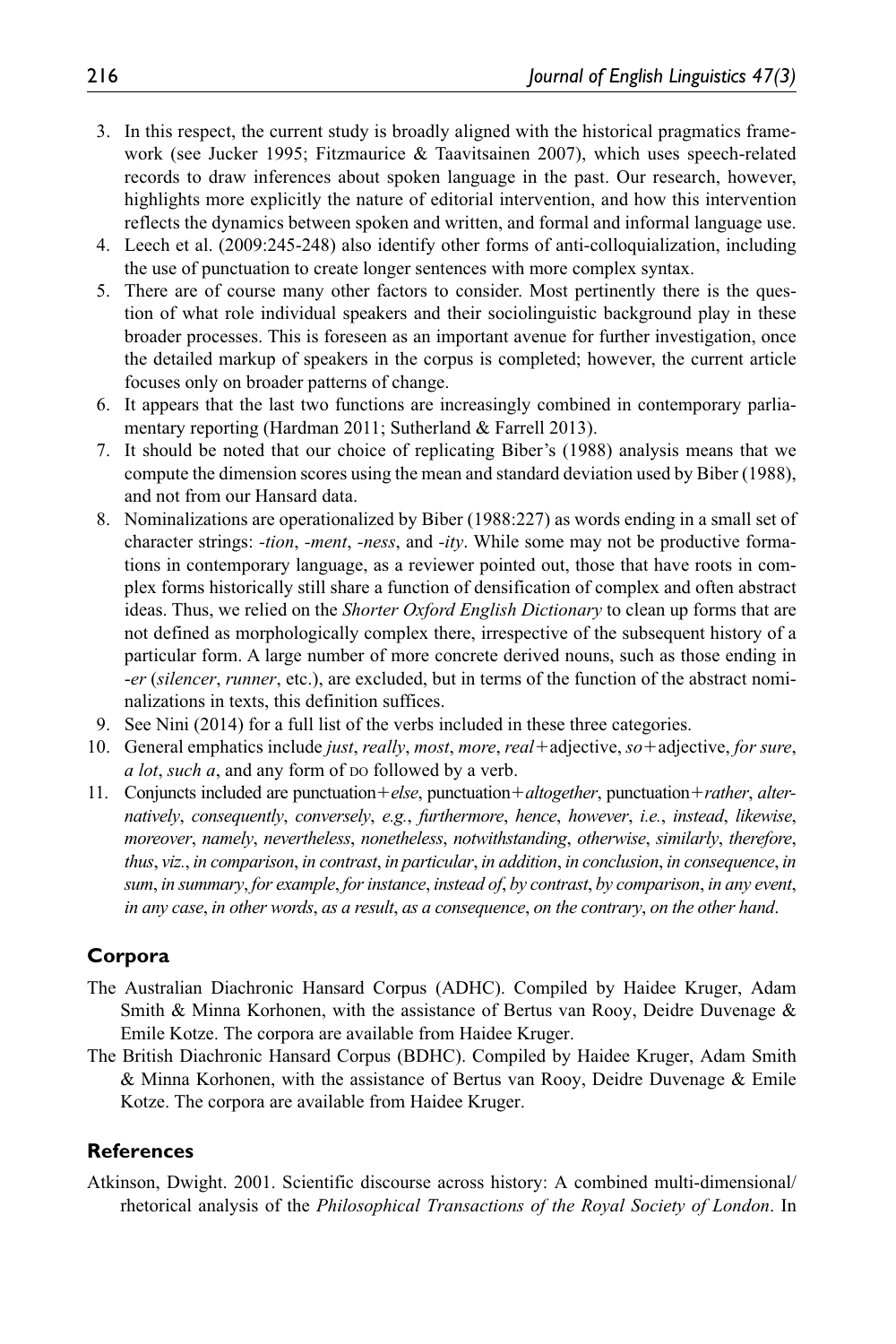Susan Conrad & Douglas Biber (eds.), *Variation in English: Multidimensional studies*, 45-65. Harlow: Pearson.

- Baker, Wendy & William G. Eggington. 1999. Bilingual creativity, multidimensional analysis, and World Englishes. *World Englishes* 18(3). 343-358.
- Bakhtin, Mikhail. 1994. Language as dialogic interaction (Voloshinov/Bakhtin). In Pam Morris (ed.), *The Bakhtin reader: Selected writings of Bakhtin, Medvedev, Voloshinov*, 48-61. London: Edward Arnold.
- Bates, Stephen R., Peter Kerr, Christopher Byrne & Liam Stanley. 2014. Questions to the Prime Minister: A comparative study of PMQs from Thatcher to Cameron. *Parliamentary Affairs* 67(2). 253-280.
- Biber, Douglas. 1986. Spoken and written textual dimensions in English: Resolving the contradictory findings. *Language* 62(2). 384-414.
- Biber, Douglas. 1988. *Variation across speech and writing*. Cambridge: Cambridge University Press.
- Biber, Douglas. 2003. Compressed noun-phrase structures in newspaper discourse: The competing demands of popularization vs. economy. In Jean Aitchison & Diana M. Lewis (eds.), *New media language*, 169-181. London: Routledge.
- Biber, Douglas. 2014. Using multi-dimensional analysis to explore cross-linguistic universals of register variation. *Languages in Contrast* 14(1). 7-34.
- Biber, Douglas & Edward Finegan. 1989. Drift and evolution of English style: A history of three genres. *Language* 65(3). 487-517.
- Biber, Douglas & Bethany Gray. 2010. Challenging stereotypes about academic writing: Complexity, elaboration, explicitness. *Journal of English for Academic Purposes* 9(1). 2-20.
- Biber, Douglas & Bethany Gray. 2011. Grammatical change in the noun phrase: The influence of written language use. *English Language and Linguistics* 15(2). 223-250.
- Biber, Douglas & Bethany Gray. 2012. The competing demands of popularization vs. economy: Written language in the age of mass literacy. In Terttu Nevalainen & Elizabeth Closs Traugott (eds.), *The Oxford handbook of the history of English*, 314-328. Oxford: Oxford University Press.
- Biber, Douglas & Bethany Gray. 2013. Being specific about historical change: The influence of sub-register. *Journal of English Linguistics* 41(2). 104-134.
- Biber, Douglas & Bethany Gray. 2016. *Grammatical complexity in academic English: Linguistic change in writing*. Cambridge: Cambridge University Press.
- Biber, Douglas, Stig Johansson, Geoffrey Leech, Susan Conrad & Edward Finegan. 1999. *Longman grammar of spoken and written English*. London: Longman.
- Bös, Birte, & Lucia Kornexl (eds.). 2015. *Changing genre conventions in historical English news discourse*. Amsterdam: John Benjamins.
- Brown, Penelope & Stephen Levinson. 1978. *Politeness: Some universals in linguistic usage*. Cambridge: Cambridge University Press.
- Collins, Peter. 2013. Grammatical variation in English worldwide: The role of colloquialization. *Linguistics and the Human Sciences* 8(3). 289-306.
- Collins, Peter & Xinyue Yao. 2013. Colloquial features in World Englishes. *International Journal of Corpus Linguistics* 18(4). 479-505.
- Collins, Peter & Xinyue Yao. 2018. Colloquialisation in contemporary Australian English. *English World-Wide* 39(3). 253-277.
- Conrad, Susan. 2015. Register variation. In Douglas Biber & Randi Reppen (eds.), *The Cambridge handbook of English corpus linguistics*, 309-329. Cambridge: Cambridge University Press.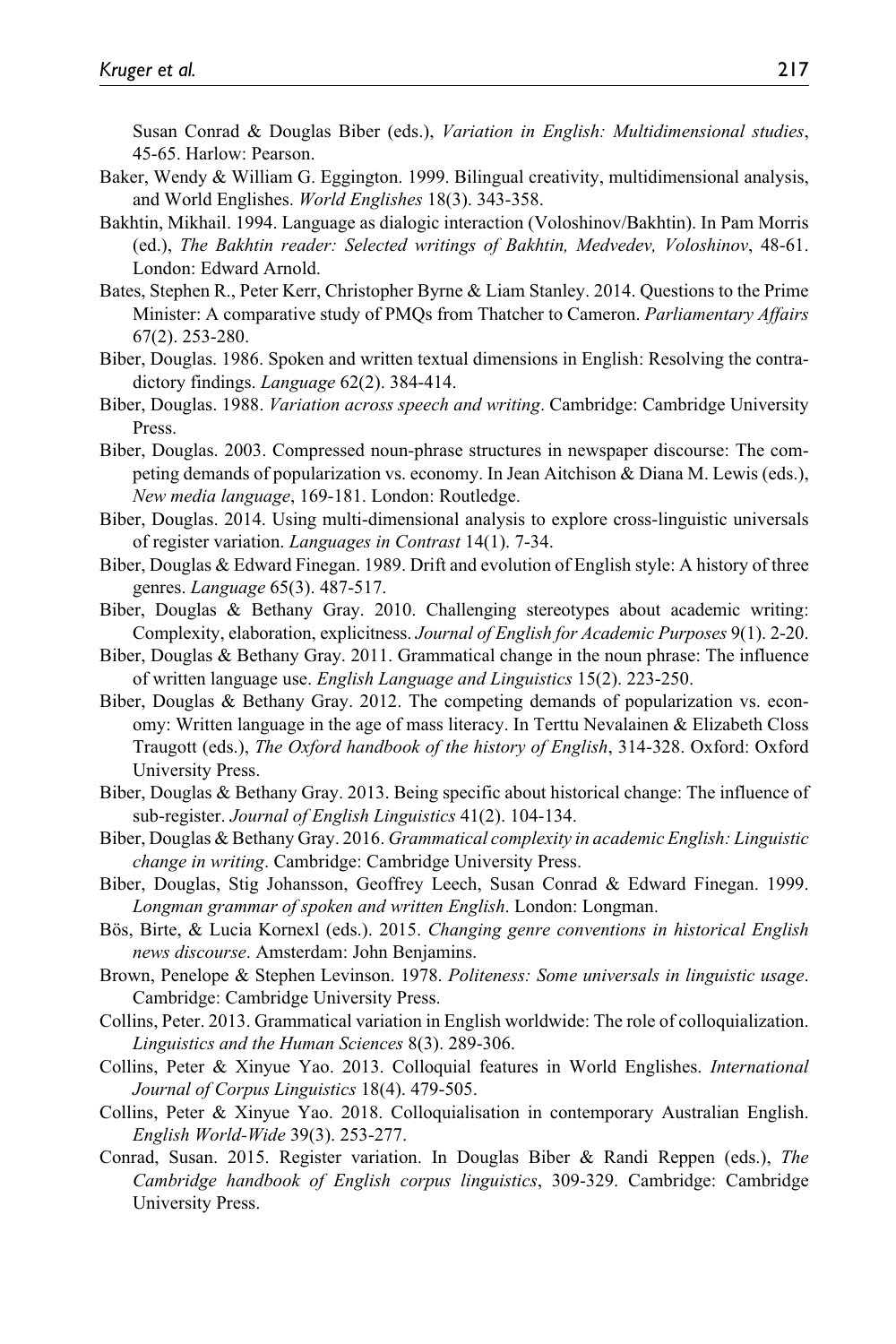- Edwards, Cecilia. 2016. The political consequences of Hansard editorial policies: The case for greater transparency. *Australasian Parliamentary Review* 31(2). 145-160.
- Fairclough, Norman. 1992. *Discourse and social change*. Cambridge: Polity Press.
- Fitzmaurice, Susan M. & Irma Taavitsainen (eds.). 2007. *Methods in historical pragmatics*. Berlin: Mouton de Gruyter.
- Geher, Glenn & Sara Hall. 2014. *Straightforward statistics: Understanding the tools of research*. Oxford: Oxford University Press.
- Gravlee, G. Jack. 1981. Reporting proceedings and debates in the British Commons. *Central States Speech Journal* 32(2). 85-99.
- Gries, Stefan Th. 2013. *Statistics for linguistics with R: A practical introduction*. Berlin: Walter de Gruyter.
- Hansard. 2008. *Hansard usage and editing guide*. Canberra: Commonwealth of Australia.
- Hardman, Emma. 2011. Word for word. *Griffith Review 31: Ways of seeing*. https://griffithreview [.com/articles/word-for-word/ \(1 September, 2017\).](https://griffithreview.com/articles/word-for-word/)
- Hen[dy, David. 2017. History of the BBC: Broadcasting parliament. http://www.bbc.co.uk](http://www.bbc.co.uk/historyofthebbc/elections/parliament) /historyofthebbc/elections/parliament (1 September, 2017).
- Hou[se of Commons. 2010. Factsheet G17: The Official Report. h](https://www.parliament.uk/documents/commons-information-office/g17.pdf)[ttps://www.parliament.uk](https://www.parliament.uk) /documents/commons-information-office/g17.pdf (31 July, 2018).
- Hundt, Marianne & Christian Mair. 1999. "Agile" and "uptight" genres: The corpus-based approach to language change in progress. *International Journal of Corpus Linguistics* 4(2). 221-242.
- Hyland, Ken & Feng Jiang. 2017. Is academic writing becoming more informal? *English for Specific Purposes* 45. 40-51.
- Ilie, Cornelia. 2010. Strategic uses of parliamentary forms of address: The case of the U.K. Parliament and the Swedish Riksdag. *Journal of Pragmatics* 42(4). 885-911.
- Ilie, Cornelia. 2015. Parliamentary discourse. In Karen Tracy (ed.), *The international encyclopaedia of language and social interaction*, vol. 3, 1113-1127. London: Wiley-Blackwell.
- Jucker, Andreas H. (ed.). 1995. *Historical pragmatics: Pragmatic developments in the history of English*. Amsterdam: John Benjamins.
- Koch, Peter & Wulf Oesterreicher. 2012. Language of immediacy—language of distance: Orality and literacy from the perspective of language theory and linguistic history. In Claudia Lange, Beatrix Weber & Göran Wolf (eds.), *Communicative spaces—variation, contact, and change: Papers in honour of Ursula Schaefer*, 441–473. Frankfurt: Peter Lang.
- Koteyko, Irina. 2015. The language of press advertising in the UK: A multi-dimensional study. *Journal of English Linguistics* 43(4). 259-283.
- Kruger, Haidee & Adam Smith. 2018. Colloquialization and densification in Australian English: A multidimensional analysis of the Australian Diachronic Hansard Corpus. *Australian Journal of Linguistics* 38(2). 293-328.
- Kruger, Haidee & Bertus van Rooy. 2018. Register variation in written contact varieties of English: A multidimensional analysis. *English World-Wide* 39(2). 214-242.
- Kytö, Merja & Erik Smitterberg. 2015. Diachronic registers. In Douglas Biber & Randi Reppen (eds.), *The Cambridge handbook of English corpus linguistics*, 330-345. Cambridge: Cambridge University Press.
- Law, William. 1950. *Our Hansard: Or, the true mirror of parliament. A full account of the official reporting of the debate in the House of Commons*. London: Pitman & Sons.
- Leech, Geoffrey, Marianne Hundt, Christian Mair & Nicholas Smith. 2009. *Change in contemporary English: A grammatical study*. Cambridge: Cambridge University Press.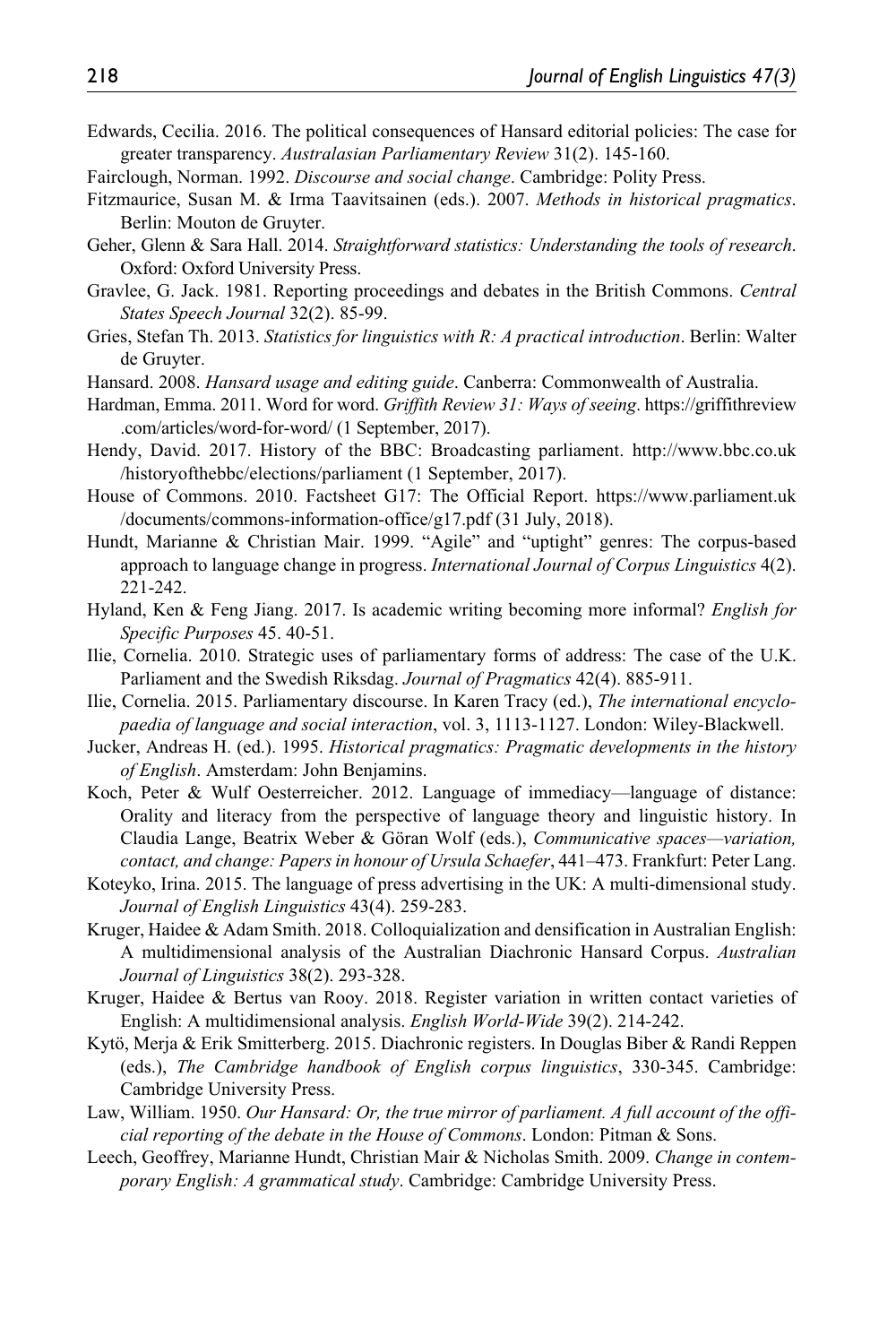- Little, William, H. W. Fowler, Jessie Coulson, C. T. Onions & G. W. S. Friedrichsen. 1973. *The shorter Oxford English dictionary on historical principles*. 3rd edn. Oxford: Clarendon Press.
- Mair, Christian. 2006. *Twentieth-century English: History, variation, and standardization*. Cambridge: Cambridge University Press.
- Martin, James R. & Peter R. R. White. 2005. *The language of evaluation: Appraisal in English*. Houndmills: Palgrave Macmillan.
- Mollin, Sandra. 2007. The Hansard hazard: Gauging the accuracy of British parliamentary transcripts. *Corpora* 2(2). 187-210.
- Myhill, John. 1995. Change and continuity in the function of American English modals. *Linguistics* 33(2). 157-211.
- Nin[i, Andrea. 2014. Multidimensional analysis tagger 1.1. http://sites.google.com/site](http://sites.google.com/site/multidimensionaltagger) /multidimensionaltagger (1 September, 2017).
- Parliamentary Education Service. 2007. Debates in Parliament (Parliament explained 5). http:// www.parliament.uk/documents/education/online-resources/printed-resources/debates.pdf (1 September, 2017).
- Parliament of the Commonwealth of Australia. 1981. *Report of Commonwealth of Australia branch delegation on the Twenty-sixth Commonwealth Parliamentary Conference, Zambia, September-October 1980. Parliamentary Paper no. 78/1981*. Canberra: Parliament of the Commonwealth of Australia.
- Pena, Edsel A. & Elizabeth H. Slate. 2014. gvlma: Global validation of linear models assumptions. R package version 1.0.0.2. https://CRAN.R-project.org/package=gvlma (1 September, 2017).
- R Core Team. 2016. R: A language and environment for statistical computing. Vienna, Austria: R Foundation for Statistical Computing. [www.r-project.org.](http://www.r-project.org)
- Ralphs, Kezia. 2009. Recording parliamentary debates: A brief history with reference to England and New Zealand. *Australasian Parliamentary Review* 24(2). 151-163.
- Schneider, Edgar. 2004. Investigating variation and change in written documents. In J. K. Chambers, Peter Trudgill & Natalie Schilling-Estes (eds.), *The handbook of language variation and change*, 67-96. Malden: Blackwell.
- Slembrouck, Stef. 1992. The parliamentary Hansard "verbatim" report: The written construction of spoken discourse. *Language and Literature* 1(2). 101-119.
- Sutherland, Lorraine & Stephen Farrell. 2013. The history, workings and future challenges of Hansard. Open lecture presented on 11 December. [https://www.youtube.com/](https://www.youtube.com/watch?v=yaLWV9gfiS0) [watch?v=yaLWV9gfiS0](https://www.youtube.com/watch?v=yaLWV9gfiS0) (1 September, 2017).
- Szmrecsanyi, Benedikt. 2016. About text frequencies in historical linguistics: Disentangling environmental and grammatical change. *Corpus Linguistics and Linguistic Theory* 12(1). 153-171.
- Tottie, Gunnel. 1988. *No*-negation and *not*-negation in spoken and written English. In Merja Kytö, Ossi Ihalainen & Matti Rissanen (eds.), *Corpus linguistics: Hard and soft. Proceedings of the Eighth International Conference on English Language Research on Computerized Corpora*, 245-266. Amsterdam: Rodopi.
- Toutanova, Kristina, Dan Klein, Christopher Manning & Yoram Singer. 2003. Feature-rich part-of-speech tagging with a cyclic dependency network. In *Proceedings of HLT-NAACL 2003*, 252-259. Stroudsburg, PA: Association for Computational Linguistics.
- van Rooy, Bertus & Lize Terblanche. 2009. A multidimensional analysis of a learner corpus. In Antoinette Renouf & Andrew Kehoe (eds.), *Corpus linguistics: Refinements and reassessments*, 239-254. Amsterdam: Rodopi.